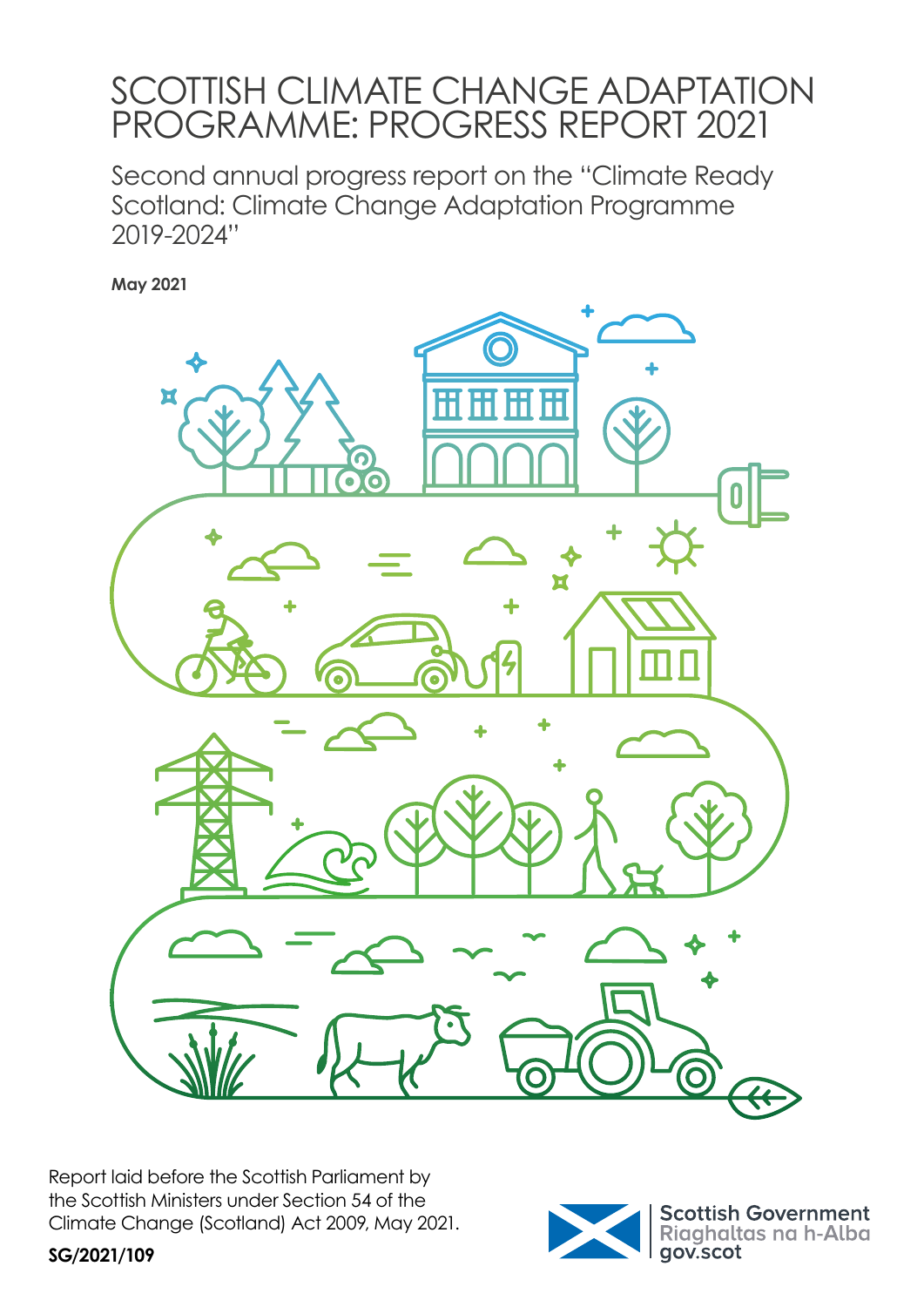# **Contents**

|                                                                                                                                                                                                 | Pages     |
|-------------------------------------------------------------------------------------------------------------------------------------------------------------------------------------------------|-----------|
| Summary                                                                                                                                                                                         | $3-6$     |
| Chapter 1: Progress toward "our communities being inclusive,<br>empowered, resilient and safe in response to the changing climate"                                                              | $7 - 12$  |
| Chapter 2: Progress towards "the people in Scotland who are most<br>vulnerable to climate change being able to adapt and climate<br>justice being embedded in climate change adaptation policy" | $13 - 16$ |
| Chapter 3: Progress towards "our inclusive and sustainable<br>economy being flexible, adaptable and responsive to the changing<br>climate"                                                      | $17 - 20$ |
| Chapter 4: Progress towards "our society's supporting systems<br>being resilient to climate change"                                                                                             | $21 - 26$ |
| Chapter 5: Progress towards "our natural environment being<br>valued, enjoyed, protected and enhanced and having increased<br>resilience to climate change"                                     | $27 - 32$ |
| Chapter 6: Progress towards "our coastal and marine environment<br>being valued, enjoyed, protected and enhanced and having<br>increased resilience to climate change"                          | 33-37     |
| Chapter 7: Progress towards "our international networks being<br>adaptable to climate change"                                                                                                   | $37 - 40$ |
| Chapter 8: Progress towards research outcomes                                                                                                                                                   | $41 - 42$ |
| Annex: Summary of risk assessment for Scotland from UKCCRA2                                                                                                                                     | 43        |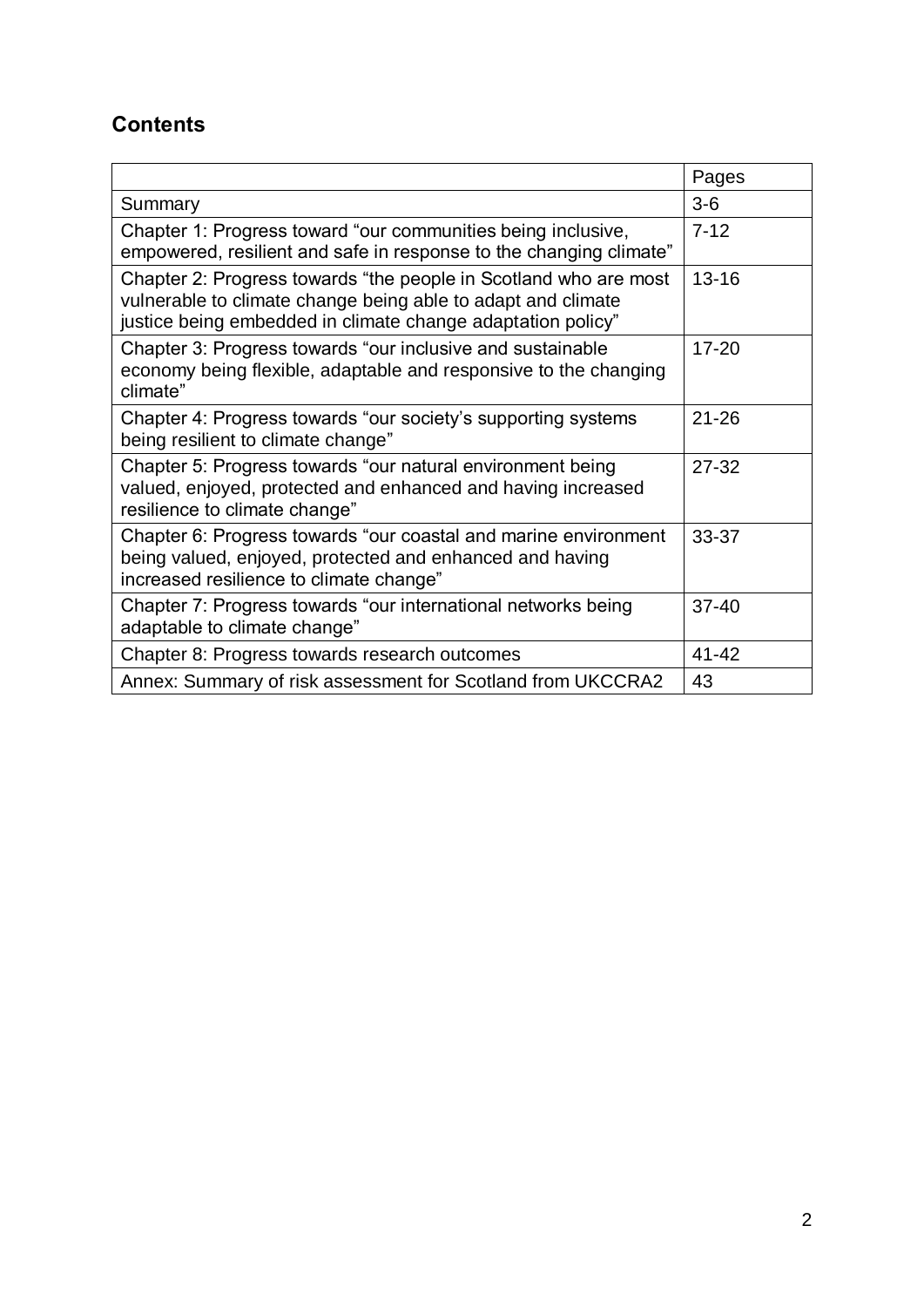# **Summary**

#### **Introduction**

The twelve month period since the May 2020 annual report was laid in Parliament has been dominated by the COVID-19 pandemic. The pandemic has presented an unprecedented challenge to individuals, communities, and businesses across Scotland. It has also clearly indicated that national conversations about identifying and building resilience to systemic risks are more real and pressing than ever before. During that same month of May 2020, the Scottish Government sought advice from the UK Climate Change Committee (CCC) on a green recovery for Scotland from COVID-19. The CCC advised that increased resilience to the impacts of climate change must be at the centre of a green recovery, alongside an ongoing focus on reducing emissions in a way that is fair and just. The Scottish Government has welcomed this advice and acted upon it.

Both the 2020-21 Programme for Government (PfG) and the 2021-22 Budget have helped to lay the foundations for a green recovery – one in which we will rebuild from COVID-19 to a fairer, stronger and net-zero emissions economy. As a key part of this, we have set out major enhancements to our investments in Scotland's resilience to the impacts of climate change, with an extra £150 million for flood risk management (in addition to continuing to provide £42 million annually to local authorities) and £12 million for coastal change adaptation.

As Scotland begins to recover from the pandemic, the effects of climate change will continue to be felt and we must be prepared for these to increase over coming years and decades. The Scottish Government funded [Adaptation Scotland programme](https://adaptationscotland.org.uk/) has recently published a [summary](https://www.adaptationscotland.org.uk/application/files/5716/1114/1258/Climate_projections_for_Scotland_summary_single_page_FINAL.pdf) of the most up to date UK Met Office scientific projections of future changes to Scotland's climate. This indicates that Scotland's ten warmest years on record have all occurred since 1997 and that our climate is projected to become increasingly wetter and warmer.

While our commitment to reaching net-zero emissions is at the heart of our approach to tackling the global climate emergency, and has been further strengthened by our recently updated [Climate Change Plan,](https://www.gov.scot/binaries/content/documents/govscot/publications/strategy-plan/2020/12/securing-green-recovery-path-net-zero-update-climate-change-plan-20182032/documents/update-climate-change-plan-2018-2032-securing-green-recovery-path-net-zero/update-climate-change-plan-2018-2032-securing-green-recovery-path-net-zero/govscot%3Adocument/update-climate-change-plan-2018-2032-securing-green-recovery-path-net-zero.pdf) we are also continuing to prepare Scotland for the changes which are already locked in. The publication of our draft Public Engagement Strategy for Climate Change alongside the Climate Change Plan Update marked a new chapter in our people-centred approach to climate change policy. It outlines our overarching framework for engaging the public and communities on climate change, ensuring a green recovery from COVID-19. As a key part of this, we consider climate change adaptation alongside mitigation in order to continue to build public understanding of climate risks and encourage action.

We are continuing to deliver the second Scottish Climate Change Adaptation [Programme \(SCCAP2\)](https://www.gov.scot/publications/climate-ready-scotland-second-scottish-climate-change-adaptation-programme-2019-2024/) which was published in September 2019 and has an implementation period up to 2024. SCCAP2 addresses the priority climate risks for Scotland set out in the [UK Climate Change Risk Assessment 2017](https://www.gov.uk/government/publications/uk-climate-change-risk-assessment-2017) and its underpinning Evidence Report for Scotland. A brief summary of key findings from the risk assessment is set out in the Annex.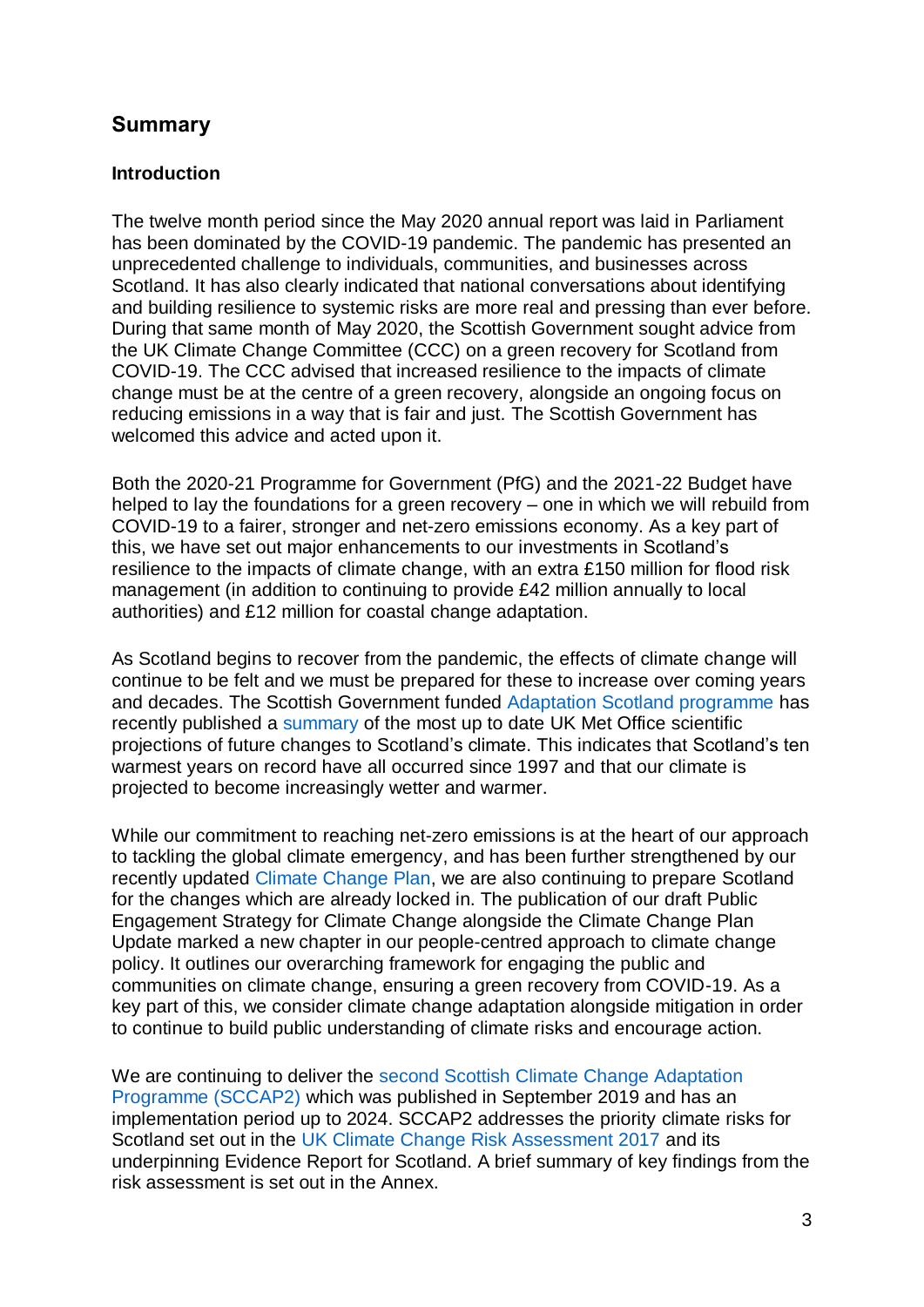The Scottish Government has also recently strengthened our legislative framework to support public bodies' leadership role in adapting to climate change. The Climate Change (Duties of Public Bodies: Reporting Requirements) (Scotland) Amendment Order 2020 sets out that public bodies will be required from reporting year 2021-22 to provide in their annual reports, where applicable, what contribution the body has made to help deliver SCCAP2.

#### **Outcomes-based structure to this report**

This is the second annual progress report on the SCCAP2 programme. SCCAP2 uses an outcomes-based approach, derived from both the UN Sustainable Development Goals and aligned to Scotland's [National Performance Framework.](https://nationalperformance.gov.scot/) This approach ensures that actions over the next five years to increase the capacity of Scotland's people, communities, businesses and public sector to adapt to climate change will also complement our international ambitions and integrate action on adaptation into wider Scottish Government policy development and service delivery.

There are seven high-level outcomes within SCCAP2, covering Scotland's communities, businesses and natural environment as well as our engagement with international partners. This annual progress report is also split into the same seven chapters. Each chapter provides examples of progress – since the time of the last report in May 2020 – in implementing the policies and proposals that contribute towards that outcome. In some chapters, the examples are further grouped according to the sub-outcomes used within that chapter of SCCAP2. The final chapter of this report summarises progress on the programme of cross-cutting research commitments in SCCAP2.

This report builds on the progress outlined in the first annual report on SCCAP2 as well as that which was achieved under the first Scottish Adaptation Programme, as set out in previous annual reports covering the years 2015 to 2019. Copies of all of those reports can be found on the Scottish Government [website.](https://www.gov.scot/policies/climate-change/climate-change-adaptation/)

#### **The role of the Adaptation Scotland programme**

The [Adaptation Scotland programme](https://adaptationscotland.org.uk/) is funded by the Scottish Government to support capacity building and action on adaptation by the public sector, businesses and communities across Scotland. This work includes developing Scotland's pioneering place-based approach to adaptation. The contribution of the programme's activities to delivering the high-level outcomes in SCCAP2 is summarised at the end of each chapter of this report.

#### **Impacts of SEPA cyberattack and COVID-19 on preparation of this report**

The Scottish Environment Protection Agency (SEPA) plays a key role in delivering many of the national policies set out in SCCAP2, in particular in relation to flood risk management.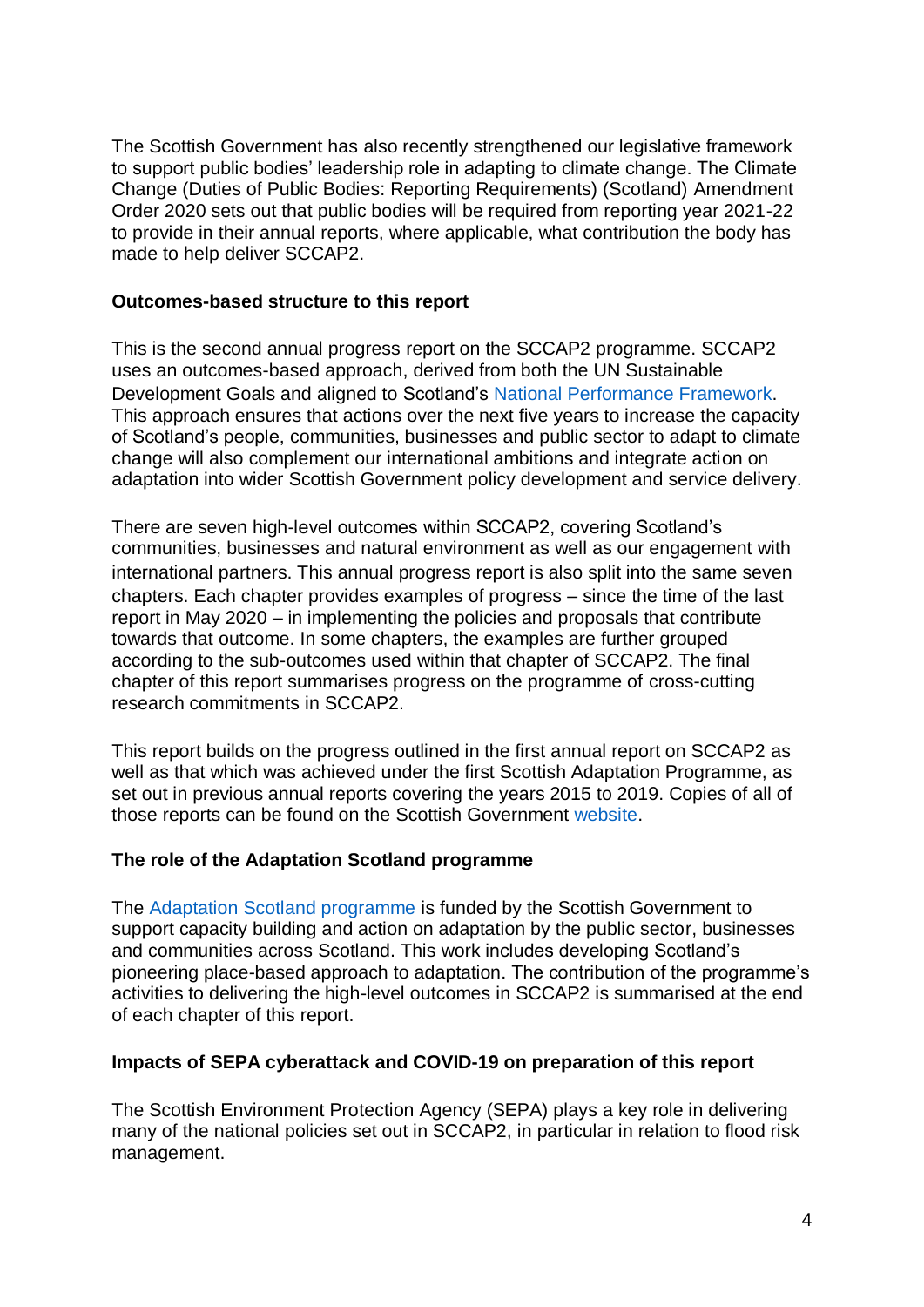On 24 December 2020, SEPA confirmed that it was responding to a significant cyber-attack affecting its contact centre, internal systems, processes and communication. The attack is (at the time of writing this report) subject to a live criminal investigation. The attack has drastically impacted the organisation and its focus is currently on providing its essential services to protect Scotland's environment and support individuals and businesses. In this context, and given the lost access to email systems, colleagues at SEPA have been unable to contribute directly to the preparation of this year's annual progress report. Where possible, updates on the relevant policies have been provided by the relevant Scottish Government policy teams instead but this cannot cover all elements.

Some other policy areas, in particular those involved in the health-related outcomes in SCCAP2, continue to be heavily impacted by pressures associated with the immediate response to COVID-19. As such, the capacity of those teams to contribute to this year's progress report has remained limited.

#### **Scottish Ministers' assessment of progress towards implementing the objectives, proposals and policies set out in SCCAP2**

Whilst the past twelve months have clearly been an exceptional period in many ways, the overall assessment of Scottish Ministers is that good progress continues to be made in implementing SCCAP2.

In particular, the announcements over the past year of enhanced funding commitments for flood risk management and coastal change adaptation will support the accelerated delivery of several of the key SCCAP2 outcomes as part of a green recovery from COVID-19.

#### **Next Steps**

The Evidence Reports for the next round of UK Climate Change Risk Assessment (UKCCRA3) are expected to be published by the UK Climate Change Committee (CCC) in June 2021. These will then be followed by the statutory UKCCRA3 document from the UK Government in early 2022. The updated risk assessment information set out across these documents will form the main evidence base for developing the third SCCAP (SCCAP3), which is due to be published no later than September 2024 and will cover the five year period from the point of publication.

Whilst the next SCCAP is being prepared, annual reporting on progress to delivering SCCAP2 will continue each May. Furthermore, the Scottish Government will also be requesting that the CCC prepares two rounds of independent assessment of SCCAP2 which, along with the updated evidence from UKCCRA3, will help to inform our approach to SCCAP3. The first of these independent assessments is expected to be prepared in 2022.

A further area of ongoing work is the development of a monitoring framework for tracking progress to the SCCAP2 outcomes. This is an area where not as much progress has been made since the time of the May 2020 report as we had hoped,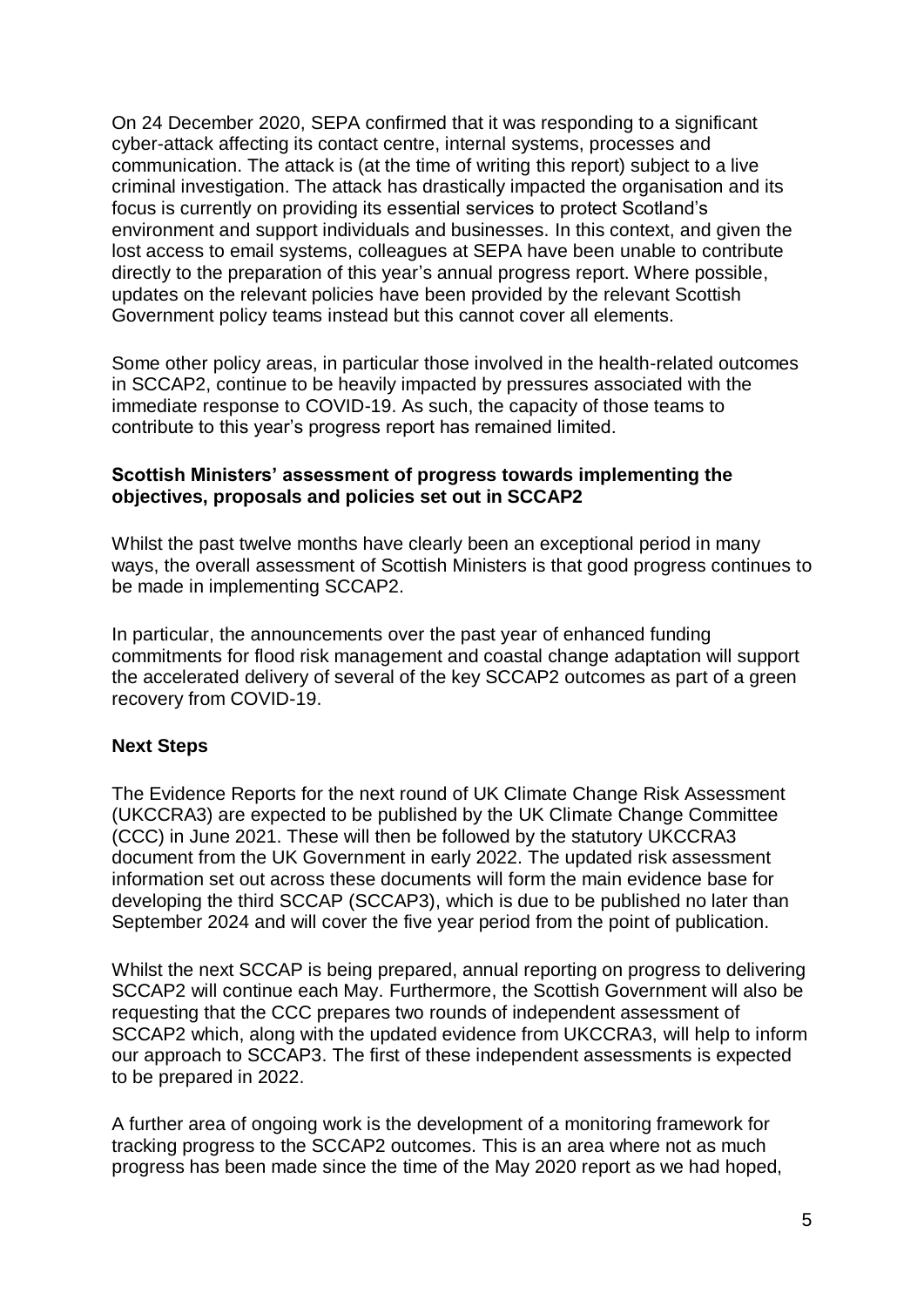largely due to the wider impacts of COVID-19 and other work. The Scottish Government remains committed to improving the evidence base around progress on adaptation and resilience and we will provide further updates on this work in due course. In the meantime, the SCCAP2 research programme (see Chapter 8 of this report) is making some substantial progress towards addressing some of the specific evidence gaps around monitoring with relevance to adaptation and resilience, specifically with regards to soil vulnerability to climate change.

Another major upcoming milestone for climate change action, across both adaptation and mitigation, will be the COP26 summit hosted in Glasgow in November 2021. The Scottish Government is committed to playing our part to deliver a global deal that sets the world on track to warming of less than 1.5ºC and increased resilience to the already changing climate. COP26 is an opportunity to demonstrate and accelerate the world leading climate action we are taking. We have the world's most ambitious legislative framework for emissions reduction and a mature statutory programme for adaptation action, and we are determined to make a Just Transition to net zero by 2045. It is a truly national endeavour where no one can be left behind.

In advance of the summit, the Scottish Government will publish an indicative nationally determined contribution, set out in the spirit of the Paris Agreement. This will include a summary of our approaches to adaptation and resilience, both here in Scotland and internationally. At the summit itself, our key themes of people and just transition will provide ample opportunities for showcasing the innovative approaches to adaptation happening across Scotland.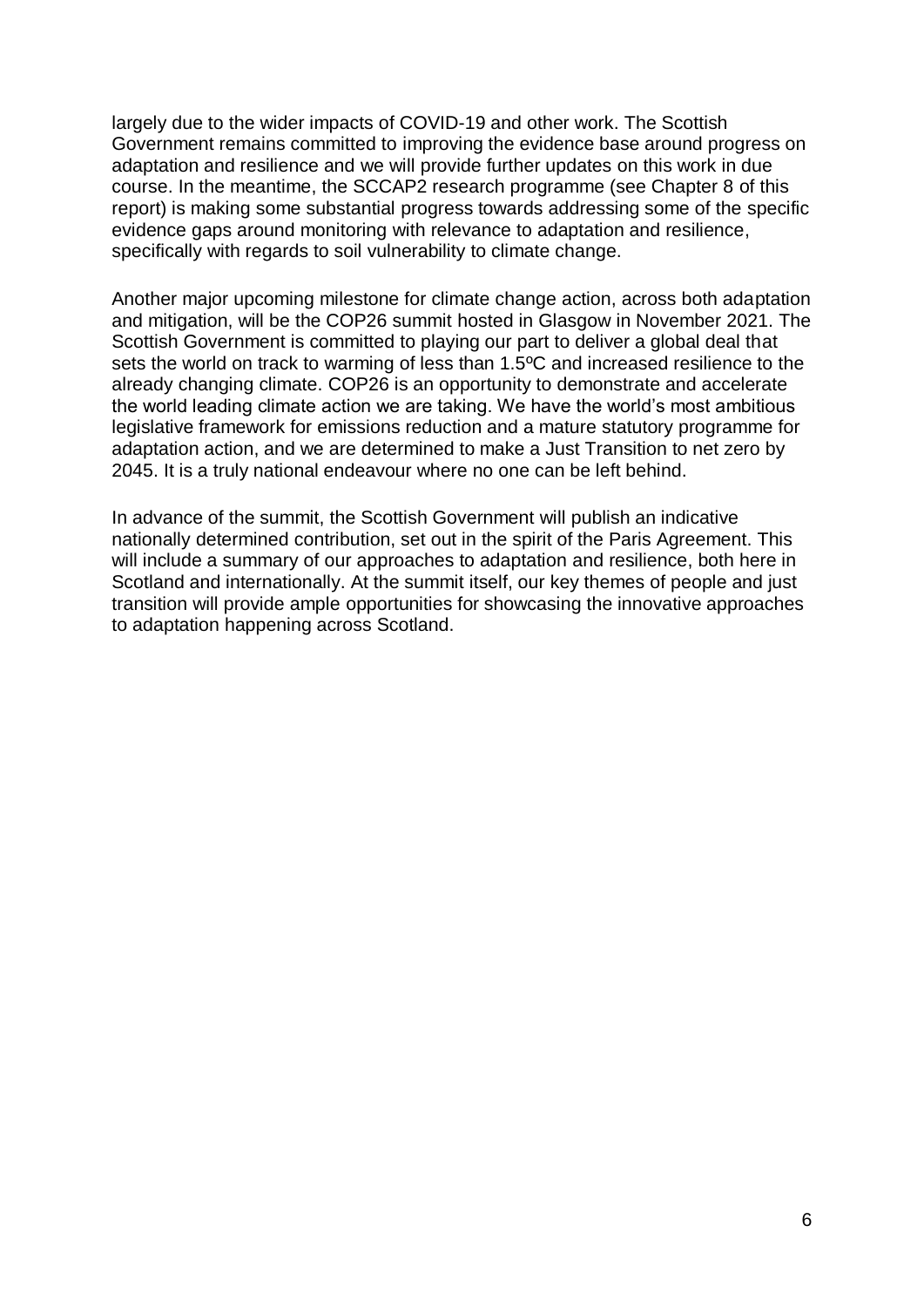# **Chapter 1: Progress toward "our communities being inclusive, empowered, resilient and safe in response to the changing climate"**

The communities we live in and places around us have taken on a new importance over the past year and it is therefore apt that SCCAP2 focuses first on community resilience and empowerment. The resilience of our communities in response to the COVID-19 pandemic and the enhanced appreciation of, and comfort in, our local surroundings have all been brought to the fore. As Scotland begins to recover from COVID-19 both socially and economically we must ensure that resilience to climate impacts continues to be both considered and developed.

The 2020-21 Programme for Government announced significantly increased investments in both flood risk management and coastal change adaptation. An extra £150 million for flood risk management (in addition to continuing to provide £42 million annually to local authorities) as well as £12 million for coastal change adaptation were announced to increase the resilience of Scotland's communities and assets. These investments, which will be spent during the 2021 - 2026 parliamentary term, are putting the resilience of Scotland's people and places at the centre of our approach to a green recovery from COVID-19.

Placemaking is a central theme across SCCAP2 and particularly under this highlevel outcome. This is the idea that a place should be planned, designed and managed to suit the needs of the people who live there and should be shaped by those same communities. This is also a core component of a just transition, which would ensure the development of social consensus through engagement with communities. Updates on progress are set out below.

There are considerable overlaps in terms of policies between this chapter and others within the SCCAP2 format. In particular, updates on progress around the Scottish Flood Forum and flood forecasting and warning services can be found in Chapter 2 of this report.

#### **Examples of progress on cross-cutting policies in support of this outcome**

**Implementation of the Planning (Scotland) Act 2019 -** continues to strengthen the role of adaptation considerations in the planning process by requiring Ministers to have regard to statutory national adaptation programmes (currently SCCAP2) when preparing future iterations of the [National Planning Framework \(NPF\).](http://www.transformingplanning.scot/) The Act's provisions relating to the NPF were among the first to be commenced, in November 2019, enabling work to begin on Scotland's fourth National Planning Framework (NPF4). The Scottish Government announced in 2020 that publication of the draft NPF4 would be delayed to autumn 2021, given the impact of the COVID-19 emergency. NPF4 will combine the National Planning Framework and Scottish Planning Policy in a single document and will have development plan status for decision-making under the Town and Country Planning (Scotland) Act 1997. The Scottish Government published a [NPF4 Position Statement](https://www.gov.scot/publications/scotlands-fourth-national-planning-framework-position-statement/) in autumn 2020 as a discussion document to set out thinking on the direction for NPF4 following consultation earlier in 2020. It sets out four key outcomes for NPF4: net zero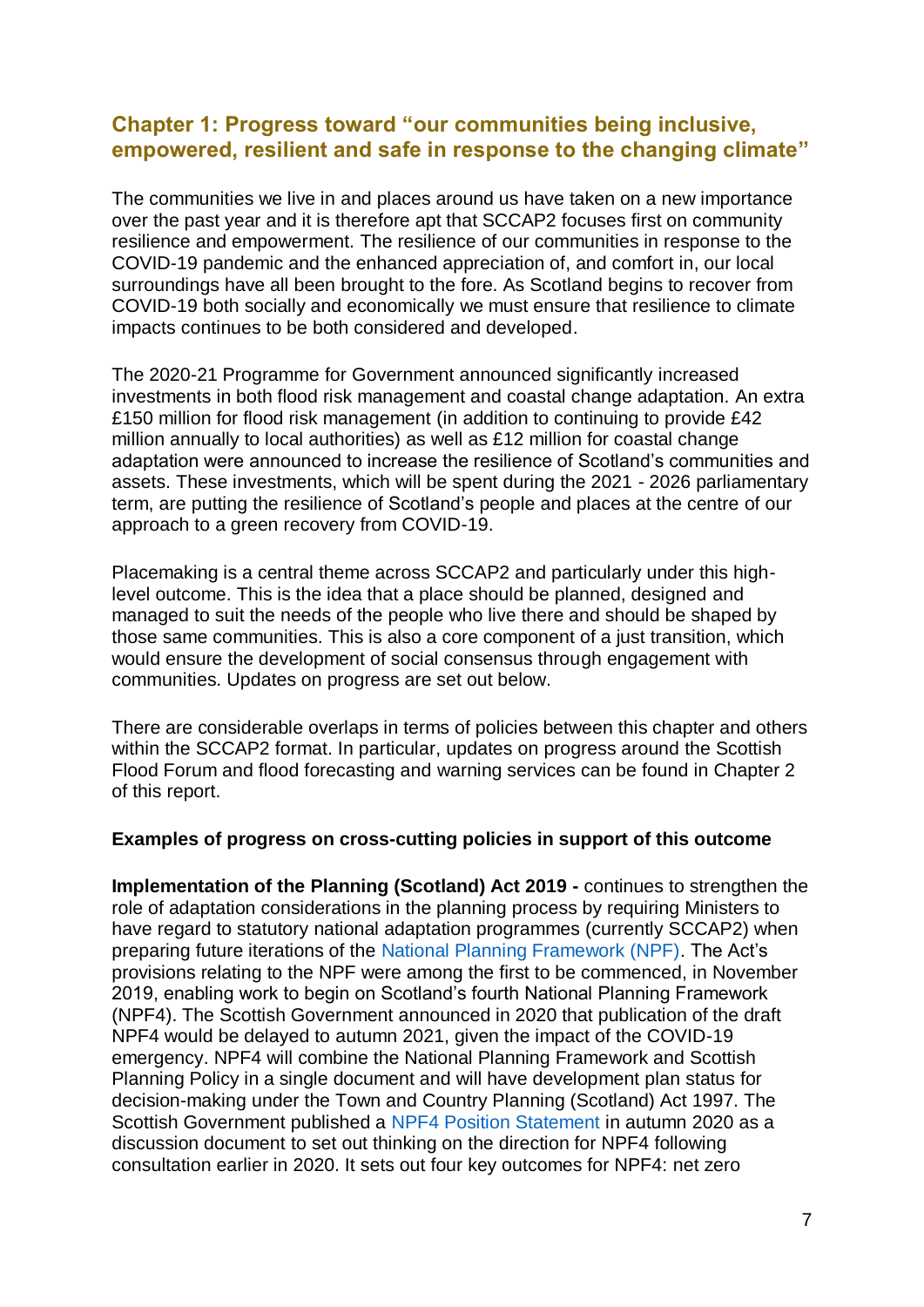emissions; resilient communities; a wellbeing economy and better, greener places with climate change adaptation aspects throughout the document.

#### **Examples of progress on policies in support of sub-outcome that: "People in Scotland's diverse communities are informed, empowered and adapting to climate change"**

**The [Place Standard Tool](http://www.placestandard.scot/) - The improved version of the Place Standard Tool (PST)<sup>1</sup>** will be launched in early summer and will incorporate enhanced content to strengthen the contribution towards engaging communities and stakeholders around climate change at a local level. The improved tool, guidance and resources to support use will be launched on a new Place Website which will also highlight the important relationship between place-based approaches and climate adaptation. A design version of the PST – aimed at architects, spatial planners and development interests specifically to support design & delivery processes - integrates prompts around climate change adaptation and mitigation wherever appropriate. A project to create a "PST with a climate lens" toolkit is underway, this is intended to support projects with a specific climate-action focus to take a place-based, collaborative, and community-led approach.

**Community Flood Volunteer Project** - The Scottish Government continues to support citizen science through grant funding for The Conservation Volunteers Scotland (TCVS). Through community-led citizen science flood monitoring projects important long term data is gathered for Clackmannanshire and Stirling councils.

Volunteers are trained by TCVS to safely collect data and take photographs at designated sites to monitor the sediment and debris in local river courses. The volunteers then upload this information to the local authority's website, recording which areas have been inspected and when. This alerts the local authority to the areas where further inspection may be required to help reduce potential flooding. Working with volunteers helps raise awareness of flood risk and the wider climate change agenda at a local level.

#### **Examples of progress on policies in support of sub-outcome that: "Scotland's buildings and places are adaptable to climate change"**

**SEPA Flood Risk Maps** - SEPA's flood maps continue to undergo regular update and improvement. A new, public-focussed [online map viewer](https://map.sepa.org.uk/floodmap/map.htm) was launched in November 2020 to improve access to flood risk information. Further development of online tools will support improved and specific access to flood risk data for partners and stakeholders. As part of the new viewer, SEPA published the first climate change maps of Scotland's rivers and the sea - reflecting the flood hazard in the 2080s for a high global emissions scenario. SEPA is also currently planning the development of a suite of future flood hazard and risk information to reflect a broader range of climate scenarios to 2100 and beyond. As of February 2021, SEPA was tendering for consultant services to support the update of national surface water

<sup>1</sup> <sup>1</sup> The tool was created and updated by a partnership including Public Health Scotland, Architecture and Design Scotland and Glasgow City Council as well as Scottish Government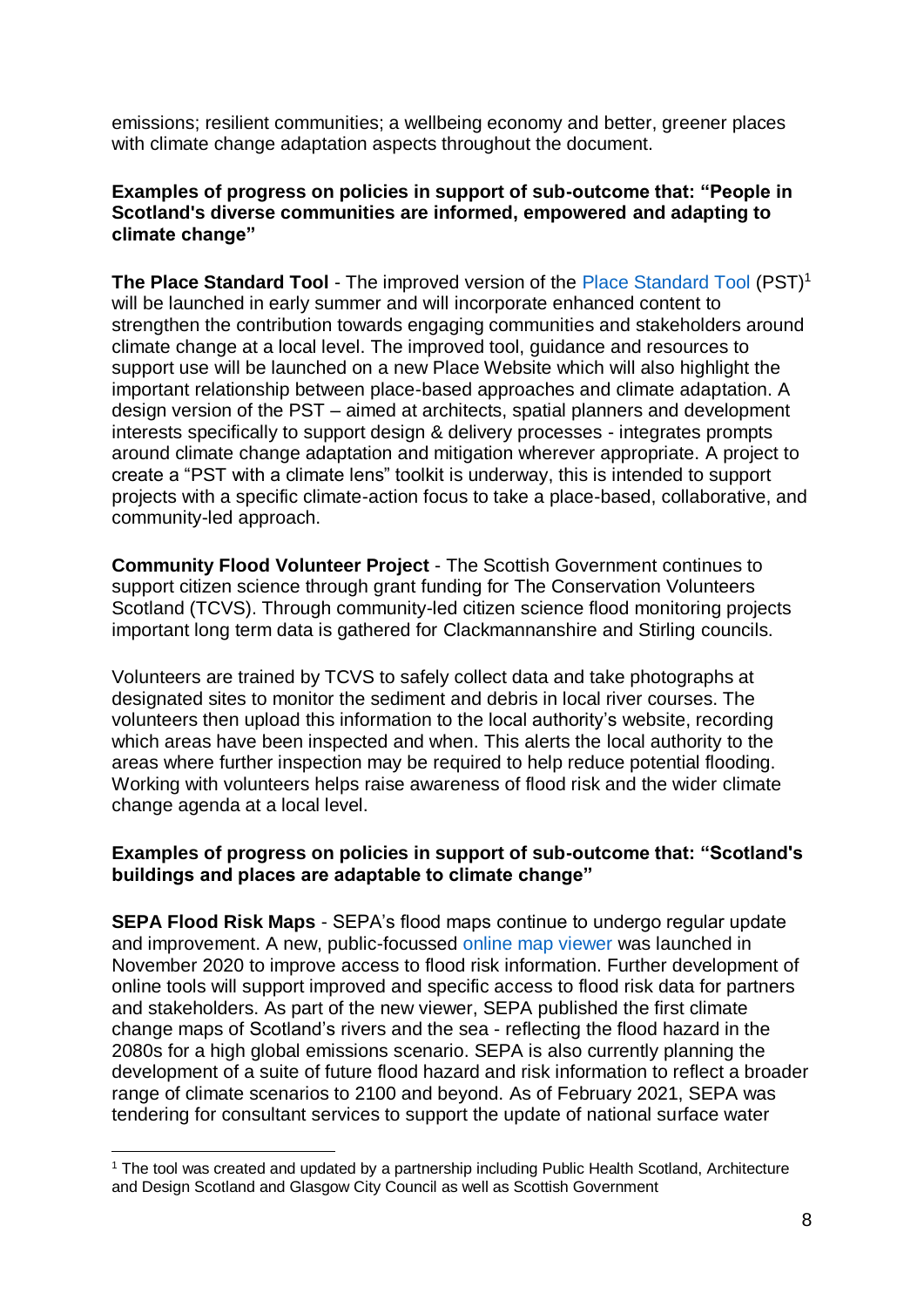flood maps. This wholesale development will reflect the most up to date climate information as well as wider updates in rainfall data and developments in mapping.

**SEPA Flood Risk Management Strategies** - SEPA are progressing the development of the 2021-2026 Flood Risk Management Strategies in partnership with Responsible Authorities. The cyber-attack that SEPA has suffered (see introduction section of report), in conjunction with COVID-19 restrictions, have meant that timescales and the content of the consultation have had to be reviewed leading to a delay to its second phase. The publication date of the Strategies is being continually reviewed.

**Property Flood Resilience Action Plan** - The Scottish Government continues to work with a range of stakeholders on the Property Flood Resilience Delivery Group to deliver the [Living with Flooding action plan.](https://www.gov.scot/publications/living-flooding-action-plan-delivering-property-flood-resilience-scotland/pages/6/) New [research](https://www.climatexchange.org.uk/media/4182/property-flood-resilience-scottish-baseline-study.pdf) with ClimateXChange (CXC) published in June 2020 estimated that 81,000 properties could benefit from property flood resilience; a third of all properties at risk in Scotland.

**Energy Efficient Scotland** - Effective installation of energy efficiency measures, such as external wall insulation, can improve the resilience of Scotland's buildings to the increased adverse weather projected as a result of climate change, as well as reducing emissions. The Scottish Government continues to provide support, including grants and low costs loans, to property owners to help them retrofit their properties to make them more energy efficient and convert to zero emission heating. Home Energy Scotland and the Energy Efficiency Business Advice Service continue to offer impartial advice on energy retrofit and energy saving measures. The Scottish Government recently published its draft [Heat in Buildings Strategy](https://www.gov.scot/publications/heat-buildings-strategy-achieving-net-zero-emissions-scotlands-buildings-consultation/pages/5/) which updates the 2018 Energy Efficient Scotland Route Map.

**New Housing Standard for Scotland** - In the Scottish Government's [Housing to](https://www.gov.scot/publications/housing-2040-2/)  [2040](https://www.gov.scot/publications/housing-2040-2/) strategy, published in March 2021, the Scottish Government set out its intention to consult on a new Housing Standard for Scotland, which will go beyond a minimum standard to include aspects related to future-proofing and resilience such as being free from serious disrepair, minimum space standards, digital connectivity, accessibility and additional safety standards. We must ensure that works to the fabric of the building and new zero emissions heating systems also serve to increase comfort and affordability for fuel poor households, and that there will be no margins of tolerance, no exemptions and no "acceptable levels" of sub-standard homes. The Scottish Government will consult on a new standard in 2021.

**The Scottish Housing Quality Standard (SHQS) and the Energy Efficiency Standard for Social Housing (EESSH) -** The SHQS requires social housing to be in a reasonable state of repair. EESSH is part of SHQS and requires social housing to have a minimum standard of energy efficiency. Landlords are now working towards a second EESSH milestone for all social homes to be Energy Performance Certificate (EPC) band B or as energy efficiency as practically possible by 2032. These policies require houses to be in a good physical condition, reducing water penetration and heat loss, all of which increases their resilience to impacts of climate change as well as reducing their emissions. To accelerate the progress in decarbonising social housing, and to draw out lessons for other sectors, Ministers have set up an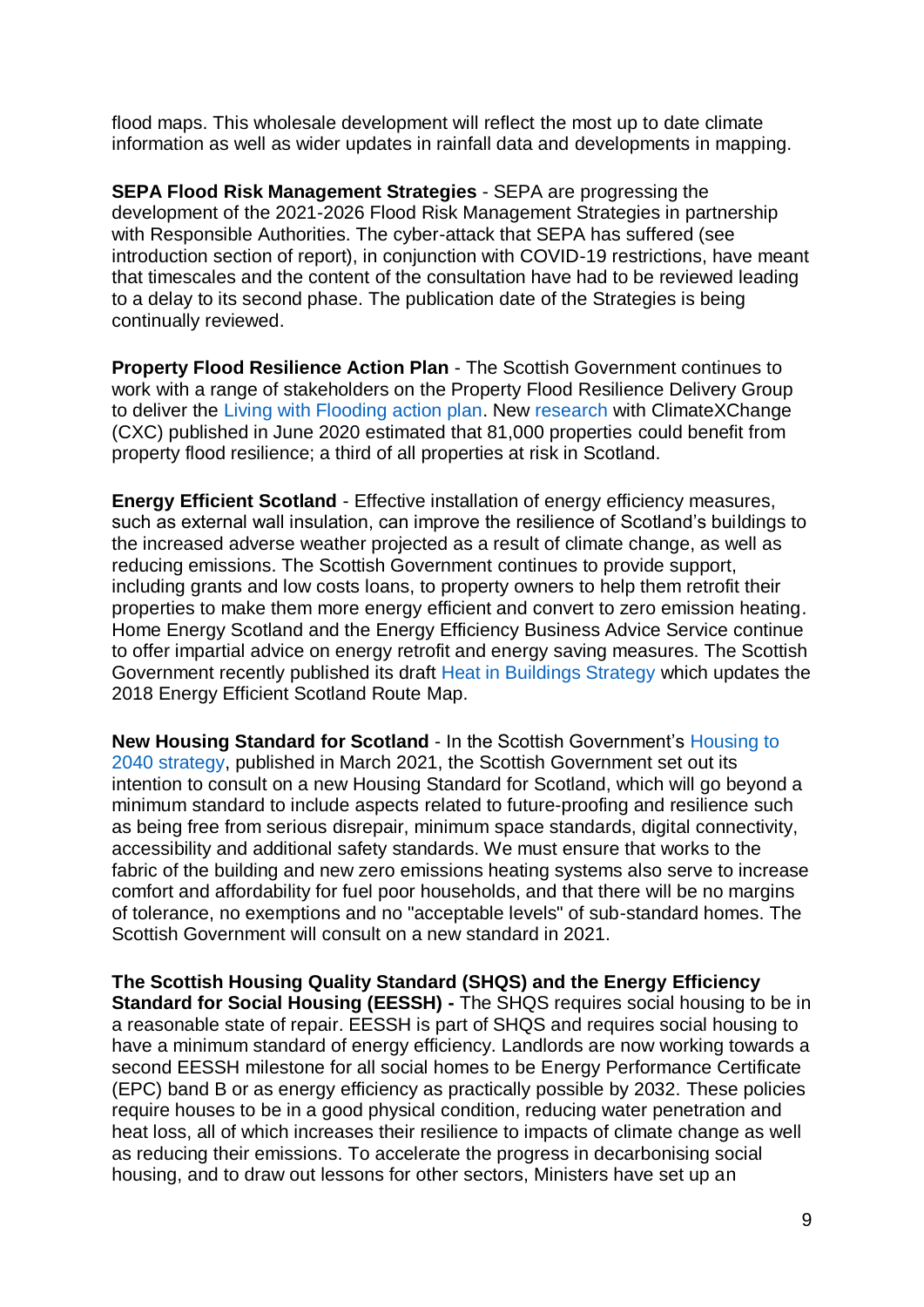independent Zero Emissions Social Housing Task Force (ZEST) from April 2021. The Climate Change Plan Update indicates that the review of EESSH2 will be brought forward to 2023 to make sure that the role of the social housing sector is aligned with our overall aims to deliver net-zero emissions from heat. As part of this review, we will also consider the links to the proposed Housing Standard and the opportunities to combine energy efficiency improvements with other work needed to make homes sustainable.

**Historic Environment Scotland's Climate Action Plan 2020-2025** was launched in February 2020. [The Climate Action Plan](https://www.historicenvironment.scot/about-us/what-we-do/climate-change/climate-action-plan/) (CAP) sets out 69 actions across seven strategic themes, including Climate Impacts and Adaptation, which are HES' focus for climate action 2020-2025 and beyond. Despite COVID-19 restrictions, progress has been made in implementing the Climate Impacts and Adaptation and Circular Economy actions. Significant progress has been made with the Climate Ready HES project, including the completion of online staff workshops and climate risk data being embedded in Properties in Care projects. Together with partners, HES has been granted funding by the Arts and Humanities Research Council for its [Climate](https://cvi-africa.org/)  [Vulnerability Index \(CVI\) Africa](https://cvi-africa.org/) project, which is now underway. HES was also successful in winning Royal Society of Edinburgh funding for Scottish CVI workshops to run in 2021 and 2022, following on from the [Heart of Neolithic Orkney CVI](https://www.historicenvironment.scot/archives-and-research/publications/publication/?publicationId=c6f3e971-bd95-457c-a91d-aa77009aec69) in order to roll out the methodology across Scottish cultural World Heritage Sites. A steering group has been established and planning is underway for the Old and New Towns of Edinburgh CVI with online workshops to be held in May-June 2021. Historic Environment Scotland also continues to implement Our Place in Time: the Historic Environment Strategy for Scotland and to monitor against its 13 key performance indicators. The most recent [Our Place in Time Annual Report](https://www.historicenvironment.scot/archives-and-research/publications/publication/?publicationId=5c1bbc6e-5d7e-4515-8e2e-a9ed009e1a6d) was published in December 2020.

**Adapt Northern Heritage project** - this Historic Environment Scotland project, as part of the EU Interreg Programme, concluded with an online conference in May 2020. The conference explored impacts of climate change on historic places across the Northern Periphery and Arctic and how adaptation measures can help protect these places or manage their loss. Special themes of the conference were the cultural heritage in Arctic regions and of northern indigenous communities. The recorded proceedings of the conference are available on the Historic Environment Scotland [YouTube channel.](https://youtube.com/playlist?list=PLjP3TtHXSFfWD-fODy2MKiFEMuPAujp3d) The toolkit, case studies and adaptation plans developed during the project are available to download from the Adapt Northern Heritage [website.](https://adaptnorthernheritage.interreg-npa.eu/)

**ERDF Green Infrastructure Fund** - Led by NatureScot, the Fund has seven Phase 1 projects (around £20 million total investment) across Scotland, of which four are complete. The other three are due to complete in 2021 or 2022, as COVID-19 has caused some delays. Sites selected for projects have been designed to truly benefit the community and provide space for nature. They create nature-based solutions to addressing adaptation and resilience, through flood mitigation, habitat creation, enabling active travel and access to quality greenspace, and community food growing, for example. The completed sites have already attracted heavy use, with resounding positive feedback and have attracted international interest. This provides further evidence of the need for more investment in designing multi-functional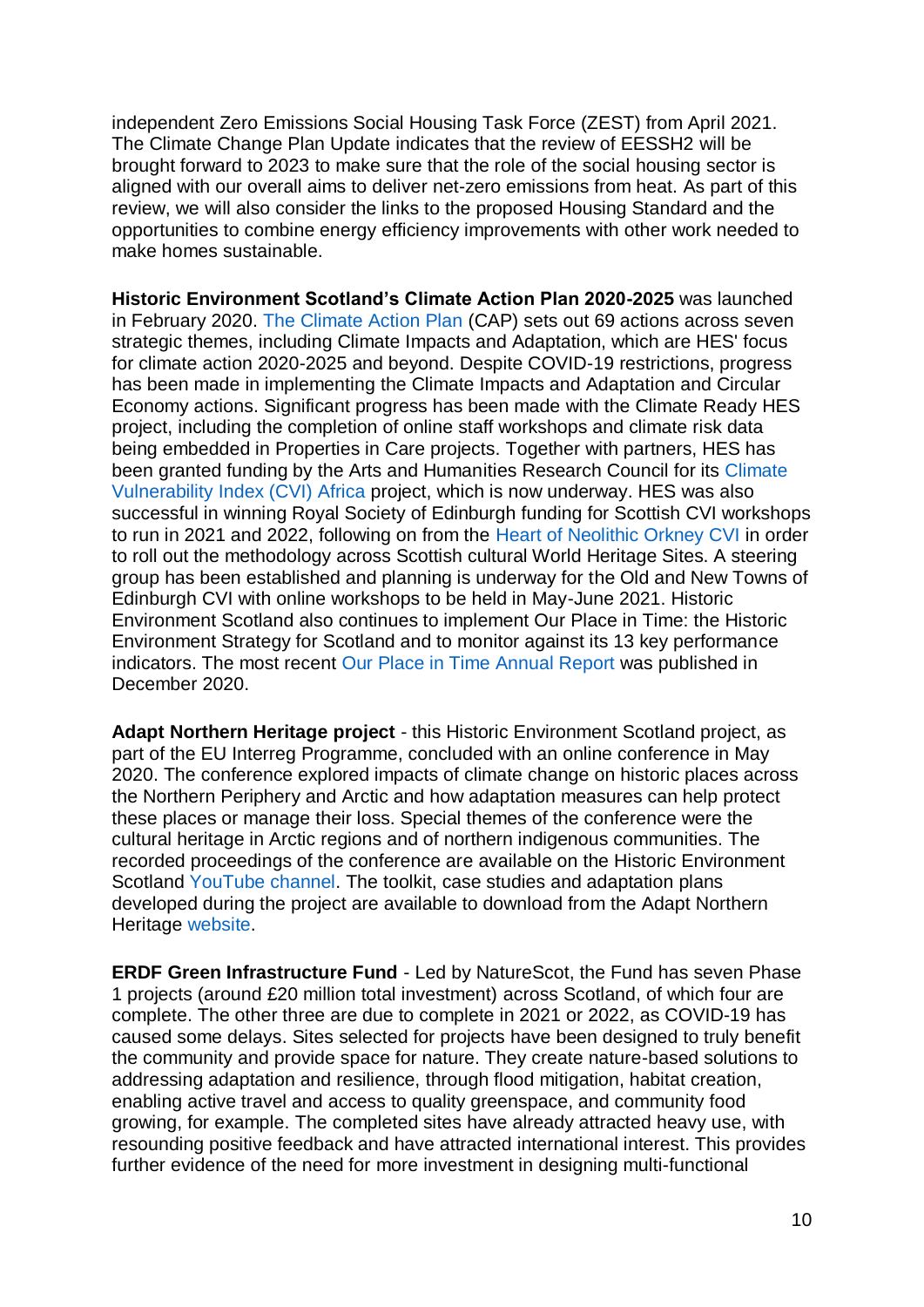greenspace for adaptation, which delivers for nature and people simultaneously and successfully.

## **How the Adaptation Scotland programme is supporting this outcome**

Despite practical limitations on some modes of engagement during the pandemic, the Adaptation Scotland programme has seen significant progress in driving forward new place-based adaptation initiatives across Scotland during 2020-2021. Examples of instances where the programme has contributed to local and regional planning to manage risks include;

- In the Outer Hebrides, where the programme is working closely with the Community Planning Partnership to develop a new adaptation plan for the Islands, supported by a NatureScot graduate placement. The plan will be shaped by community involvement and closely aligned with the Local Outcomes Improvement Plan. It will also benefit from an innovative new work partnership with the Met Office to develop climate storylines for the Outer Hebrides.
- The programme has supported partners in the Highlands to set up and secure funding for a major new Highland Adapts initiative which will develop a community focused approach to adapting to climate change.
- The programme has supported the new Climate Ready Ken localities project in Dumfries and Galloway.

Adaptation Scotland also continues to champion and support more established regional initiatives including [Climate Ready Clyde,](http://www.climatereadyclyde.org.uk/) Climate Ready Aberdeenshire, Aberdeen Adapts and Edinburgh Adapts, helping to share learning across these initiatives and support development activities including new risk assessments and locality projects. Sharing learning from the Climate Ready Clyde initiative<sup>2</sup> will be a particular focus of activity during 2021, with the COP26 summit coming to Glasgow. This will include sharing the significant new evidence and learning on systems change, finance and funding and cultural engagement generated through the EUfunded Clyde Rebuilt project over the course of 2020, which has informed the European Commission's thinking for the new EU Adaptation Mission and will be reflected in the first [Glasgow City Region Adaptation Strategy and Action Plan,](http://climatereadyclyde.org.uk/our-adaptation-strategy-and-action-plan-v2/) due for publication before COP26.

Adaptation Scotland continues to collaborate closely with Historic Environment Scotland to ensure that heritage and culture are an integral part of Scotland's adaptation response. In January 2021, HES and Sniffer (contract holders for the

<sup>&</sup>lt;u>.</u>  $2$  Climate Ready Clyde (CRC) is a cross-sector initiative funded by fifteen member organizations (including North Lanarkshire Council, East Renfrewshire Council, the University of Glasgow, SEPA, West Dunbartonshire Council etc.) and supported by the Scottish Government to create a shared vision, strategy and action plan for an adapting Glasgow City Region.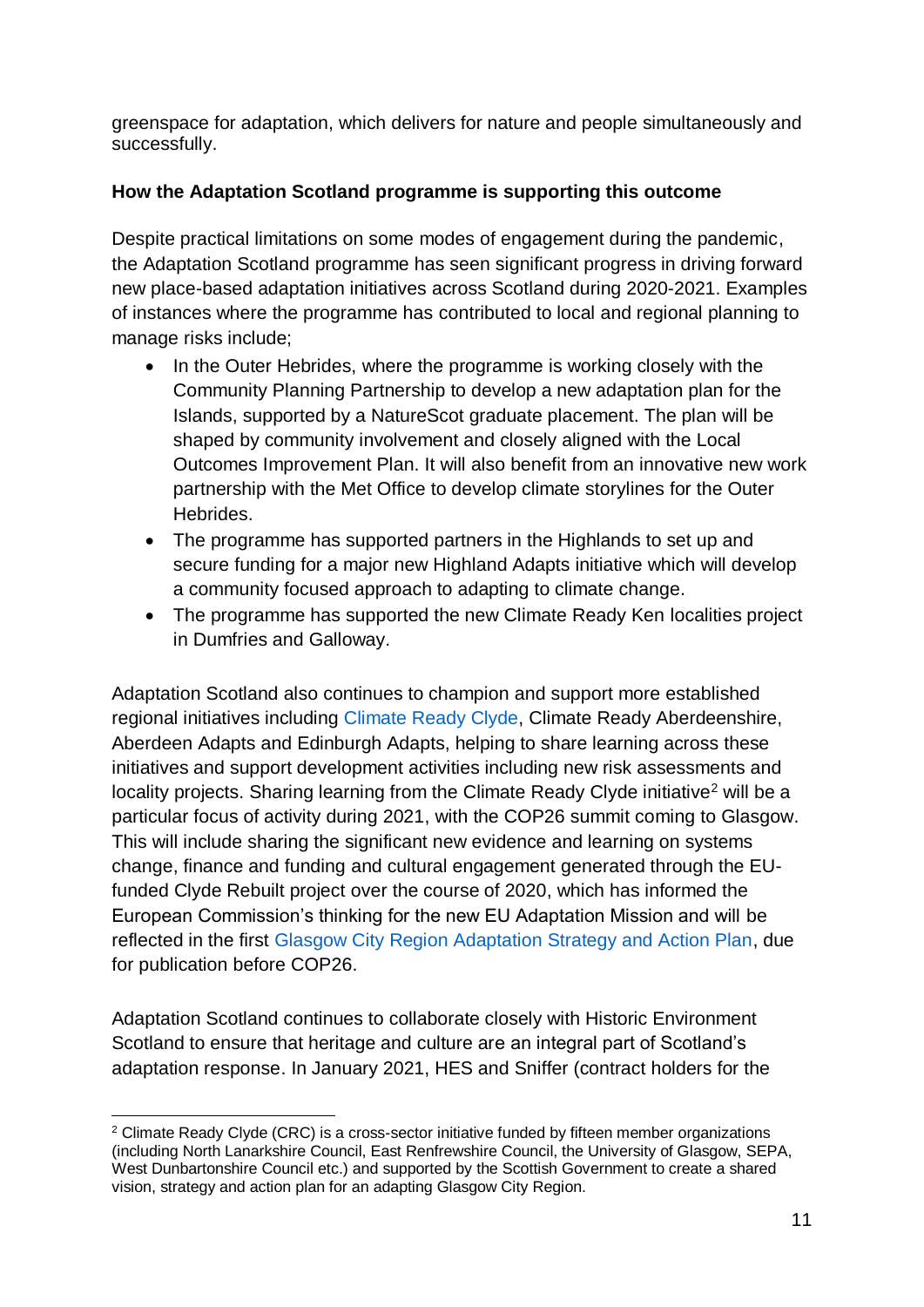Adaptation Scotland programme) announced a formal [Memorandum of](https://www.historicenvironment.scot/about-us/news/sniffer-and-hes-announce-exciting-collaboration/)  [Understanding for Mutual Collaboration.](https://www.historicenvironment.scot/about-us/news/sniffer-and-hes-announce-exciting-collaboration/) Some highlights from this work have been noted above but a further example is that the programme has worked with Historic Environment Scotland to provide input to Scotland's Climate Assembly on the role that heritage can play in supporting resilience and enabling society to adapt to climate change.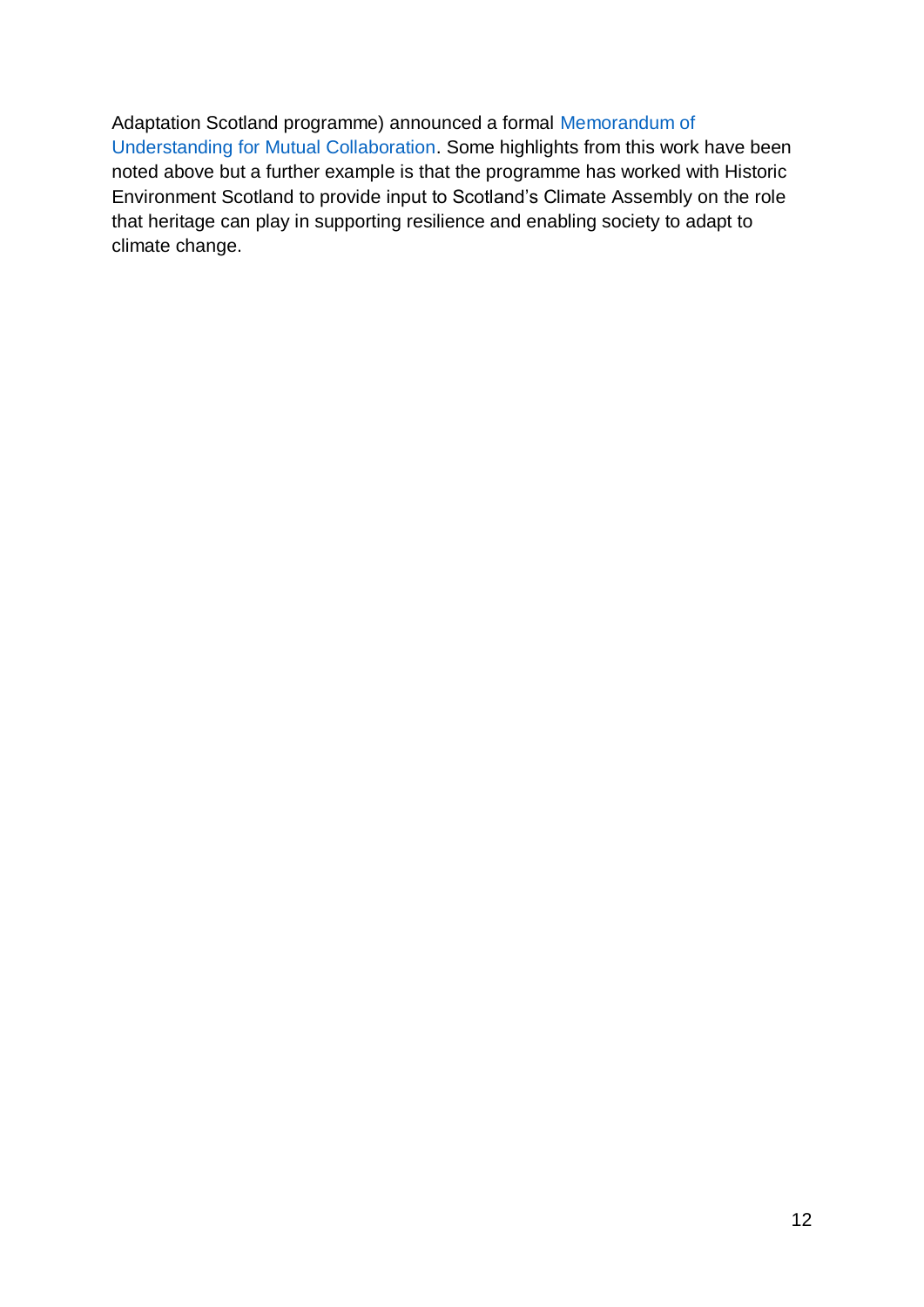# **Chapter 2: Progress towards "the people in Scotland who are most vulnerable to climate change being able to adapt and climate justice being embedded in climate adaptation policy"**

The second chapter of SCCAP2 includes policies to ensure that adaptation is focused directly on empowering the people who are more vulnerable to climate change and that adaptation actions are just and put people first. This approach to building resilience forms part of the Scottish Government's wider commitment to a just transition to a net-zero emissions society, as reflected in the Climate Change (Emissions Reduction Targets) (Scotland) Act 2019.

Our people-centric approach recognises that those who are already vulnerable are more at risk of the adverse effects of climate change and may not have the tools they need to be able to adapt. Vulnerable people – those who are socially disadvantaged, older, very young, experiencing chronic health problems, or who live in poor housing or in areas prone to flooding, for example – are all more likely to experience both immediate and long term negative impacts of climate.

There are parallels which can be drawn between vulnerability to climate change and what has occurred during the COVID-19 pandemic. While both have and will affect all of us, the impacts are not felt evenly across society. This thinking supports our whole systems approach to building climate change resilience and the need for a green economic recovery from the pandemic which does not leave anyone behind.

## **Progress towards policies in support of the sub-outcome that "the most vulnerable to climate change in Scotland are engaged, empowered and able to adapt to climate change"**

**Scottish Flood Forum** - The Scottish Government continues to grant fund the Scottish Flood Forum to work with communities at flood risk. The grant was increased to £193,000 in 2020-21 to enable the Forum to support and build resilience in communities at flood risk and manage the work of the Property Flood Resilience Delivery Group.

**Flood forecasting and warning services** - A Flood Guidance Statement is issued daily to all of Scotland's emergency response, utility and transport organisations 365 days a year. The [Floodline](https://www.floodlinescotland.org.uk/) service continues to provide information to registered users on when flooding is likely in their area. Both services remain operational during the pandemic response. Furthermore, in 2020, SEPA launched two new flood warning schemes for Aberfoyle and the Outer Hebrides and Local Authorities are continuing to work in partnership and with SEPA to develop the 2022 -2027 Local Flood Risk Management Plans.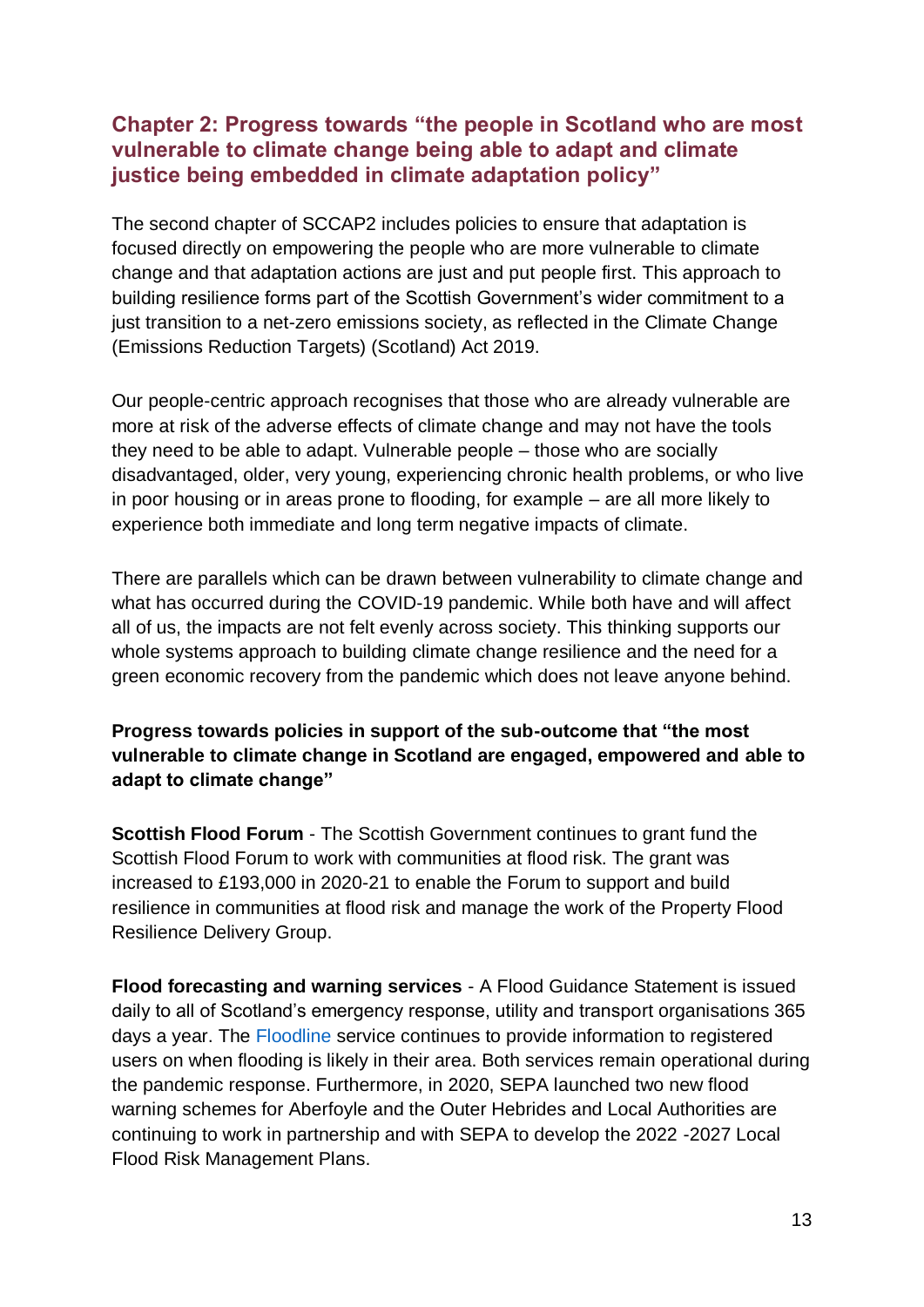**ERDF Green Infrastructure Community Engagement Fund** - Led by NatureScot, the Fund chose eleven projects and, in 2020, all completed their work. One project, led by Central Scotland Green Network Trust, co-designed a rain garden which will be incorporated into one of the Phase 2 Green Infrastructure Fund projects. Another, the Forest College initiative at Newbattle Community Forest, was winner in the Youth & Education category of the Nature of Scotland awards.

# **Progress towards policies in support of the sub-outcome that "Scotland's health and social care is ready and responding to changing demands as a result of the changing climate"**

**Our Natural Health Service Programme:** This cross-sectoral collaboration, led by NatureScot and with area health boards and local authorities as key stakeholders, has seen four Green Health Partnerships (GHPs) progressed as demonstrators in Lanarkshire, Dundee, North Ayrshire and Highland. They use the natural environment as a local resource, connecting people and nature to deliver physical, mental and social health outcomes. The contribution of GHPs to adaptation outcomes was recognised in climate action plans in Dundee and North Lanarkshire. The Programme includes the NHS Greenspace Demonstration Project whereby greenspace around healthcare facilities has been improved, to contribute to health, biodiversity and climate change outcomes. The achievements and key learning points were published in April 2020 in the report ["Unlocking the Potential of NHS](https://www.nature.scot/sites/default/files/2020-04/NHS%20Greenspace%20Demonstration%20Project%20-%20full%20report%202020.pdf)  [Greenspace for Health and Wellbeing.](https://www.nature.scot/sites/default/files/2020-04/NHS%20Greenspace%20Demonstration%20Project%20-%20full%20report%202020.pdf)"

**Supporting Active Travel** - The past year has seen a significant increase in active travel investment, particularly in walking and cycling infrastructure. As well as public health and emissions reduction benefits, investment in active travel increases the options for travel so that communities can stay connected when climate change impacts roads or public transport. The Scottish Government budget for 2020-21 increased the overall active travel budget to £100.5 million from £80 million in 2018- 19 and 2019-20. Specific recent investments include:

- In 2020-21, £3.7 million funding was allocated to extend and improve the National Cycling Network. Since 2010, SusTrans have managed the 'Places for Everyone' fund, which invited local authorities to bid for over £50 million of funding to develop walking and cycling infrastructure.
- In 2020-21 the Scottish Government invested £94.2 million capital budget on ambitious on and off-road segregated walking and cycling routes, safer junctions and improved place design.
- In 2020-21, a £0.9 million 'E-bike Grant Fund' assisted local authorities, public sector agencies, education institutions, active travel hubs and community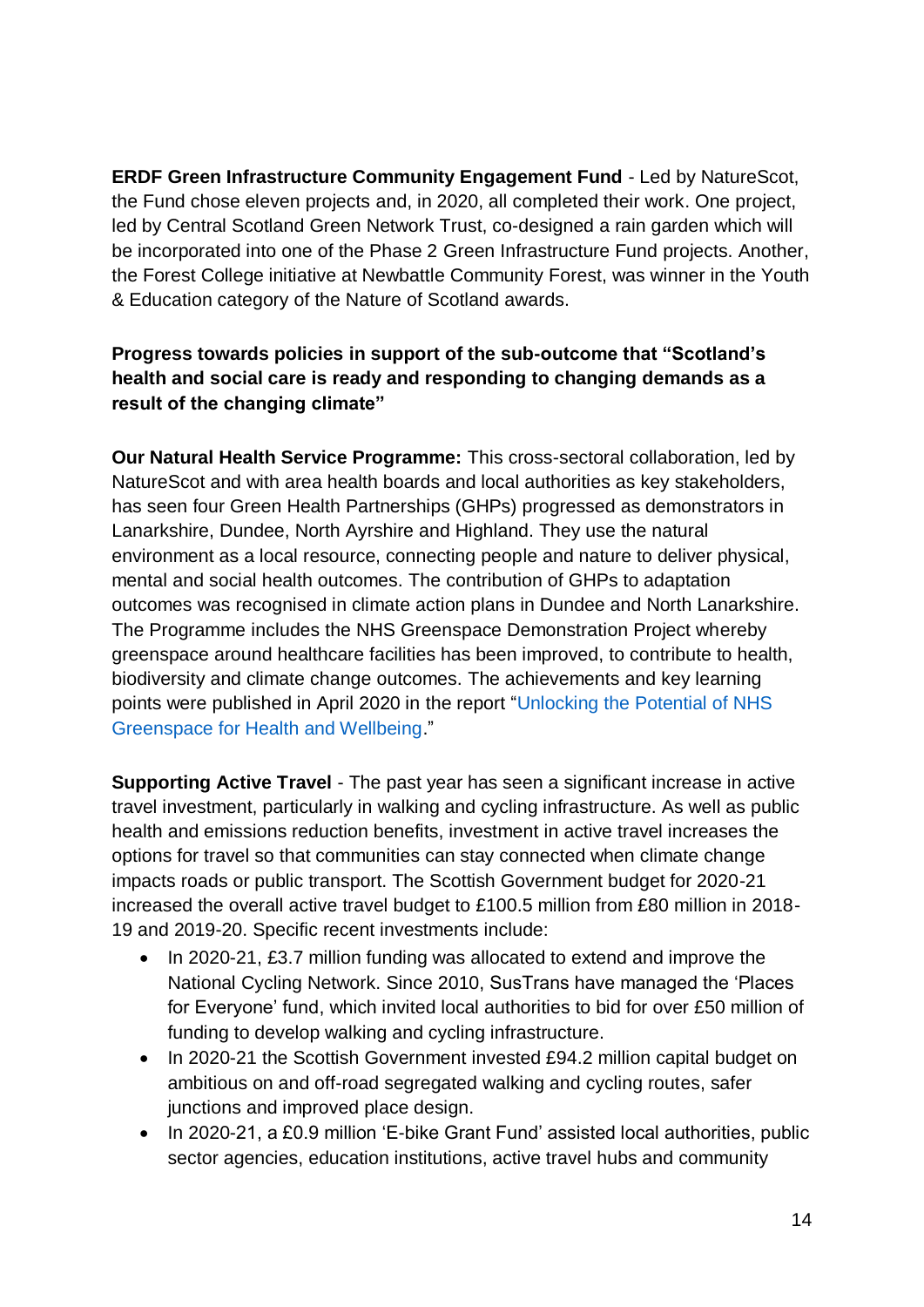groups to adopt e-bikes, adaptive and cargo bikes as more sustainable alternatives to car journeys and for last mile delivery.

• In 2019 the Scottish Government launched the £1.3 million 'Social Housing Fund' for improved walking and cycling facilities to encourage active travel within communities, particularly those in areas of multiple deprivation. A further £0.3 million has then been invested in 2020-21.

**Scottish Fire and Rescue Service 'Safe and Well' Programme** - The Scottish Fire and Rescue Service (SFRS) is working in collaboration with partners and communities to ensure collective resources jointly tackle issues related to inequality and protect those citizens at greatest risk. This is particularly important as individuals with pre-existing vulnerabilities are also most at risk from climate change impacts. As part of the SFRS Change Portfolio Programme, the Service is developing its 'Safe and Well' project, which will see an expansion of the Home Fire Safety Visit programme to incorporate wider health and social care considerations. Working with a range of partners, both internal and external, the project will include the development of bespoke ICT systems to record activity and provide referrals directly to partners. Safe and Well is progressing for roll out in 2021, but this may be impacted by COVID-19.

**Preparing for a warmer climate: Water Refill Locations -** Scottish Water has now installed 38 refill points across Scotland. The growing network has already saved the equivalent of 300,000 single use plastic bottles since the first tap went live outside Holyrood on 27 September 2018. Every refill tap is fitted with a monitor which records how much tap water is used and in December 2020 total use passed the milestone 100,000 litre mark.

**New Cleaner Air for Scotland Strategy:** A Scottish Government consultation on a draft new air quality strategy, Cleaner Air for Scotland Strategy 2 concluded in January 2021. The consultation paper puts forward an integrated policy approach as one of the general themes to ensure that policies for climate change adaptation and mitigation, placemaking and other related policies should be closely coordinate and aligned with air quality policies to maximise co-benefits. The final strategy, taking into account consultation responses, will be published later in 2021.

**Electric Vehicle Charging Network** - The use of electric vehicles helps to improve local air quality and therefore increases public health, wellbeing and wider community resilience. The ChargePlace Scotland network now has over 1200 publically available charge points, an increase of over 350 since 2019. Other achievements to improve accessibility of electric vehicles include:

• Since 2015, providing over 2500 interest free loans issued to households and businesses over the lifetime of the loan to support the purchase of an ultralow emission vehicle;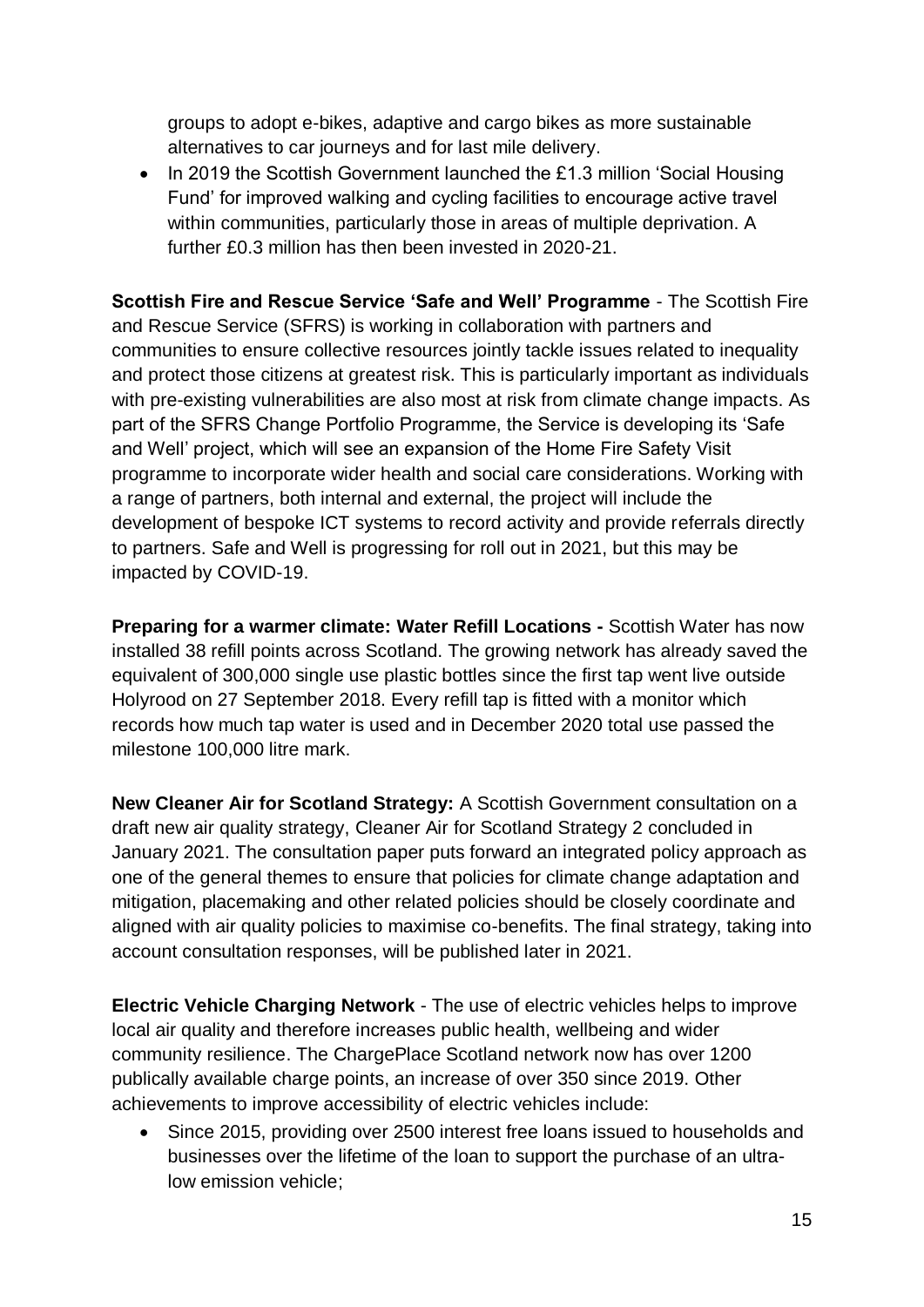- Since 2018/19, providing 28 electric car clubs to Scottish communities through our Plugged in Communities Programme
- Since 2014, supporting the procurement of over 2400 zero and ultra-low emission vehicles in public sector fleets.

## **How the Adaptation Scotland Programme is supporting progress towards this outcome**

The Adaptation Scotland programme continues to collaborate with Public Health Scotland to increase awareness of the links between health inequalities, climate change adaptation and climate justice.

The [Adaptation Capability Framework](https://www.adaptationscotland.org.uk/how-adapt/your-sector/public-sector/framework) developed through the programme continues to provide Health Boards with guidance on how to develop their work to adapt to climate change. The Framework is endorsed by NHS National Services Scotland and compliments their specialist climate change risk assessment resources.

Adaptation Scotland is also continuing to support development of the "Place Standard with a climate lens" toolkit (see chapter 1), and is developing and testing new climate change content as part of a newly established working group. Adaptation Scotland is also drawing learning from the Social Impact Assessment completed as part of the development process for the [Climate Ready Clyde](http://climatereadyclyde.org.uk/our-adaptation-strategy-and-action-plan-v2/)  [Adaptation Strategy and Action Plan](http://climatereadyclyde.org.uk/our-adaptation-strategy-and-action-plan-v2/) as well as their emerging concept of 'Just Resilience' and will use these to inform development processes for adaptation planning across place-based initiatives.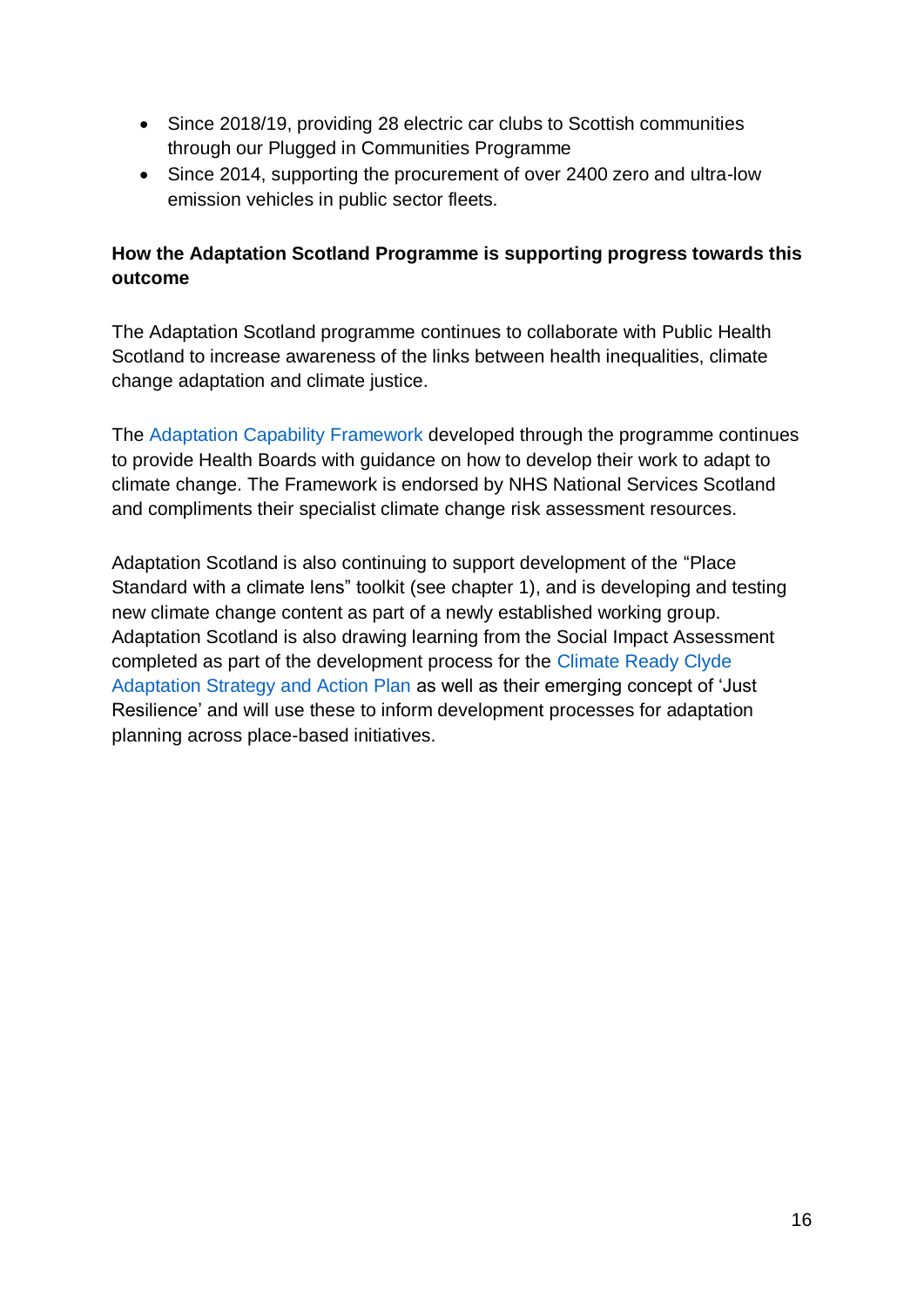# **Chapter 3: Progress towards "our inclusive and sustainable economy being flexible, adaptable and responsive to the changing climate"**

A green recovery for Scotland's economy from the impacts of COVID-19 is central to the Scottish Government's approach. As set out in the introduction, such a recovery must include building resilience to the impacts of climate change.

This chapter relates to progress towards SCCAP2 policies which aim to increase adaptive capacity for businesses directly using natural resources, such as farming and forestry, and for the wider economy, ensuring that businesses are prepared for the impacts of climate change and that new opportunities for innovation are harnessed.

A recent [report](https://www.sruc.ac.uk/downloads/file/4648/natural_economy_report_to_sruc_from_biggar_economics) by Scotland's Rural College (SRUC) found that in 2018, the natural economy contributed £29 billion to the Scottish economy. Ensuring that this economy is sustainable and resilient to the changing climate is vital to managing Scotland's natural resources and providing jobs and business opportunities. It is also important for adaptation and risk management itself. For example, the management and creation of woodland in Scotland is informed by decision support tools based on the latest scientific evidence, and target mapping that helps promote the use of tree species suited to future climate. This supports improvements to the long-term resilience of timber supply and helps ensure that woodlands provide wider environmental benefits such as contributing to natural flood management and enhancing biodiversity.

Good, green jobs will be central to Scotland's green recovery. A recent [report](https://www.nature.scot/huge-potential-nature-based-jobs-boost) by NatureScot suggests a huge opportunity for nature-based jobs to secure a green economic recovery and support the transition to net zero. The Scottish Government has announced a £100 million Green Jobs fund, investing capital in businesses, organisations and supply chains over the next five years to support new and increased opportunities for green job creation across Scotland. We have also committed to boosting youth employment opportunities in nature and land-based jobs by expanding apprenticeship and undergraduate schemes in public agencies, including Scottish Forestry, Forestry and Land Scotland and NatureScot.

Policies covering the marine economy can also be found in Chapter 6.

# **Examples of progress on policies in support of sub-outcome that "Scotland's businesses based on natural resources are informed and adaptable to climate change"**

**Farming for a Better Climate** - This Scottish Government supported [initiative](https://www.farmingforabetterclimate.org/) continues to promote practical and cost effective climate change mitigation and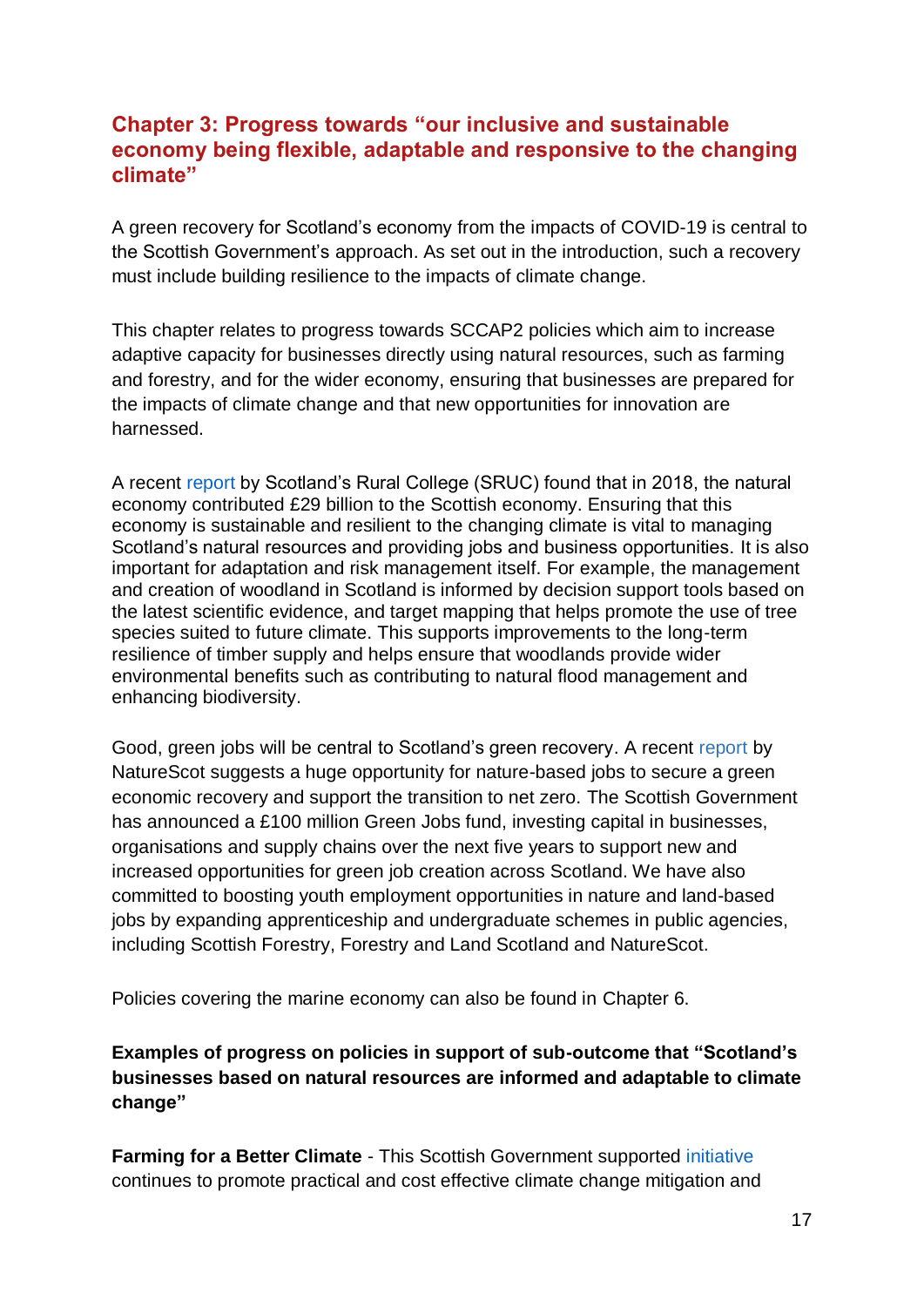adaptation measures to farmers and land managers, alongside real time findings from the [Farming for a Better Climate Soil Regenerative Agriculture Group.](https://www.farmingforabetterclimate.org/soil-regenerative-agriculture-group/) Messages are promoted via a project webpage, social media accounts, a regular podcast and other press and promotional material. The farmer-led soil regenerative agriculture network continues to focus on positive actions that can be taken on Scottish farms to support, enhance and protect their soils. The group have trialled new approaches to allow them to improve production whilst delivering wider benefits such as building soil resilience, improving water retention, storing carbon and enhancing bio-diversity.

**Integrating Trees Network** - this jointly facilitated **project** between Scottish Forestry and the Scottish Government, is a farmer-led demonstrator network of farms, crofts and estates, hosting events and promoting the benefits to landowners of new woodland creation. Planting trees can help land-based businesses to adapt by providing shelter for livestock, habitat for wildlife, diversification opportunities for future income, and a contribution to flood prevention of flooding. Two introductory events have already taken place in March 2021, with further hosts and events to be announced summer 2021. It is hoped that on-site demonstration events will take place in 2022. An online community forum is also being developed to share information and experiences relating to woodland creation and tree planting.

**Monitor Farm Scotland** - In February 2020, the Scottish Government announced that a new [Monitor Farm Legacy Project](https://www.monitorfarms.co.uk/introducing-the-legacy-monitor-farmers/) for 2020-21 would be introduced with an estimated budget of £100,000. This project will offer an evidence based evaluation of a past Monitor Farm Programme but would also include climate change and environmental factors not previously addressed. The project will act as a transition in advance of a new 2021-24 Monitor Farm Programme with the groups involved also acting as sounding boards for future delivery. On a practical level this will involve six legacy farms each meeting four times over the course of the year and delivering associated Integrated Land Management Plans, Carbon Audits, Environmental Audits and case studies.

**Farm Advisory Service** - Scotland's existing [Farm Advisory Service](https://www.fas.scot/) has been extended until the end of 2021, after which a new contract will be procured. The Advisory Service has developed a mature concept which is well-placed to provide advice aligned to priorities on climate change adaptation, as well as emissions reduction and biodiversity.

**Farming with Nature** - This Soil Association Scotland led project completed in 2020 and has encouraged and enabled more of Scotland's farmers to adopt naturefriendly farming and land management practices which are productive and profitable. Over 590 farmers and crofters were given advice and support and the results overall present a positive picture in terms of motivation and intention to adopt sustainable practices and change in attitudes towards sustainable practices; especially in relation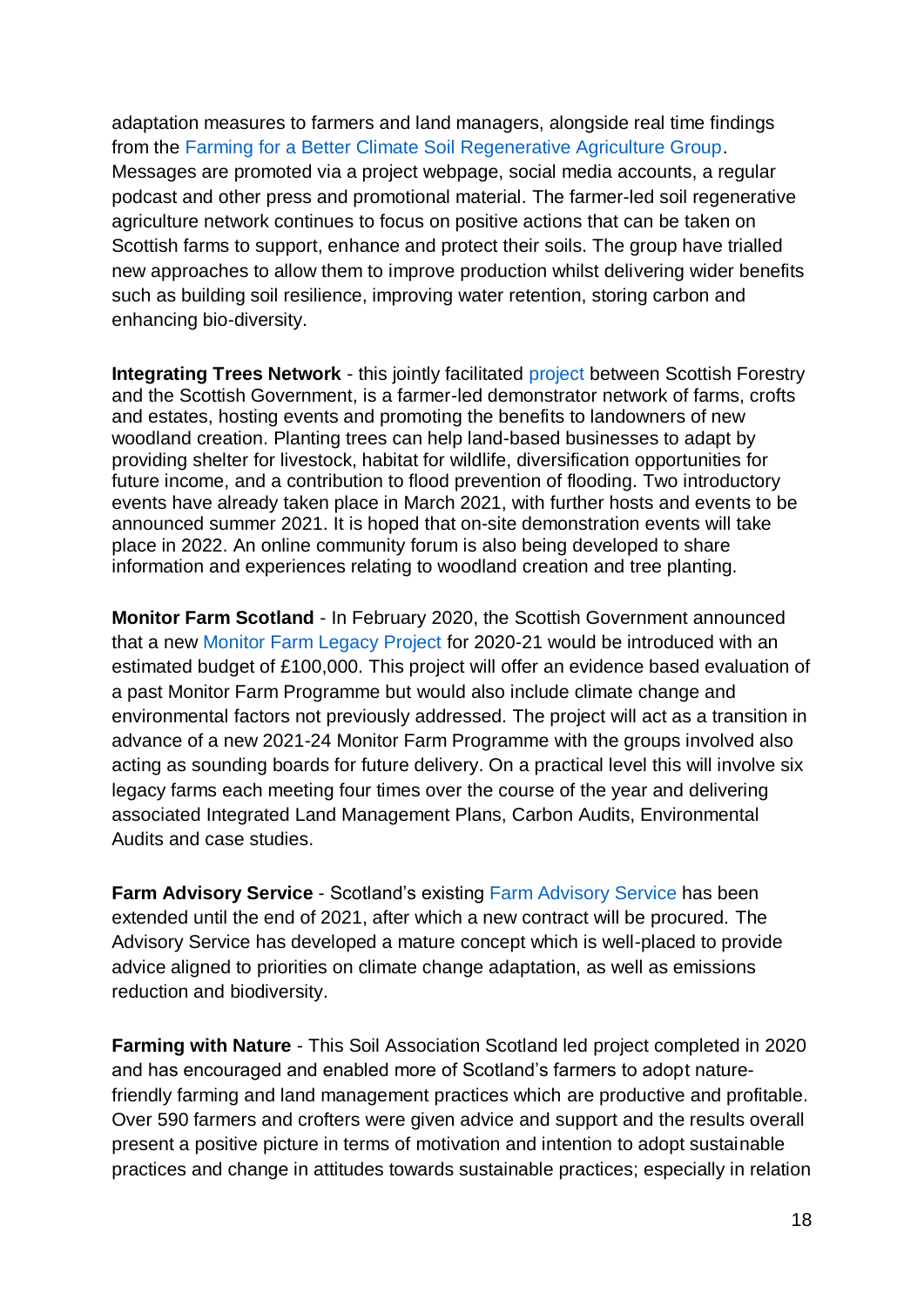to farming and biodiversity, climate change and low input farming. The [final report](https://www.fas.scot/downloads/soil-association-scotlands-farming-with-nature-knowledge-transfer-programme/) was published in August 2020.

**Resilience of our natural resources: timber in construction - Subject to durability** requirements, wood fibre can substitute for non-renewable comparable construction materials, such as concrete and steel, to achieve substantial benefits when accounting for whole-life carbon. Over the last year, Scottish Forestry has continued to promote the use of wood fibre in construction and supported research and innovation in this area. For example, Scottish Forestry has partnered with Edinburgh Napier University and the Construction Scotland Innovation Centre to obtain a better understanding of the timber properties of domestically grown timber and the use of Scottish timber in engineered timber products and wood fibre insulation, as well as working to improving the design software used by architects so that designing houses made from domestic timber becomes easier.

**Youth engagement in Scotland's rural economy** - This year, Scottish Forestry worked with Young Scot to develop and deliver a campaign designed by young people, for young people, to raise the profile of forestry in delivering environmental, social and economic benefits plus the associated opportunities for employment. As a result, Young Scot are currently developing an online resource, as well as TikTok and Instagram videos, which will be launched in the summer. These resources will provide young people with information on a range of forestry-related subjects, including trees and climate change.

**Examples of progress on policies in support of sub-outcome that "Scotland's economy is innovative and harnesses the opportunities created as a result of climate change"**

**Making Things Last: A Circular Economy Strategy for Scotland** - The Strategy focusses on innovation, seeking new ways to reduce consumption of natural resources and keep materials flowing through the economy at high value for as long as possible. The opportunities from a more circular economy are fundamental to tackling the greenhouse gas emissions that arise from the consumption of goods, thereby also preserving natural capital and building a more resilient economy. Underpinning the circular economy is the idea of sustainable resource management, through reuse, repair and remanufacturing. This extends to both natural and manufactured materials. Reducing consumption of natural materials can help to reduce pressure on the natural environment, leaving increased space and capacity for it to adapt.

**Digital solutions to climate change challenges** -The Scottish Government's [CivTech programme](https://www.civtechalliance.org/) encourages business and innovators to develop innovative technical solutions. The 2020 Accelerator (CivTech 5) prioritised the Scottish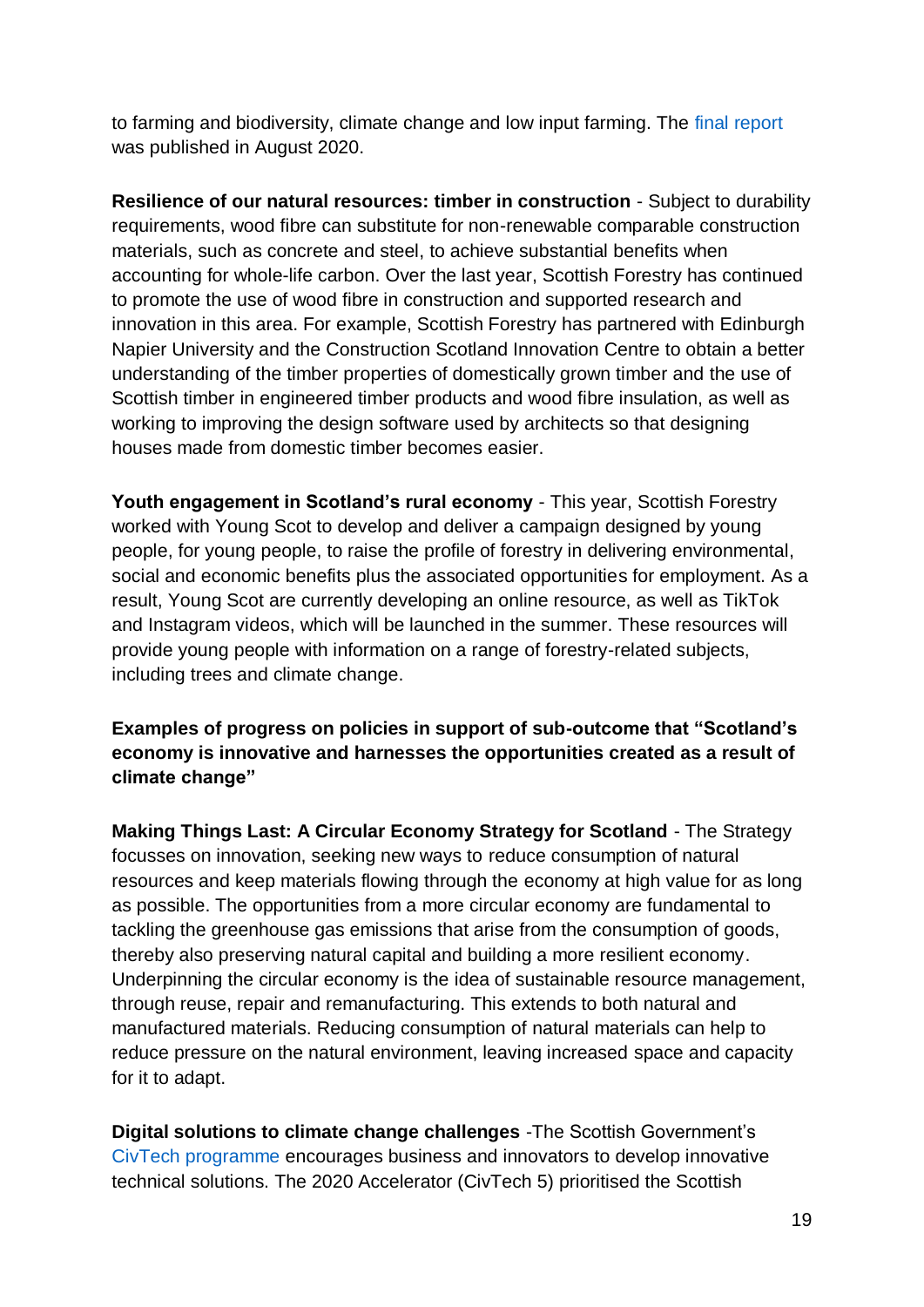Government environmental agenda and culminated in a Demo Week in February 2021. Examples of challenges explored as part of CivTech 5 include a collaboration with Forestry and Land Scotland to improve the management of timber forests timber to improve sustainability and profitability thus improving the resilience of the woodland economy [\(Challenge 1\)](https://www.civtechalliance.org/civtech-5-challenge-1-forestry-and-land-scotland) and a project with NatureScot which aims to use digital technology to help farmers improve the environment under their stewardship and monitor and evaluate this improvement [\(Challenge 3\)](https://www.civtechalliance.org/civtech-5-challenge-3-scottish-natural-heritage). This aims to empower farmers to analyse the data in order to improve climate change actions and increase biodiversity on their farmland. CivTech also continues to work on challenges from previous Accelerators such as [RiverTrack](http://www.rivertrack.org/) (started in 2016 and continues to operate with support from SEPA, Scottish Flood Forum, EU Horizon 2020 research and innovation grants). RiverTrack is a local flood alerting tool that can used by communities without a formal SEPA flood warning scheme. The Scottish Government is encouraging more communities to consider the RiverTrack system which can alert home and business owners to take action prior to a flood event. This includes deploying flood guards and moving possessions upstairs which helps to reduce flood damage.

### **How the Adaptation Scotland Programme is supporting progress towards this outcome**

Adaptation Scotland continues to promote its climate ready business guidance and support others to develop sector specific guidance; for example, the programme contributed to [new climate change adaptation guidance](https://www.farmingforabetterclimate.org/downloads/climate-change-adaptation-for-agriculture-is-your-farm-ready/) for agriculture developed by SRUC. Adaptation Scotland also continues to work closely with Forestry and Land Scotland who are leading work to implement the [Adaptation Capability Framework](https://www.adaptationscotland.org.uk/how-adapt/your-sector/public-sector/framework) and to share their experience with others.

The Adaptation Scotland Programme established a new Climate Finance Working Group during 2020 to identify and address barriers to increasing financial flows into adaptation. This group has attracted involvement from UK and Scottish finance experts and institutions. New adaptation guidance is being developed along with a financing directory that will signpost users to different forms of adaptation funding and finance. Example business cases for financing adaptation will be developed during 2021 in partnership with organisations selected through a competitive process, with the learning from this shared widely.

Some forms of direct business engagement through the programme has been severely impacted by the COVID-19 pandemic. The programme has, nonetheless, championed online business engagement including through supporting the organisers of the [CAN-DO innovation summit](https://www.candoinnovation.scot/) to develop a resilience theme to their event which targeted around 800 SMEs.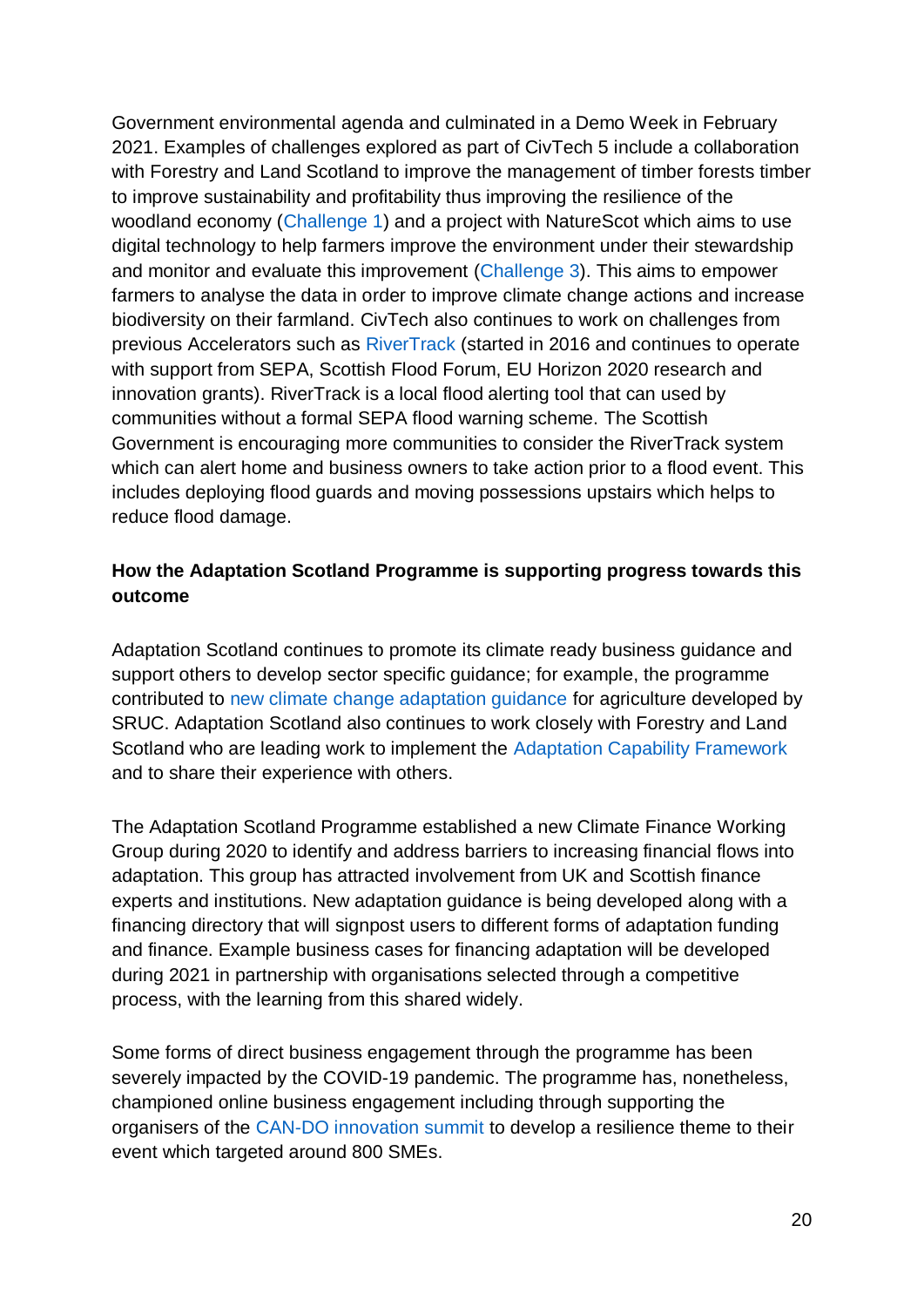# **Chapter 4: Progress towards "our society's supporting systems being resilient to climate change"**

Communities across Scotland are reliant on strong and resilient infrastructure networks which include vital supply networks, digital communications, transport networks and also support our health, government and emergency services.

As part of a green recovery from COVID-19, the role of our transport and critical infrastructure will be key for supporting this recovery. In the Climate Change Committee's [2020 annual progress report](https://www.theccc.org.uk/publication/reducing-emissions-in-scotland-2020-progress-report-to-parliament/) to the Scottish Parliament on progress in reducing emissions, it also advised that the Scottish Government "accelerate investments in low-carbon and climate adaptation infrastructure to stimulate Scotland's economy, build long-term productive capacity and improve climate resilience". The Scottish Government is committed to investing in these key areas, as evidenced in the [2020/21 Budget](https://www.gov.scot/publications/scottish-budget-2021-22/pages/1/) which announced a £2 billion Low Carbon Fund, the first £165 million of which includes £25 million for bus priority infrastructure and £15 million for zero emissions buses.

As well as Scotland's infrastructure being central to the transition towards net-zero, making sure infrastructure is resilient to the effects of climate change and extreme weather is also crucial for keeping Scotland running and keeping its citizens connected, especially those who live in remote parts of the country. In a year where working from home has increased and travel has been restricted as part of the COVID-19 public health initiatives, digital connection has been vital for keeping Scotland running and combatting loneliness and isolation.

The COVID-19 pandemic has reinforced that good quality digital connectivity is more vital than ever. Households, educational establishments and businesses across Scotland have been forced to do more and more online – leading to an increased demand for the digital infrastructure that supports people to connect, study and work from home effectively.

In Scotland, some parts of infrastructure are devolved to the Scottish Government, while some remain reserved to the UK Government. The present update covers progress in both areas.

#### **Examples of progress on cross-cutting policies in support of this outcome**

**The Infrastructure Investment Plan** - [The Infrastructure Investment Plan 2021/22,](https://www.gov.scot/publications/national-mission-local-impact-infrastructure-investment-plan-scotland-2021-22-2025-26)   $-2025/26$  $-2025/26$  was published by the Scottish Government in February 2021, alongside a [Capital Spending Review for 2021-22 to 2025-26](https://www.gov.scot/publications/investing-jobs-capital-spending-review-2021-22-2025-26/) and taking account of the recommendations of the Infrastructure Commission for Scotland and the feedback from the consultation of the draft Plan in Autumn 2020. The Plan outlines a coherent,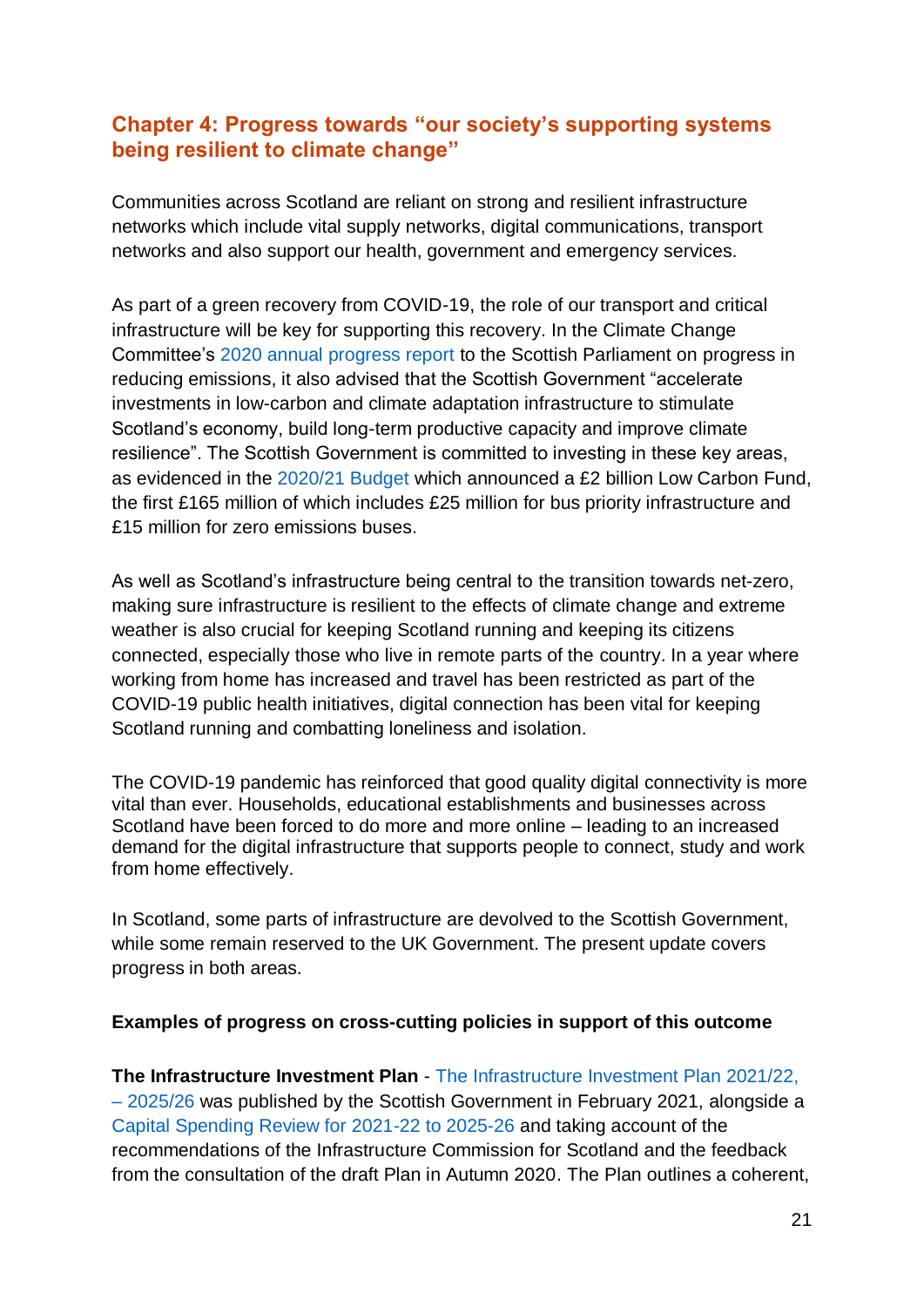and strategic approach to delivering our National Infrastructure Mission. It demonstrates the vital role infrastructure has to play in helping businesses and communities to adapt and recover from the COVID-19 pandemic and highlights the importance of adapting current and future assets to the impacts of climate change. Key investments featured in the Plan include the confirmation of £150 million additional funding for flood risk management, £12 million to help us adapt to the threat of sea level rises (see chapter 1) and £60 million to support climate adaptation and resilience in our trunk road network.

**The Grangemouth Future Industry Board** - Announced in the 2020-2021 Programme for Government, the Grangemouth Future Industry Board has been established with a focus on Scotland's largest manufacturing cluster (home to a number of key infrastructure assets). The Board will strengthen alignment and coordinate activity ensuring that the significant opportunities for low carbon economic growth are maximised at Grangemouth. The Board brings together key decision makers, organising public sector initiatives and workstreams in order to unlock potential investment that boosts the economic development, innovation, longevity and competitiveness of the sites – with decarbonisation woven through all aspects of its work. Futureproofing this vital industrial hub will help support a long-term, sustainable future for Grangemouth, and the Board will work to advance the infrastructure necessary to support the cluster, including activity to bolster transport infrastructure, resilience planning and the planning of flood defences.

**The National Transport Strategy** - Following on from the publication of the second National Transport Strategy (NTS2) in February 2020, the first annual [Delivery Plan](https://www.transport.gov.scot/publication/national-transport-strategy-nts2-delivery-plan-2020-to-2022/)  [for the National Transport Strategy](https://www.transport.gov.scot/publication/national-transport-strategy-nts2-delivery-plan-2020-to-2022/) was published in December 2020. This brings together, for the first time, the actions Scottish Government will take to deliver the priorities in the Strategy, namely reducing inequalities, taking climate action (towards both adaptation and emissions reduction outcomes), helping to deliver inclusive economic growth and improving health and wellbeing. Further information on how the implementation of the strategy is supporting adaptation can be found below.

#### **Examples of progress on policies in support of sub-outcome that: "Scotland's Scotland's devolved supporting systems are resilient to climate change"**

**Strategic Transport Projects Review - In early 2019, Transport Scotland started** the [second Strategic Transport Projects Review \(STPR2\)](https://www.transport.gov.scot/our-approach/strategy/strategic-transport-projects-review-2/) process to help inform transport investment in Scotland over the next 20 years. STPR2 is helping to deliver the vision, priorities and outcomes for transport set out in the National Transport Strategy (NTS2), in alignment to other strategic frameworks such as the new National Planning Framework, Climate Change Plan and Infrastructure Investment Plan. The [STPR2 Update and Phase 1 Recommendations](https://www.transport.gov.scot/media/49098/stpr2-update-and-phase-1-3-feb-2021.pdf) report was published in February 2021 and recommends 20 interventions against eight themes and provides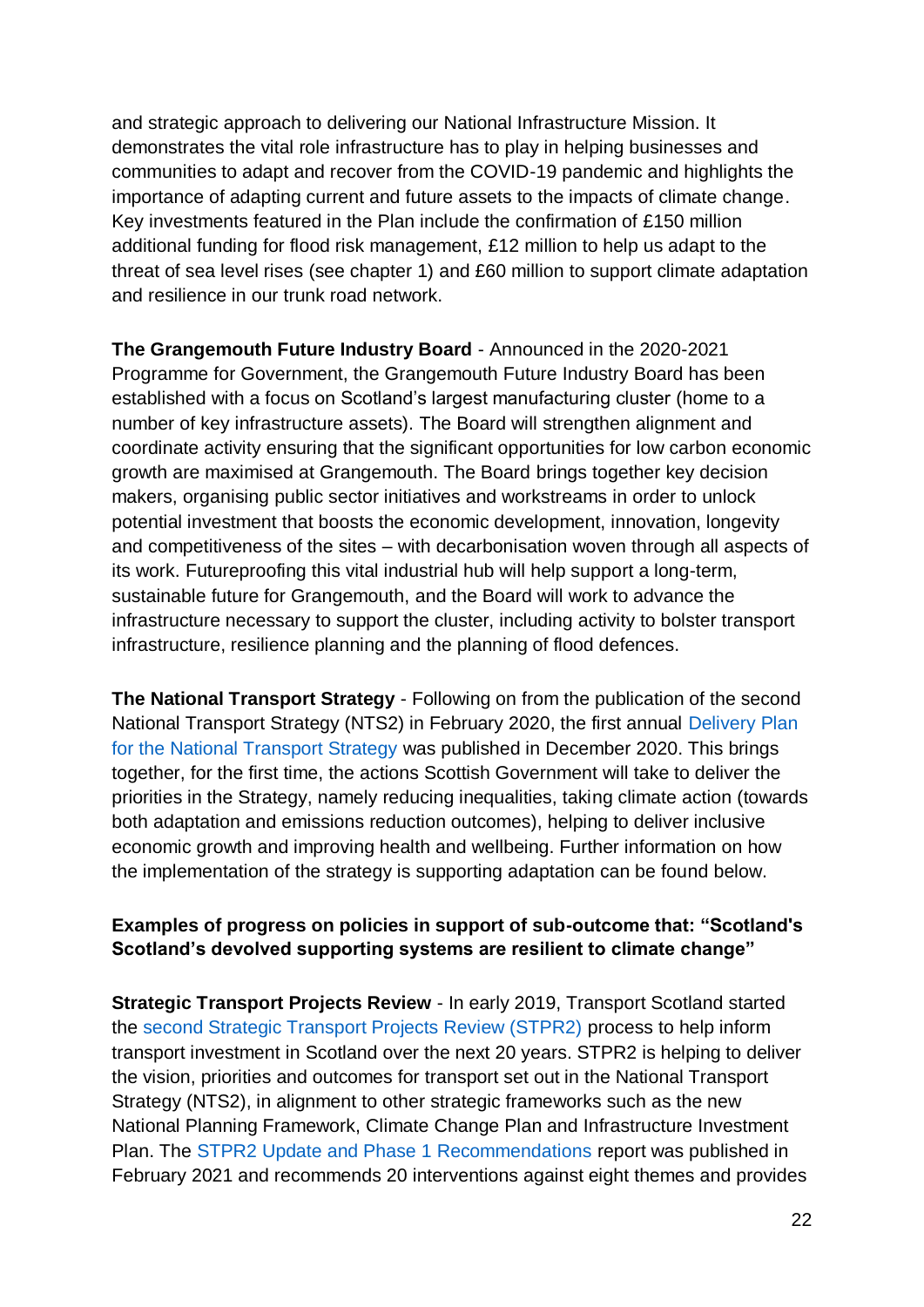key analysis of transport trends throughout the COVID-19 pandemic. The key interventions include a range of actions with relevance to building climate resilience – such as influencing travel choices, contributing to placemaking principles in neighbourhoods and reallocation of road space for active travel. Phase 2 of STPR2 is expected to report in autumn 2021.

**Resilience of Scotland's Road Network to Landslides** - The review of recommendations from the [Implementation Report](https://www.transport.gov.scot/publication/scottish-road-network-landslides-study-implementation-summary-report/) is currently being revisited in light of the landslide events at A83 Rest and Be Thankful during autumn 2020, with a final report due later in 2021. In the meantime, a programme of planting on the slope above the Rest and Be Thankful to stabilise the soils has been agreed with Forestry and Land Scotland (FLS), with preparatory works started in February 2021. Transport Scotland and FLS have agreed a comprehensive monitoring strategy for the project, encompassing a range of approaches to assess soil/ground movement and saturation, and to monitor the establishment and impact of the woodland. It is anticipated this impact will extend beyond the potential stabilisation of the slope and regulation of surface water flow, and include enhanced habitat connectivity through the glen with increased opportunities for improved biodiversity. In recognition of the continued landslide vulnerability at this location, a [strategic study](https://www.transport.gov.scot/projects/a83-access-to-argyll-and-bute/project-details) of potential road routes to Argyll has also begun. Furthermore, to improve the evidence base around landslides, a range of research publications have been issued – including: [Managing](https://trl.co.uk/publications/innovative-monitoring-strategies-for-managing-hazardous-slopes)  Hazardous [Slopes: Innovative Monitoring Strategies for Managing Hazardous Slopes](https://trl.co.uk/publications/innovative-monitoring-strategies-for-managing-hazardous-slopes) (August 2020).

**Landscape management around trunk roads** -Transport Scotland has recently retendered the term contracts for the management and maintenance of the two southern trunk road units. As part of this process, the agency took the opportunity to review and revise many of the current contract requirements, including those related to the management of the trunk road landscape resource – the soft estate. Areas identified for improvement included the processes for tree management across the trunk road corridors. This was largely influenced by a recognition of the impact of climate change on native species and the related spread of non-native species and the increasing occurrences and severity of pathogens and diseases. New and robust procedures have been introduced for the survey, recording, inspection and management of all vegetation types across the network.

**Managing the impacts of extreme weather events on the transport network** - As part of regular reviews of the [Transport Scotland High Wind Strategy and National](https://www.transport.gov.scot/media/25393/j10783.pdf)  [Wind Management Guidelines,](https://www.transport.gov.scot/media/25393/j10783.pdf) the Met Office have undertaken a bespoke project on behalf of Transport Scotland to produce a new dataset of wind modelling over a thirty year period. The new modelling incorporates all Trunk and A Class roads and any climatic changes from the previous dataset. This data will serve to inform the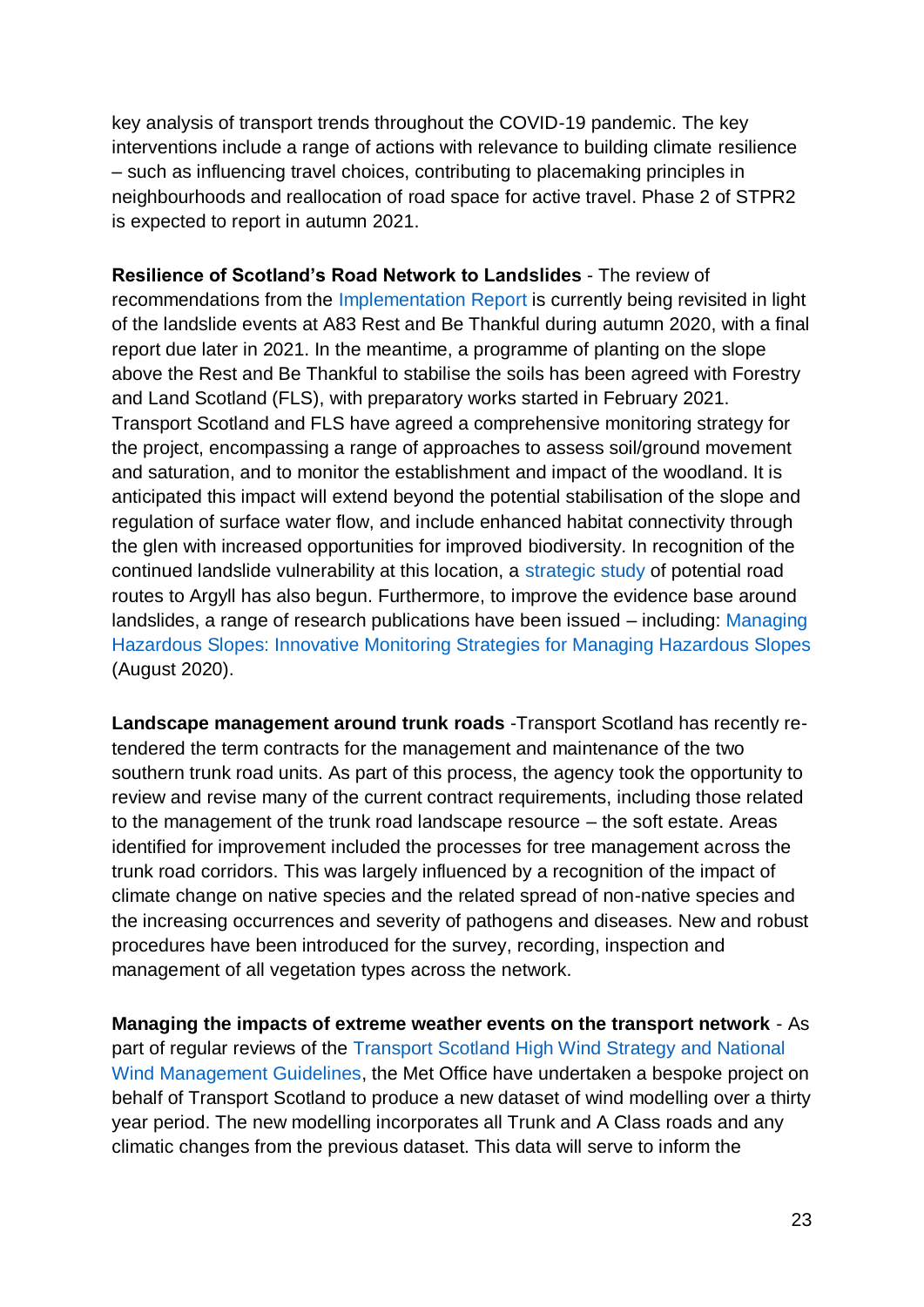strategy and associated guidance as well as a providing a source of reference for Operating Companies for their own high wind management plans.

**Tools for managing wider risks to the transport network** - The [Transport](https://www.transport.gov.scot/publication/road-asset-management-plan-for-scottish-trunk-roads-january-2016/j408891-11/#:~:text=The%20Transport%20Scotland%20Manual%20for,those%20caused%20by%20weather%20events.)  [Scotland Manual for the Management of the Risk of Unplanned Network Disruption](https://www.transport.gov.scot/publication/road-asset-management-plan-for-scottish-trunk-roads-january-2016/j408891-11/#:~:text=The%20Transport%20Scotland%20Manual%20for,those%20caused%20by%20weather%20events.) has been updated to include the requirements of Transport Scotland's Network Management Contract, as well as the 4<sup>th</sup> Generation Operating Company Contracts. The 2021 revision of the Manual will include increased Flooding, Landslide and Wind Management Plan requirements. The Manual provides direction to Operating Companies on managing and mitigating the effects of disruptive events, such as those caused by weather events. The Operating Companies also continue to develop and implement disruption risk processes which are informed by the formal recording of all previous events. Furthermore, the Manual includes a Disruption Risk Assessment Tool, which provides a robust and objective framework within which to analyse patterns of events, and their locations, in order to support decision-making and identify particularly vulnerable locations and assets.

**Resilience of the rail network** - Use of Scotland's rail network has been heavily impacted by the COVID-19 pandemic. Nonetheless, planning for future resilience and development of the network continues. In September 2020, Network Rail published its updated [Weather Resilience and Climate Change Adaptation Plan for](https://www.networkrail.co.uk/wp-content/uploads/2020/10/Scotlands-Railway-WRCCA-Plan-2020-CP6.pdf)  [Control Period 6 \(2019-2024\).](https://www.networkrail.co.uk/wp-content/uploads/2020/10/Scotlands-Railway-WRCCA-Plan-2020-CP6.pdf) This was published shortly following the tragic train derailment following intense rainfall at Stonehaven. In 2020, ScotRail also published on its website a high level [Climate Change Adaptation Strategy.](https://www.scotrail.co.uk/about-scotrail/environment/scotrail-climate-change-adaptation-strategy) These developments are in-keeping with the Team Scotland approach of working collaboratively with Network Rail and Transport Scotland to ensure resilience of the network and identify adaptation interventions. Across climate change action more widely, the [Rail Service Decarbonisation Action Plan](https://www.transport.gov.scot/media/47906/rail-services-decarbonisation-action-plan.pdf) was published by Transport Scotland in July 2020 and sets out the high level strategy to decarbonise domestic passenger services by 2035. This will be achieved through a rolling programme of electrification but also utilisation of alternative traction technology rolling stock on specific routes.

**Developing Water Resilient Places** - In February 2021, the Scottish Government published a new [Water Resilient Places policy framework.](https://www.gov.scot/binaries/content/documents/govscot/publications/advice-and-guidance/2021/02/water-resilient-places-policy-framework-surface-water-management-blue-green-infrastructure/documents/water-resilient-places-policy-framework-surface-water-management-blue-green-infrastructure/water-resilient-places-policy-framework-surface-water-management-blue-green-infrastructure/govscot%3Adocument/water-resilient-places-policy-framework-surface-water-management-blue-green-infrastructure.pdf) The framework reviews the Scottish Government approach to blue-green cities, brings forward proposals to support Scottish Water's increased use of natural, blue-green infrastructure to manage surface water away from homes and businesses, and to help create great places to live. The framework has been drafted in the context of the global climate emergency with input from key stakeholders with an interest in flood risk management, drainage, blue-green infrastructure, land-use planning and placemaking. It aims to improve the management of surface water flooding by complementing and supporting existing policy and organisational responsibilities as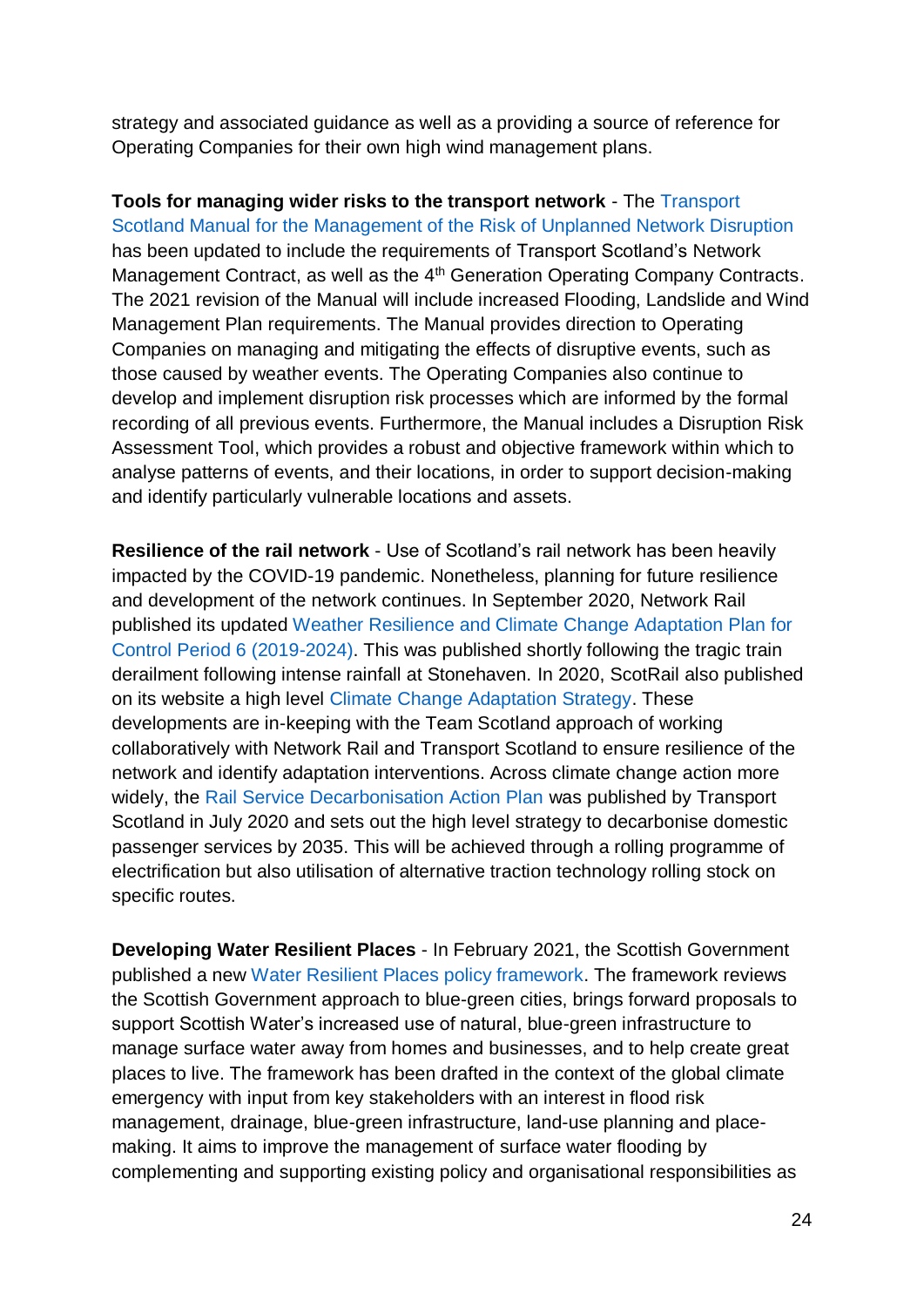set out in the Flood Risk Management (Scotland) Act 2009. The policy objectives aim to make surface water management relevant to all sectors and make it a core consideration in designing for climate adaptation, sustainable place-making and delivering great blue-green places to live.

**Other ongoing developments in surface water policy** - In June 2018, Scottish Water signed a Sustainable Growth Agreement with SEPA, under the terms of which they will work together to explore new and innovative ways to manage resilience in rural and urban drainage catchments – including in the context of the changing climate. Scottish Water have joined with SEPA, the Scottish Government and Local Authorities to form the Metropolitan Glasgow Strategic Drainage Partnership and the Edinburgh and Lothians Strategic Drainage Partnership to develop innovative and integrated solutions to manage rainwater, flooding, flood risk and growth. Further Partnerships are expected to follow. As Scottish Water enter a new investment period (2021-2027) there will be a far greater emphasis on blue-green solutions.

**Research to support a HydroNation:** Scotland's Centre of Expertise for Waters (CREW) has completed a range of research with relevance to climate change adaptation over the last year, all of which can be found on its [website](https://www.crew.ac.uk/publications) and which includes:

- The design of catchment monitoring systems to evaluate the effectiveness of Natural Flood Management measures.
- Post-flood studies to identify impacts upon people and communities, and recommendations for support and advice needed at different stages of recovery from flooding.
- The potential impacts of climate change upon private water supplies, and the resilience of these supplies in Scotland.
- A conference for scientists, engineers, planners and managers to share their observations, experiences, research outcomes, and innovative ideas on building resilience and adapting to low flows and drought conditions.
- Ongoing studies on the effects of climate change upon coastal erosion and flooding, assessment of vulnerability, and adaptation measures.

## **Examples of progress on policies in support of sub-outcome that "Scotland's reserved supporting systems are resilient to climate change**

# **Resilient broadband connections through the Reaching 100% Programme** -

Despite telecoms being reserved to the UK Parliament, the Scottish Government's £600 million investment through the [Reaching 100% \(R100\) programme](https://www.gov.scot/publications/reaching-100-superfast-broadband/) will continue to deliver future-proofed and resilient broadband infrastructure in some of the most rural areas of Scotland. These networks will be transformational – in the short term, enabling faster broadband speeds and the growth of 4G and 5G; while, over time,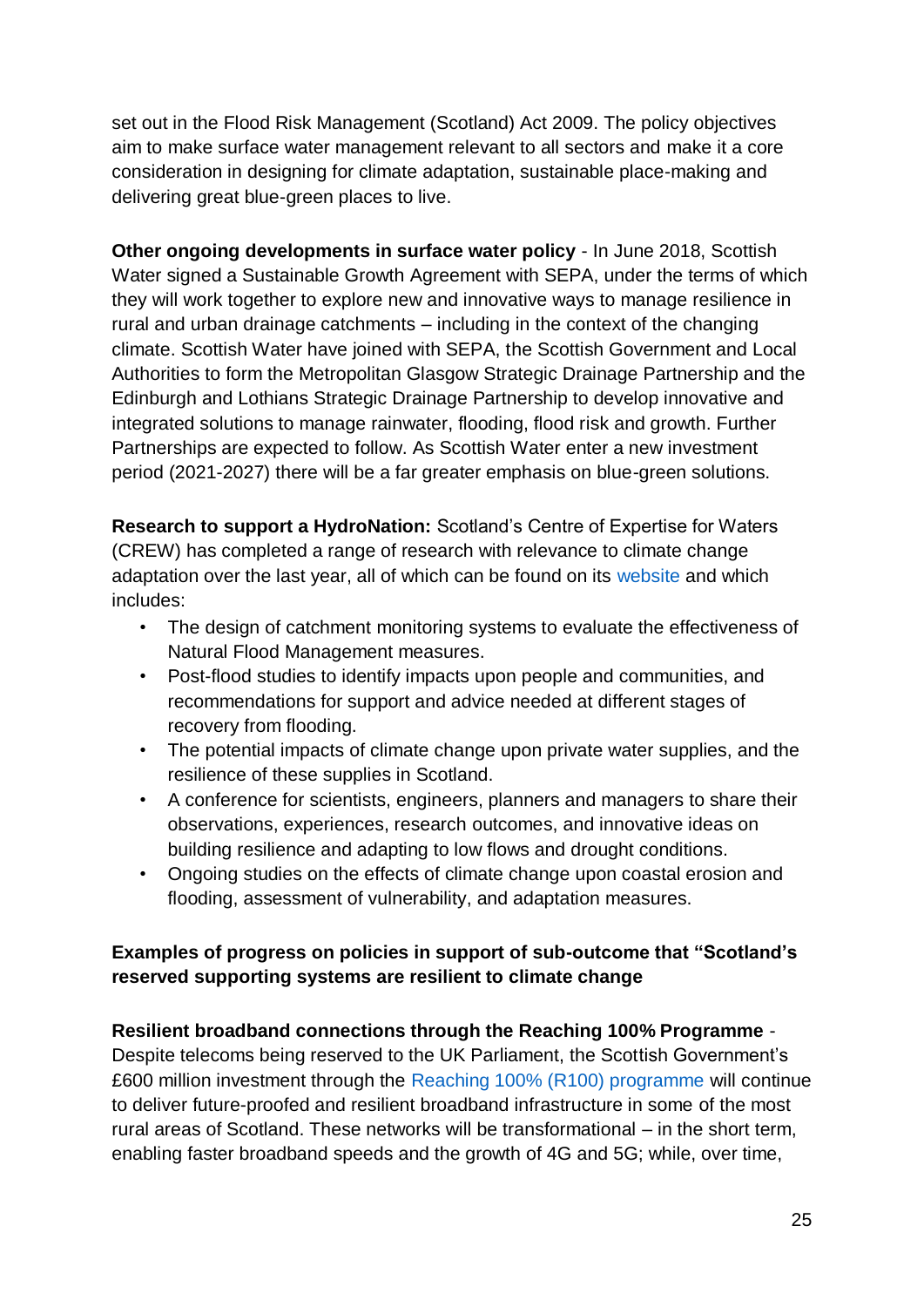underpinning the growth of data-driven, connectivity-enabled technologies across Scotland.

**Scottish 4G Infill Programme** - A [progress update](https://www.gov.scot/publications/scottish-4g-infill-programme-progress-update/) on the Scottish Government's £25m Scottish 4G infill programme was published in February 2021. The programme aims to improve Scotland's connectivity by addressing up to 46 mobile 'notspots' (areas where no mobile coverage is available) in remote communities, from the Scottish Borders to Shetland and Orkney. Following a pause in build and site activities at mast sites during the COVID-19 lockdown of spring 2020, work has now resumed following current COVID-19 guidelines. As of March 2021, 11 sites are now live and delivering 4G services, with a pipeline of further site activations to follow over 2021 through to 2023.

## **How the Adaptation Scotland Programme is supporting this outcome**

In September 2020, the [Adaptation Capability Framework](https://www.adaptationscotland.org.uk/how-adapt/your-sector/public-sector/framework) (ACF) developed by the Adaptation Scotland programme was awarded the Institute for Environmental Management and Assessment (IEMA) Sustainability Impact Award. The ACF was co-developed with a range of major organisations, including infrastructure operators and is currently being used by bodies such as Scottish Water and Transport Scotland to develop, monitor and evaluate their work to adapt to climate change.

Adaptation Scotland continues to provide one to one advice and capacity building support to enable organisations to use the ACF, track their progress and set aims, objectives and targets for their adaptation activities. The programme also supports peer to peer learning and collaboration, enabling organisations to work across sectors to identify and overcome shared challenges.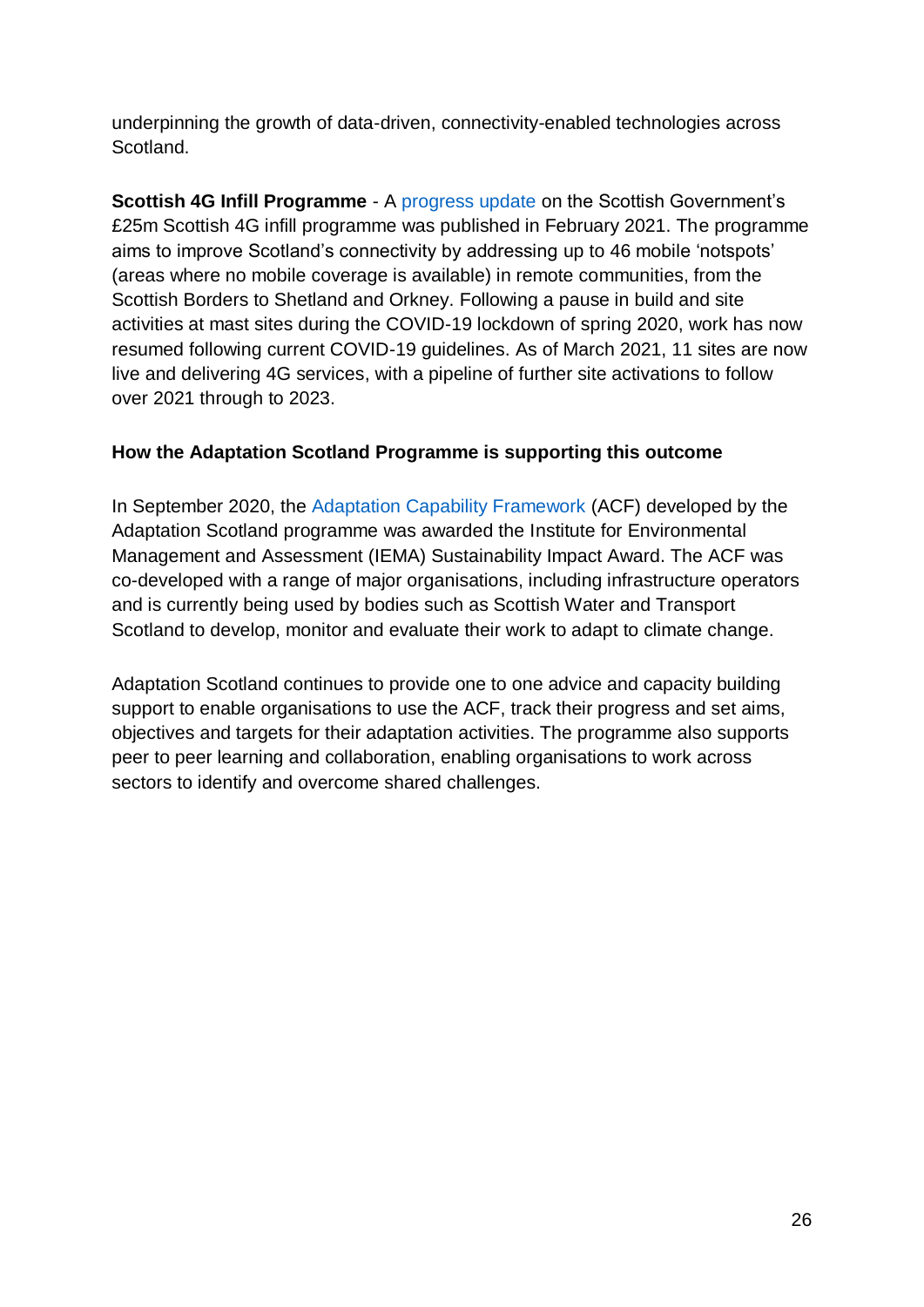# **Chapter 5: Natural Environment: Progress towards "our natural environment being valued, enjoyed, protected and enhanced and having increased resilience to climate change"**

Scotland's world-renowned natural environment supports a wide and diverse range of species and consists of rich and varied habitats. From peatlands to woodlands and urban greenspace to rivers, the natural environment is one of Scotland's greatest assets and has been all the more appreciated by Scotland's citizens during the COVID-19 lockdowns.

In February 2021, NatureScot published a report assessing Scotland's current progress towards meeting the international Convention on Biological Diversity's Aichi Targets. The report finds that while Scotland is progressing well with mainstreaming biodiversity and increasing public engagement, there is still much more to do to meet the targets related to invasive species and the increasing pressure of climate change.

In order to both meet these targets and recover from COVID-19 we will need to reimagine how we use our land and natural assets. The dual challenges posed by climate change and biodiversity loss will be central to a green recovery. In recognition of this an extra £500 million investment in Scotland's natural economy was announced in the 2020/21 Programme for Government.

The fifth and sixth chapters of SCCAP2 set out policies to protect and improve the resilience of our natural environment in the face of the challenges presented by climate change. The present chapter relates mainly to the terrestrial environment, whereas chapter six relates mainly to the marine and coastal environment.

An update on the National Planning Framework, which is also relevant to these matters, can be found in Chapter 1.

#### **Examples of progress on cross-cutting policies in support of this outcome**

**A new Land Use Strategy** - The Scottish Government's [Third Land Use Strategy](https://www.gov.scot/publications/scotlands-third-land-use-strategy-2021-2026-getting-best-land/) (LUS3), published March 2021, sets out the long term vision for sustainable land use in Scotland, the main objectives and key policies that can help deliver this. Through the publication of the Strategy the Scottish Government has taken the opportunity to reset its focus on to the integrated nature of land use at a landscape scale. This approach allows the Strategy to showcase the wide range of demands we place upon and the benefits we seek from our land in a manner that is relatable to the landscapes that the people of Scotland live and work in. By understanding these interdependencies and sometimes conflicting relationship, the fine balance of sustainable land use in aid of our long term national priorities can be secured.

**Biodiversity Strategy and Routemap** - In December 2020, the Scottish Government published a [Statement of Intent](https://www.gov.scot/publications/scottish-biodiversity-strategy-post-2020-statement-intent/) on the Scottish Biodiversity Strategy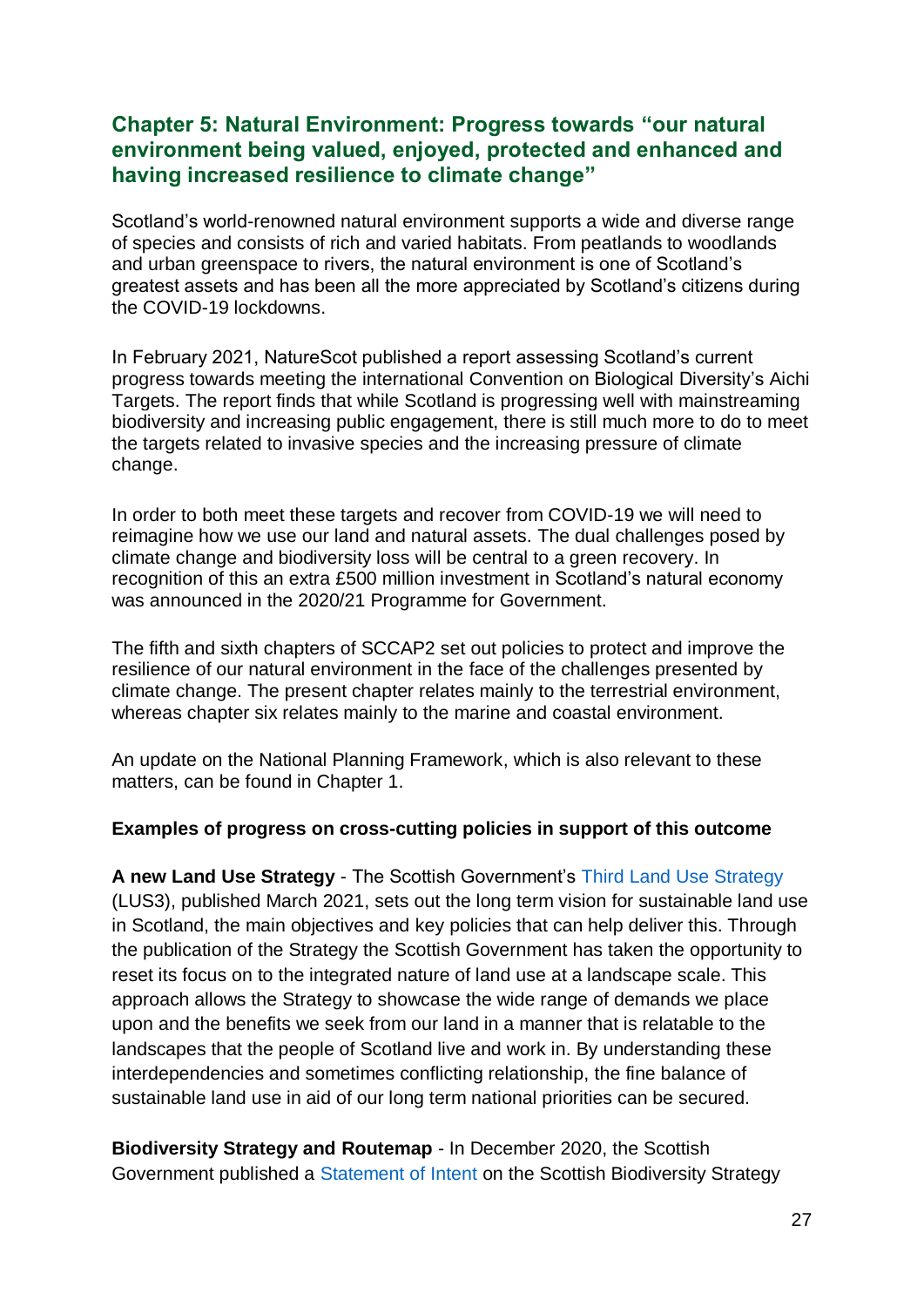post 2020. The Statement sets out the Scottish Government's priorities for tackling biodiversity loss. Currently, 22.7% of terrestrial land is protected and the Statement commits to increasing protection on land to 30% by 2030 and examining options to extend this even further. During 2020**,** ecosystem restoration has shown increased progress and collaboration, with the consolidation of the landscape-scale [Cairngorms Connect,](http://www.cairngormsconnect.org.uk/) the largest restoration project in Europe, covering 600km². Green network expansion has been achieved through numerous projects including the International Union for Conservation of Nature river restoration and biodiversity project, plus the Green Infrastructure Fund and related Community Engagement Fund (see chapter 1 and chapter 2 respectively). Large utilities companies in central Scotland are also following Crown Estate Scotland's lead in using the Natural Capital Protocol to prioritise new investment in green infrastructure.

**Forestry Strategy** - In June 2020, the Scottish Government published [Scotland's](https://forestry.gov.scot/publications/793-scotland-s-forestry-strategy-implementation-plan-2020-2022/viewdocument)  [Forestry Strategy Implementation Plan 2020 -](https://forestry.gov.scot/publications/793-scotland-s-forestry-strategy-implementation-plan-2020-2022/viewdocument) 2022. Although this may require updating in response to changing priorities due to the pandemic, it provides the baseline for the initial delivery of the objectives of [Scotland's Forestry Strategy 2019-](https://forestry.gov.scot/publications/373-scotland-s-forestry-strategy-2019-2029/viewdocument) [2029,](https://forestry.gov.scot/publications/373-scotland-s-forestry-strategy-2019-2029/viewdocument) including those relating to adaptation and improving resilience. Priority will be given to the actions that best support the forest sector restart following the COVID-19 emergency. The first report to Parliament on delivery of the Strategy is due by the end of 2022.

#### **Examples of progress on policies in support of sub-outcome that: "Scotland's biodiversity, ecosystems and landscapes are adaptable to the changing climate"**

**Restoring Scottish peatlands** - Peatland restoration has a key role to play in responding to the twin challenges of the climate emergency and biodiversity loss, and by supporting jobs in rural areas is also a key component of a green economic recovery. As outlined in the 2020-21 Programme for Government and the December 2020 Climate Change Plan update, the Scottish Government is committed to significantly increasing the rate of peatland restoration as one of the transformative changes needed to meet Scotland's national emissions reduction targets. These actions will also have significant benefits in building resilience to the impacts of climate change, in relation to biodiversity, flood risk management and improvement of water quality. In the 2020-21 budget the Scottish Government announced funding of £20 million for peatland restoration with a commitment to invest more than £250 million over 10 years, to support restoration of 20,000 hectares of Scottish peatland annually towards a total of 250,000 hectares by 2030.

**Standards for the Sustainable Management and Expansion of Forests and Woodlands** - The four administrations of the UK have begun work on the review of the UK Forestry Standard (UKFS). The review takes place every five years and the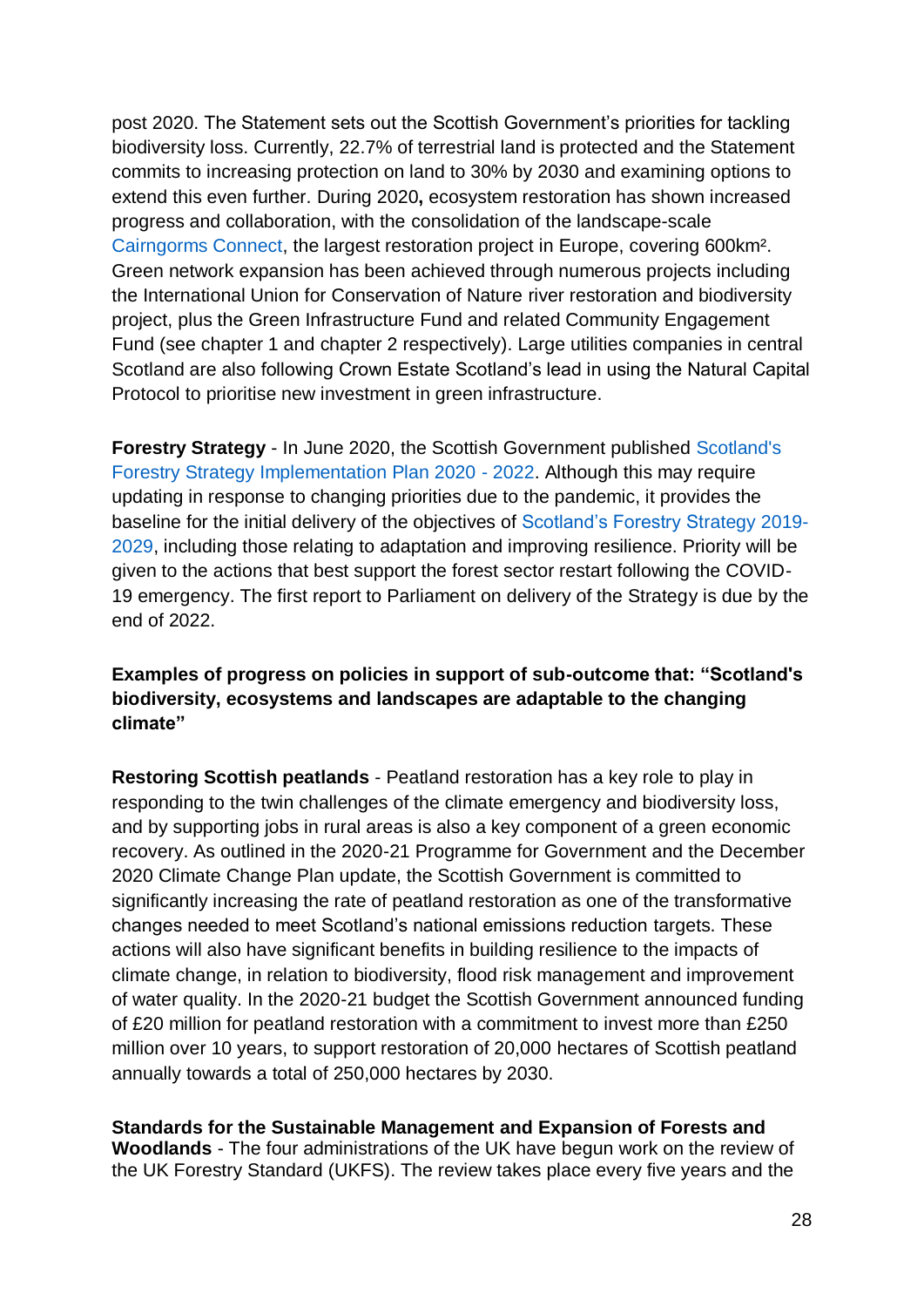aim is to update and publish the next version by the end of 2022. The Standard includes good practice requirements to enhance the resilience of forests and woodlands to mitigate the risks posed to their sustainability by the effects of climate change or impacts of pests and diseases. The Standard provides the basis for Scottish Government support for sustainable woodland creation and management. Advice and information is available to help forest managers implement the UKFS requirements to enhance forest resilience and the potential of forests to protect communities and the environment from the effects of climate change. Further guidance is being developed in the form of a UK Forestry Standard Practice Guide on adapting forest and woodland management for the changing climate.

Certified woodland in the UK has been independently audited against the UK Woodland Assurance Standard (UKWAS). In 2019/20, 59% of the total wooded area in Scotland was UKWAS certified, the same amount as the previous year. However, it should also be noted that woodland that is not certified may also be managed sustainably.

**Expanding the Area of Forests and Woodlands** - In 2019-20 the Scottish Government increased total woodland cover in Scotland to 18.8%, planting more than 11,000 hectares of new woodland, over 40% of which was native woodland. This means that around 22 million trees were planted in one year and accounted for over 80% of all woodland created in the UK. The updated Climate Change Plan details the Scottish Government's ambition to further increase and accelerate woodland creation, aiming to plant 18,000 hectares a year by 2024-25. As noted above, woodland creation also offers a range of adaptation benefits – such as providing natural flood defences and promoting biodiversity resilience.

Ensuring new woodlands are resilient to the future impacts of climate change is embedded in the international principles of sustainable forest management, supported by the Scottish Government and applied through the UKFS. Information is available to support decisions on woodland design and tree species choice. For example, the [Ecological Site Classification](http://www.forestdss.org.uk/geoforestdss/) decision support tool incorporates future climate change projections and provides users with information on future suitability of tree species. Woodland creation also offers a range of adaptation benefits to society – such as providing natural flood defences and promoting biodiversity resilience.

**Monitoring the resilience of Scottish forests and woodlands** - The global COVID-19 pandemic has meant that Scottish Forestry's typical programme of helicopter-based tree-health surveillance was severely modified. However a single survey across Scotland was successfully completed. Scottish Forestry is currently reviewing and updating all of its contingency plans, taking on board new research evidence and information on the likelihood of pest and disease incursion from outside of the UK. Scottish Forestry has also commissioned work on drought risk to Scottish forests and woodlands due to climate change, and work on a series of best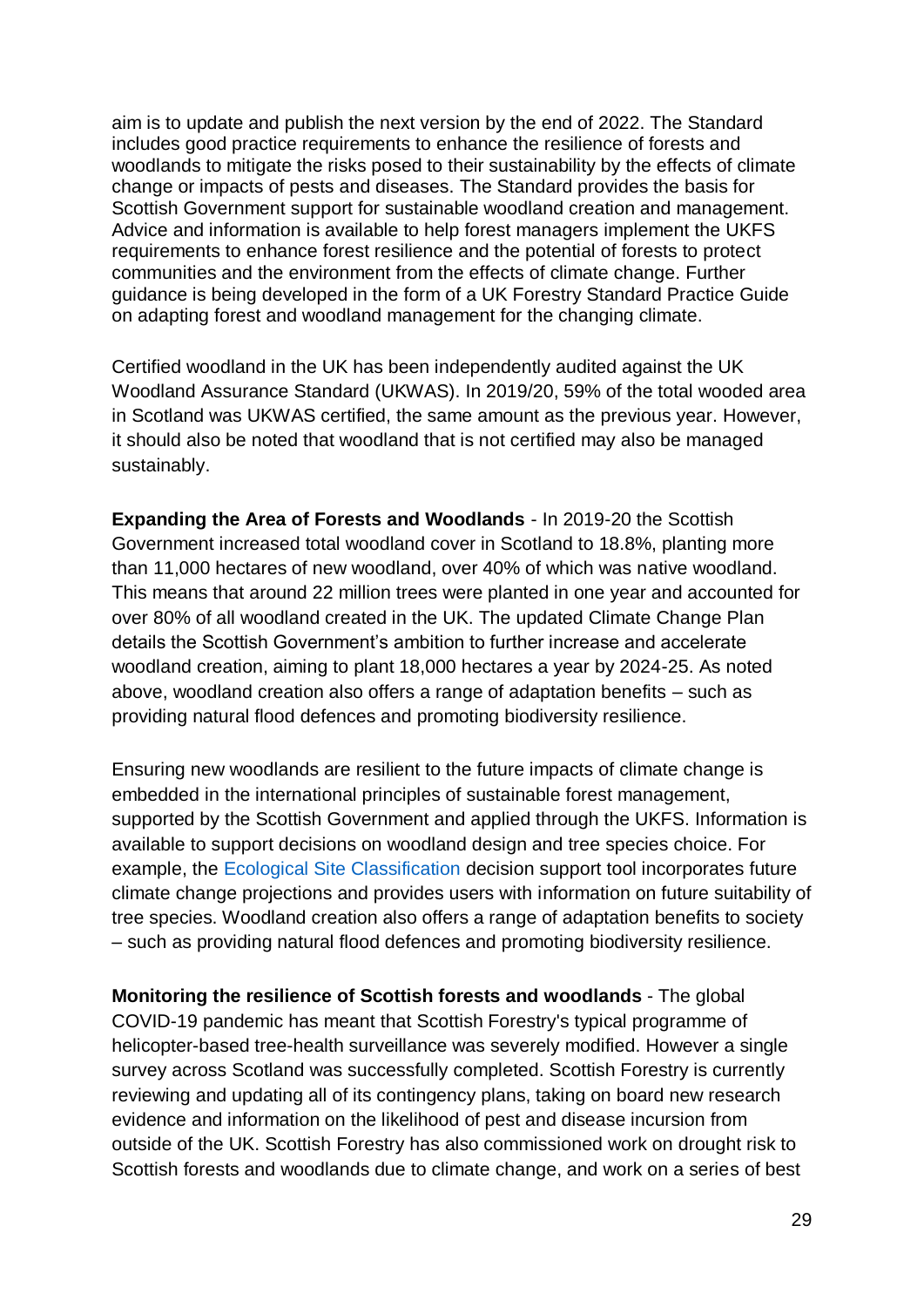practice case studies looking at a range of forests and woodland types and exploring the different adaptation measures they have introduced.

Separately, in February 2020, a [study](https://www.forestresearch.gov.uk/tools-and-resources/national-forest-inventory/what-our-woodlands-and-tree-cover-outside-woodlands-are-like-today-8211-nfi-inventory-reports-and-woodland-map-reports/nfi-woodland-ecological-condition/) into woodland ecological condition was published by the National Forest Inventory as Official Statistics. This is the largest and most in-depth assessment of the ecological condition of any habitat in the UK. The study found that all woodland can make a valuable ecological contribution with almost 80% of native woodlands found to be in 'favourable' or 'intermediate' ecological condition and only 6% of non-native woodlands in 'unfavourable' ecological condition.

Finally, Scottish Forestry has been working with the other UK administrations and Forest Research to produce a UK Forestry Standard Practice Guide on designing and managing woodlands and forests to reduce flood risk, to be published later in 2021.

**NatureScot Pollinator Strategy for Scotland 2017-2027** - During 2020-21 there was activity across all five main objectives of the Strategy, as set out in the [2020](https://www.nature.scot/pollinator-strategy-2020-progress-report)  [Progress Report.](https://www.nature.scot/pollinator-strategy-2020-progress-report) For example, surveys funded by NatureScot showed that farms benefiting from Scotland's Agri-Environment Climate Scheme had a higher number and diversity of pollinators due to habitat improvements. This positive impact can be seen across over 55,000 ha with a funding commitment of over £20 million. Furthermore, 2020 saw a range of pollinator habitat creation and enhancement projects including Buglife's 'Central Scotland B-Lines' mapping project and the RSPB's 'Enhance, Create and Pollinate', both of which received Biodiversity Challenge Fund support (see below). Evidence-based monitoring has also continued through the UK Pollinator Monitoring Scheme, which is financially supported by Scottish Government and secured a further two-year period of funding in partnership with Defra, Welsh Government and the Joint Nature Conservation Committee. Alongside this, pollinator-friendly management practices have been applied to a range of public spaces managed by local authorities, notably in East Dunbartonshire, Falkirk, Stirling, Glasgow, South Lanarkshire and Angus.

**NatureScot Biodiversity Challenge Fund** - During 2020, 16 projects addressing biodiversity and the impacts of climate change were funded. Examples of the projects include work to restore natural river processes; efforts addressing invasive species; boosting the resilience of pollinators by connecting their habitats; and riparian tree-planting to ameliorate rising in-stream temperatures. Overall, funding of £4.4 million has now been offered to 37 projects in two rounds of the fund. Ten of these are complete, many are now in their final stages, and only a limited number have identified the need for delays due to COVID-19 restrictions.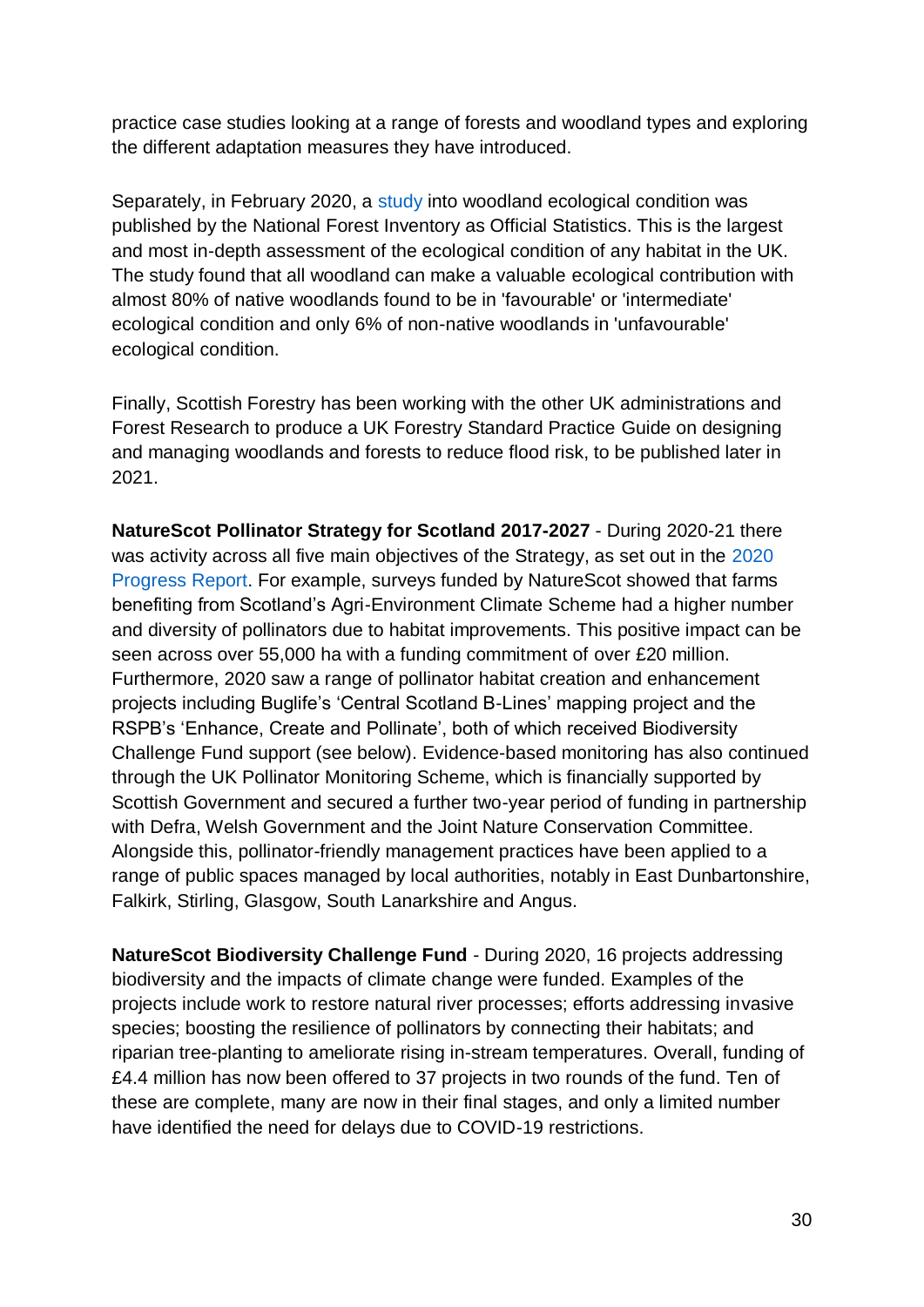**National Monitoring Strategy for Biological Diversity** - In April 2020, NatureScot and partners, with other international experts, submitted advice to the Convention on Biological Diversity on the role of genetics in nature's resilience to climate change. This work has attracted international interest, particularly with potential partners in Europe and North Africa. Also during 2020, NatureScot completed an [assessment](https://www.nature.scot/scotlands-biodiversity-progress-2020-aichi-targets-report-2019) of progress against the CBD Aichi targets up to 2019, including climate change impacts on biodiversity.

**Protecting and improving Scotland's water environment** - The River Basin Management Plans (RBMPs) set out how the Scottish Government, SEPA, other responsible authorities and partners work together to protect and improve the water environment in Scotland. The plans aim to prevent deterioration and improve the quality of the water environment to at least good condition. SEPA is currently consulting on the draft RBMPs for 2021 to 2027 with the consultation closing on 22 June 2021. The draft plans are structured around how RBMPs can help deliver Scotland's environment strategy, contributing to a net-zero emissions and circular economy. The plan takes a whole systems approach to dealing with the climate emergency and the biodiversity crisis and is focussed on the following themes: healthier and more resilient communities; water supply and wastewater infrastructure; sustainable and resilient rural land-use; and removing man-made barriers to fish migration.

**Environmental Protected Areas** - During 2020, the NatureScot Protected Areas Committee, mandated by the NatureScot Board, oversaw a review of protected areas in Scotland. Alongside issues such as resourcing, public perceptions and addressing site condition, the review covers both the implications of climate change and how protected areas can contribute to adaptation (as well as mitigation) outcomes. The review identified protected areas as biodiversity hot-spots for creating nature-based solutions. This depends on them becoming better integrated into nature-rich ecological networks, delivering on the Vision for Protected Areas signed off for the Scottish Biodiversity Strategy in 2020. A sub-investigation of monitoring concluded that to properly understand the inevitable effects of climate change on Scotland's nature, requires a transition to more holistic measurement of ecosystem function, both within and around protected areas.

## **Examples of progress on policies in support of sub-outcome that "Scotland's natural environment and its contribution to wider societal adaptation is enjoyed, valued and maintained"**

**Public engagement in Forestry and Woodlands** - Due to the COVID-19 pandemic, supporting opportunities for children to play and learn in woods has been has been delivered through the online provision of training for childcare and learning providers such as teachers and nursery staff. This included: webinars for early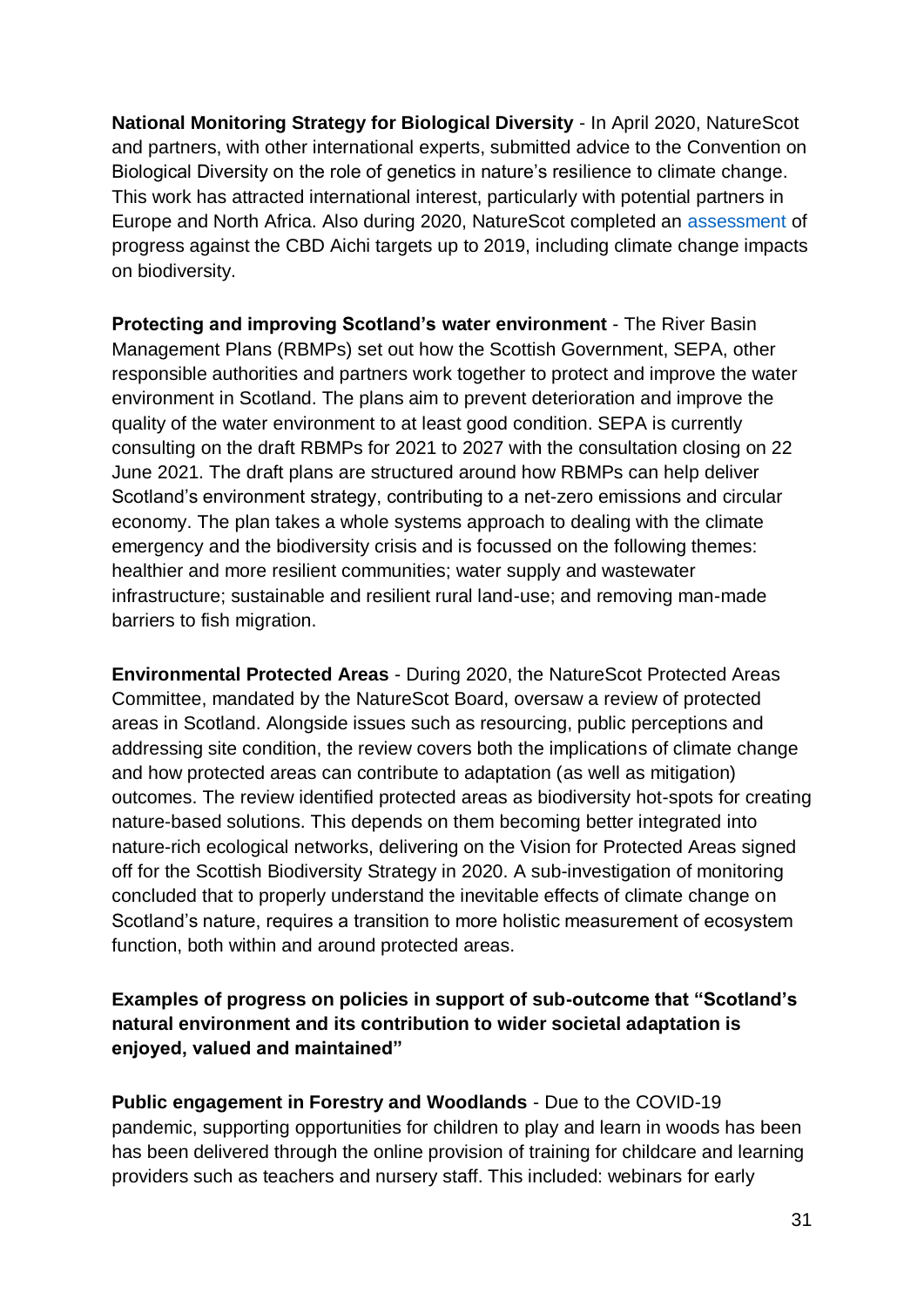learning and childcare staff on woodland ecology; webinars on STEM teaching and learning in nature, in tree and forest settings for teachers.

**[NatureScot's People and Nature Survey 2017/18](https://www.nature.scot/sites/default/files/2018-11/Publication%202018%20-%20SNH%20Research%20Report%201062%20-%20Scotland)** found that 116.6 million visits were made to forests and woodlands in Scotland between May 2017 and April 2018, these included activities such as walking, cycling/mountain biking and picnicking. The [survey](https://www.nature.scot/naturescot-research-report-1227-scotlands-people-and-nature-survey-201920-outdoor-recreation-health) is conducted every two to three years and when the survey was repeated in 2019/20 (concluding just before restrictions were imposed due to the COVID-19 pandemic) it was estimated that 123.4 million visits took place. This was an increase of almost 6% over the previous reporting period and would likely have been higher still had the survey covered a full 12 (rather than 11) month period. [Research](https://www.nature.scot/sites/default/files/2020-12/Publication%202020%20-%20NatureScot%20Research%20Report%201255%20-%20Enjoying%20the%20outdoors-%20Monitoring%20the%20impact%20of%20Coronavirus%20and%20social%20distancing%20-%20Wave%202%20survey%20results_0.pdf) carried out by NatureScot in 2020 showing a big rise in the number of people visiting the outdoors to enjoy nature. The proportion of people visiting the outdoors at least once a week rose from 64% in August 2019 to 71% during the initial lockdown from March to May, and 80% between August and September. Almost three-quarters (70%) of people felt spending time outdoors in nature this year helped them to de-stress, relax and unwind and 56% agreed that it improved their physical health.

**Outdoor Learning in Nature** - The NatureScot [Learning in Local Greenspace](https://www.nature.scot/professional-advice/young-people-learning-outdoors-and-developing-skills/learning-local-greenspace#:~:text=Learning%20in%20Local%20Greenspace%20was%20a%20priority%20project,learning%20in%20the%20outdoors%20on%20a%20regular%20basis.)  [project](https://www.nature.scot/professional-advice/young-people-learning-outdoors-and-developing-skills/learning-local-greenspace#:~:text=Learning%20in%20Local%20Greenspace%20was%20a%20priority%20project,learning%20in%20the%20outdoors%20on%20a%20regular%20basis.) had, by December 2020, exceeded the target of 100 green spaces being regularly used for outdoor learning and play, improving the greenspaces where necessary to allow this to happen. The project has engaged 115 schools from 12 local authorities. All the schools have received their project resources and were supported by Outdoor Learning in Nature partners and others, including staff training on outdoor learning. In addition, NatureScot, ran a wildlife camera-trap competition and developed a webinar to support schools.

**National Nature Reserves (NNR)** - In 2020, NatureScot completed an internal review of how National Nature Reserves contribute to climate adaptation and mitigation, identifying a wide range of potential new measures. NNR management can be optimised to boost the resilience of habitats, which in turn supports work with neighbouring land managers to help wildlife affected by climate change move across wider landscapes. NatureScot also began developing follow-on arrangements to track the natural capital value of its landholdings, as it set out in its 2019 [report.](https://www.nature.scot/professional-advice/planning-and-development/social-and-economic-benefits-nature/testing-natural-capital-approach-naturescot-land)

#### **How the Adaptation Scotland Programme is supporting this outcome**

Adaptation Scotland collaborates closely with NatureScot to support and champion the importance of nature-based solutions to tackling climate change. For example, NatureScot is a key partner in the programme's work to support place-based adaptation in the Highlands and Islands (see chapter 1) and is actively engaged in using the [Adaptation Capability Framework.](https://www.adaptationscotland.org.uk/how-adapt/your-sector/public-sector/framework)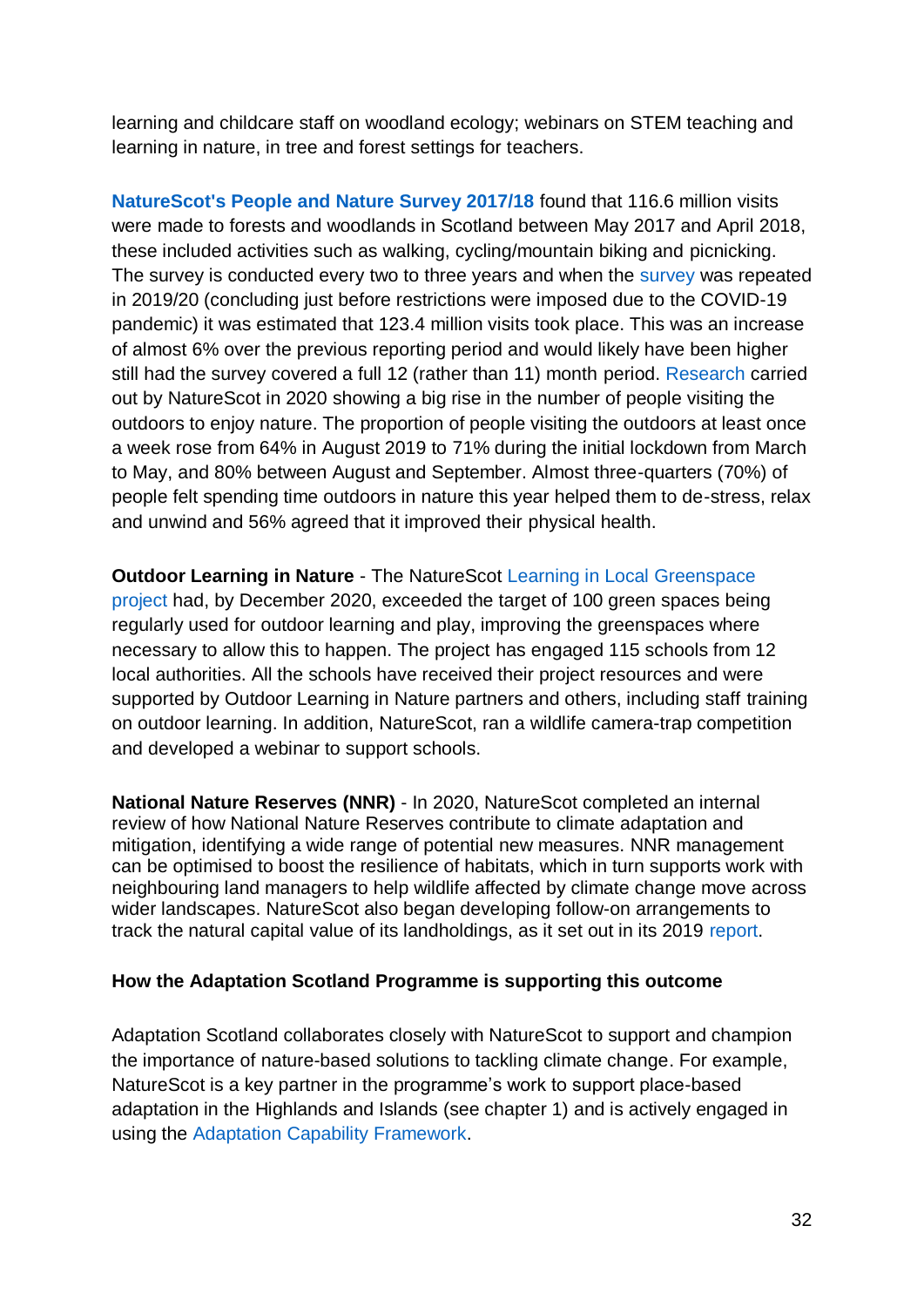# **Chapter 6: Progress towards "our coastal and marine environment being valued, enjoyed, protected and enhanced and having increased resilience to climate change"**

Scotland's diverse marine environment is home to a wide range of habitats and species which continue to provide economic benefits for people, industry and society. Iconic Scottish landscapes can be found on its coasts which stretch for over 11,000 miles. Aside from being a tourist attraction and asset in and of itself, the marine and coastal environment offers a sizeable contribution to the economy with Scottish waters covering 62% of the UK's domestic exclusive economic zone.

Scotland's coastal waters are in good ecological conditions and over 37% of our seas have been designated as protected areas, well over the current target of 10% as defined by the Convention on Biological Diversity's Aichi targets and exceeding the new targets of 30% by 2030 (which are still under negotiation). However, as the impacts of climate change increase and place pressure on our coastal and marine environments, it is crucial to keep building resilience to ensure that this good ecological status is maintained for future generations.

#### **Examples of progress on cross-cutting policies in support of this outcome**

**National Marine Plan (NMP)** - Marine industries and the marine environment have an important role to play in achieving Scotland's climate change ambitions. The [NMP](https://www.gov.scot/publications/scotlands-national-marine-plan/) contains a general policy requirement that planners and decision makers act in the way best calculated to mitigate, and adapt to, climate change. Consideration of mitigation and adaptation measures is also woven throughout the policies and objectives of the sectoral chapters. A review of the NMP was published on 23 March 2021. It concluded that whilst the current NMP provides for consideration of climate change impacts throughout its policies and objectives, over the last two years a new level of urgency and intensity has developed around the need to tackle what is now recognised as a global climate emergency. This is required to respond to "the transformational impact of the climate emergency on the marine space" and help ensure that the marine planning framework can best address the challenges cause by these impacts. Ministers will make a decision later in 2021 on whether to amend or replace the National Marine Plan.

**Biodiversity Strategy** - A new deep sea marine reserve was designated in addition to four in-shore Marine Protected Areas and 12 Special Protection Areas, resulting in 37% of Scottish seas designated for nature conservation. For more information on the Scottish Biodiversity Strategy see Chapter 5.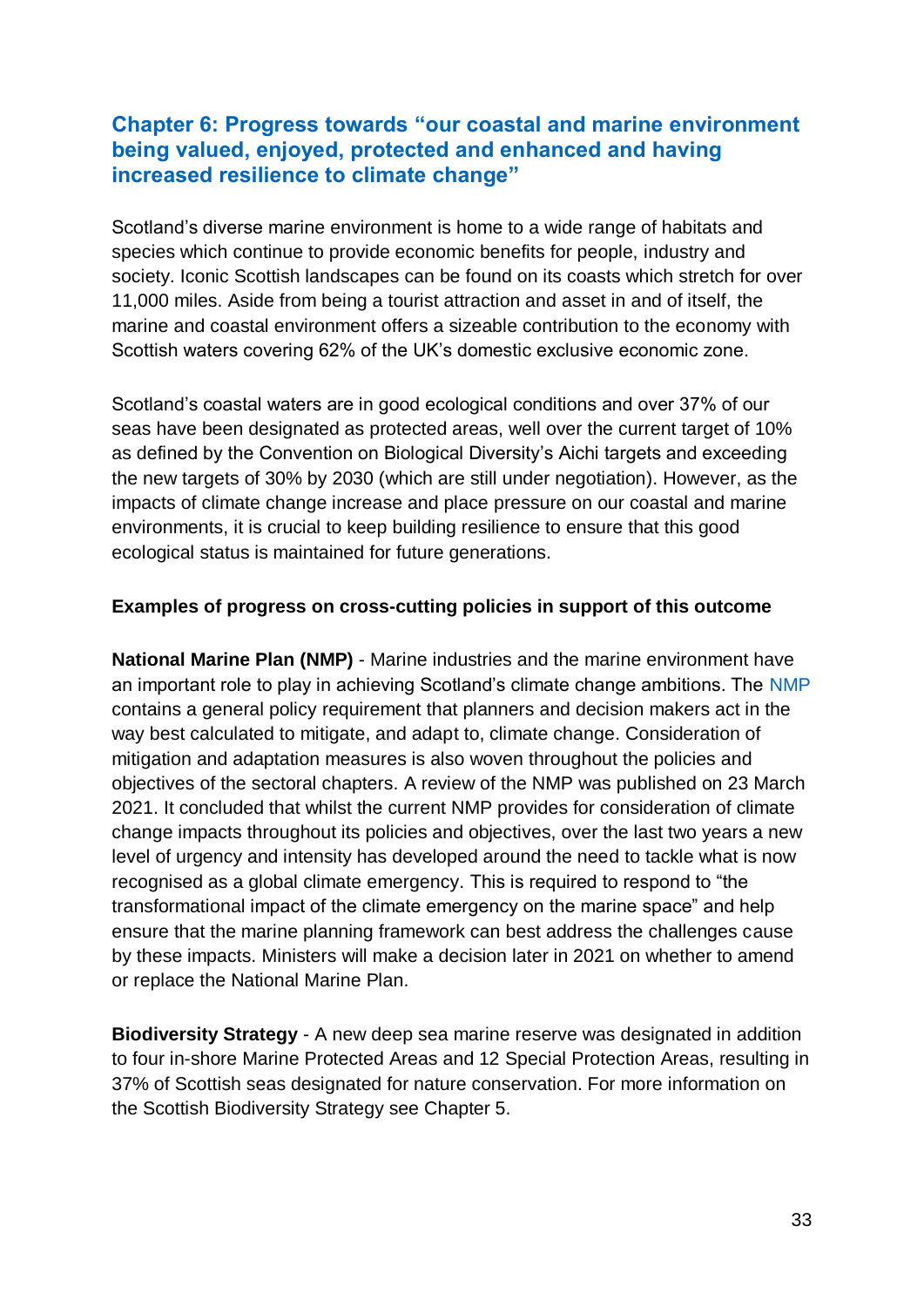## **Examples of progress on policies in support of sub-outcome that: "Scotland's coastal and marine biodiversity, ecosystems and landscapes are adaptable to the changing climate**

**Dynamic Coast** -The Dynamic Coast project provides a national evidence base on coastal erosion in Scotland, helping to support planning decisions on the coast and promoting coastal change adaptation.

Dynamic Coast 1 (DC1), published in 2017, provided businesses and communities with readily interpretable evidence and modelling of anticipated erosion. It showed that since the 1970s there has been a 39% increase in the extent of shores eroding landwards, and a doubling of the average erosion rate to 1 m/yr. This coastal response is consistent with climate change and is expected to quicken as sea levels continue to rise.

Dynamic Coast 2 (DC2) project will launch in 2021. It will assess the impacts of sea level rise on already increasing erosion rates helping us to become 'sea level wise' by planning and adapting now for our changing climate. With data updates and new tidal surveys DC2 will show how erosion is affecting more shores than was the case in DC1 and anticipate how erosion will further impact the soft coast by 2100.

**Marine Litter Strategy** - Work progresses under the original Strategy published in 2014, delivering policies and legislation to promote behaviour change, reduce sources of marine and coastal litter, improve marine litter monitoring and strengthen national and international co-ordination. Significant progress has been made to address plastic pollution at a macro and micro level in conjunction with work under the terrestrial [National Litter Strategy.](https://www.gov.scot/publications/towards-litter-free-scotland-strategic-approach-higher-quality-local-environments/) Both strategies are under review with refreshed versions expected in 2021. Furthermore, Marine Scotland funds Local Coastal Partnerships around Scotland's coastline which all have a role to play in supporting beach cleans and other efforts to reduce marine litter and Marine Scotland Science is collecting a range of marine litter data on MSS trawlers. Further policies to reduce marine litter can be found on the Marine Scotland [website.](https://www.gov.scot/policies/marine-environment/marine-litter/)

**Scotland's Future Fisheries Management Strategy** - The [Future Fisheries](https://www.gov.scot/publications/scotlands-future-fisheries-management-strategy-2020-2030/) 

[Management Strategy](https://www.gov.scot/publications/scotlands-future-fisheries-management-strategy-2020-2030/) (FFMS), covering the period to 2030, was published in December 2020 and details Scotland's vision for being a word-class fishing nation which delivers responsible and sustainable fisheries management. Protecting our natural assets is a fundamental part of FFMS and the strategy reflects the Scottish Government's commitment to taking positive collaborative steps to address the issues around climate change (both adaptation and mitigation). As part of the FFMS we set out a series of actions to help develop our understanding of the potential changes that climate change will bring and the impacts those changes will have on our fishing activities, and also to understand the contributions that the fisheries sector itself makes to climate change and what we can do to reduce its impact.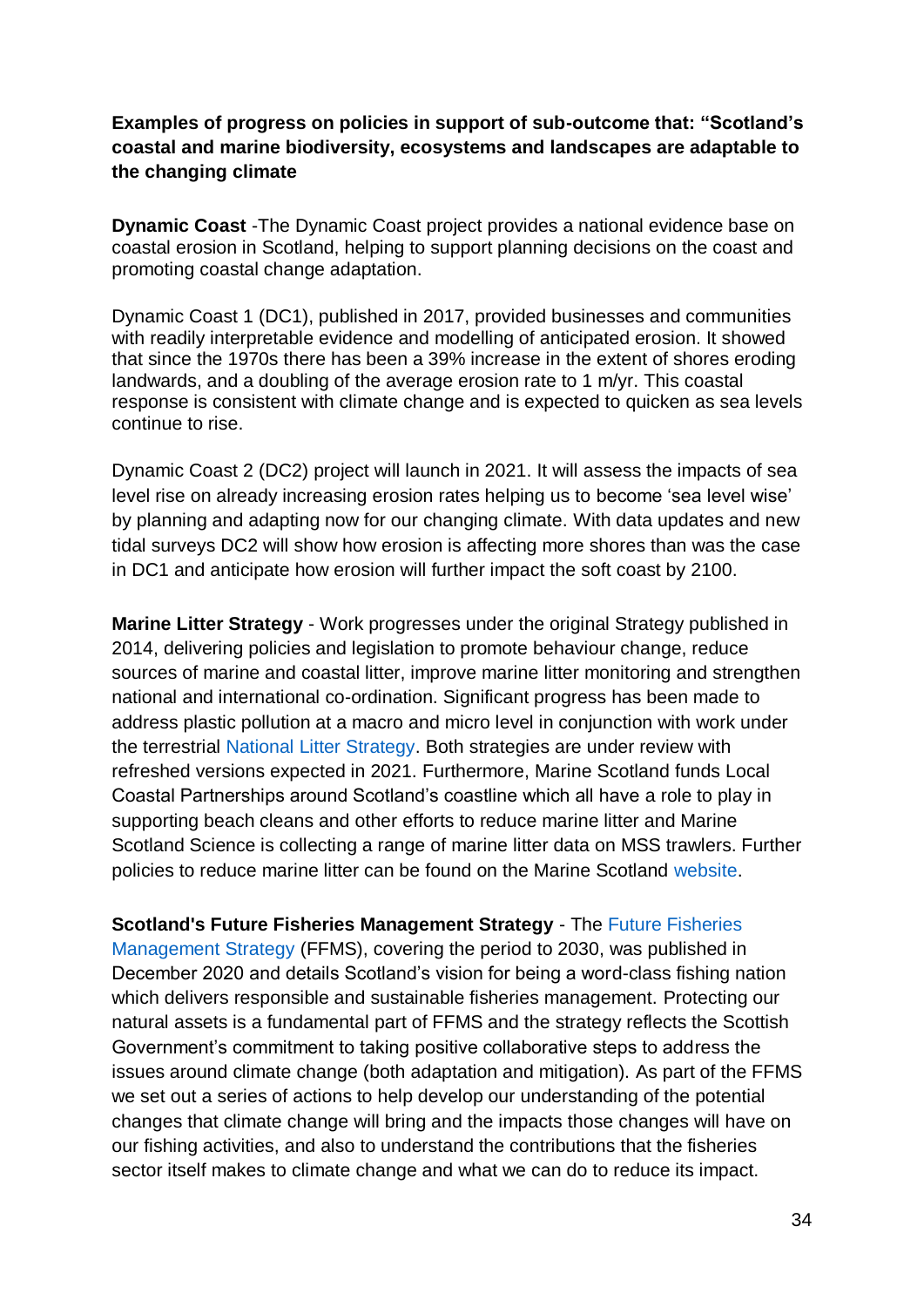# **Examples of progress on policies in support of sub-outcome that: "Scotland's coastal and marine environment and its contribution to wider societal adaptation is enjoyed, valued and maintained**

**Scotland's Marine Assessment** - Marine Scotland continue to monitor Scotland's marine and freshwater ecosystems to document the impacts of climate change. [Scotland's Marine Assessment 2020](http://marine.gov.scot/sma) (an update of Scotland's Marine Atlas 2011) was published in December 2020. It is now available to access as an [online portal.](https://marine.gov.scot/sma/) One of the headline messages from the assessment is that "climate change is the most critical factor affecting the marine environment". The assessment includes a dedicated chapter with further information on how the effects of climate change are already evident in the marine environment and how the marine environment is likely to change in future. These impacts include changes to the microscopic life forms that form the base of the marine food web, distributional shifts in the range of many species, and changes in abundance and body size of fish species (including several commercially important species).

**Monitoring Climate Change Impacts in Scottish Seas** - Marine Scotland Science's monitoring of the environment and ecosystem in Scotland's coastal and oceanic marine zone continued in the past 12 months, although data collection of many monitoring programmes was reduced due to the COVID-19 pandemic. A highlight in 2020 was the deployment of a new near-real-time monitoring buoy at the Scottish Coastal Observatory (SCObs) site in Loch Ewe (funded through the COMPASS Interreg project) to collect information on the environmental conditions. Measurements of ocean acidification (a reduction in pH due to the ocean's uptake of excess atmospheric carbon dioxide) are sparse in coastal environments, and the SCObs programme has expanded its discrete water sampling and sensor data collection programme to address this.

**Marine Climate Change Impacts Partnership (MCCIP)** - Marine Scotland has continued to support the work of the MCCIP. MCCIP published its latest [report card](http://www.mccip.org.uk/impacts-report-cards/full-report-cards/2020/) in January 2020, which states, among other key findings, that warming seas, reduced oxygen and ocean acidification are already affecting UK coasts and seas. The report card and its scientific background papers contributed significantly to the scientific evidence base informing Scotland's Marine Assessment 2020 Climate Change chapter (see above). The publication of the report card concluded MCCIP's reporting cycle, and an analysis of research gaps to improve information for the next report card is now in progress. The MCCIP [business plan 2020-2025](http://www.mccip.org.uk/media/2034/mccip-phase-iv-business-plan-2020-2025.pdf) was launched in April 2020, and will drive the partnership's activities in the next 5 years.

**Crown Estate Scotland Climate Change Action Plan** - In February 2021, Crown Estate Scotland published its [2021-23 Climate Change Action Plan](https://www.crownestatescotland.com/media-and-notices/news-media-releases-opinion/our-plan-to-tackle-emissions-and-adapt-to-climate-change) which includes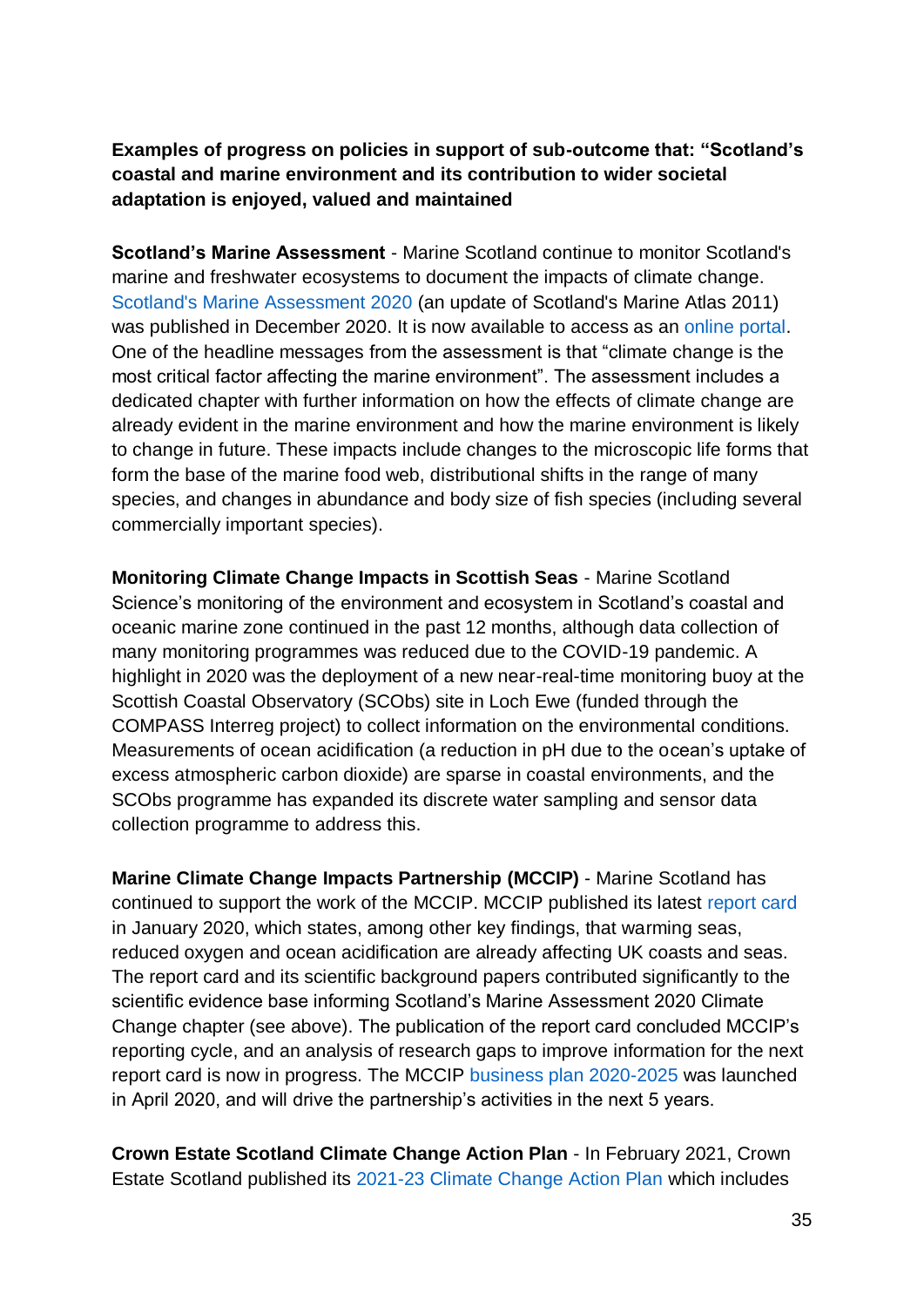actions to contribute to, as well as report on, climate change adaptation. For example, the Plan commits to a new approach to considering financial and wider value benefits in decision-making. This approach will use indicators for monitoring progress on actions to increase resilience and reduce risk in the face of climate change.

### **How the Adaptation Scotland Programme is supporting this outcome**

Adaptation Scotland is a partner in the Dynamic Coast project and is involved in developing and promoting the outputs from its second phase (see above).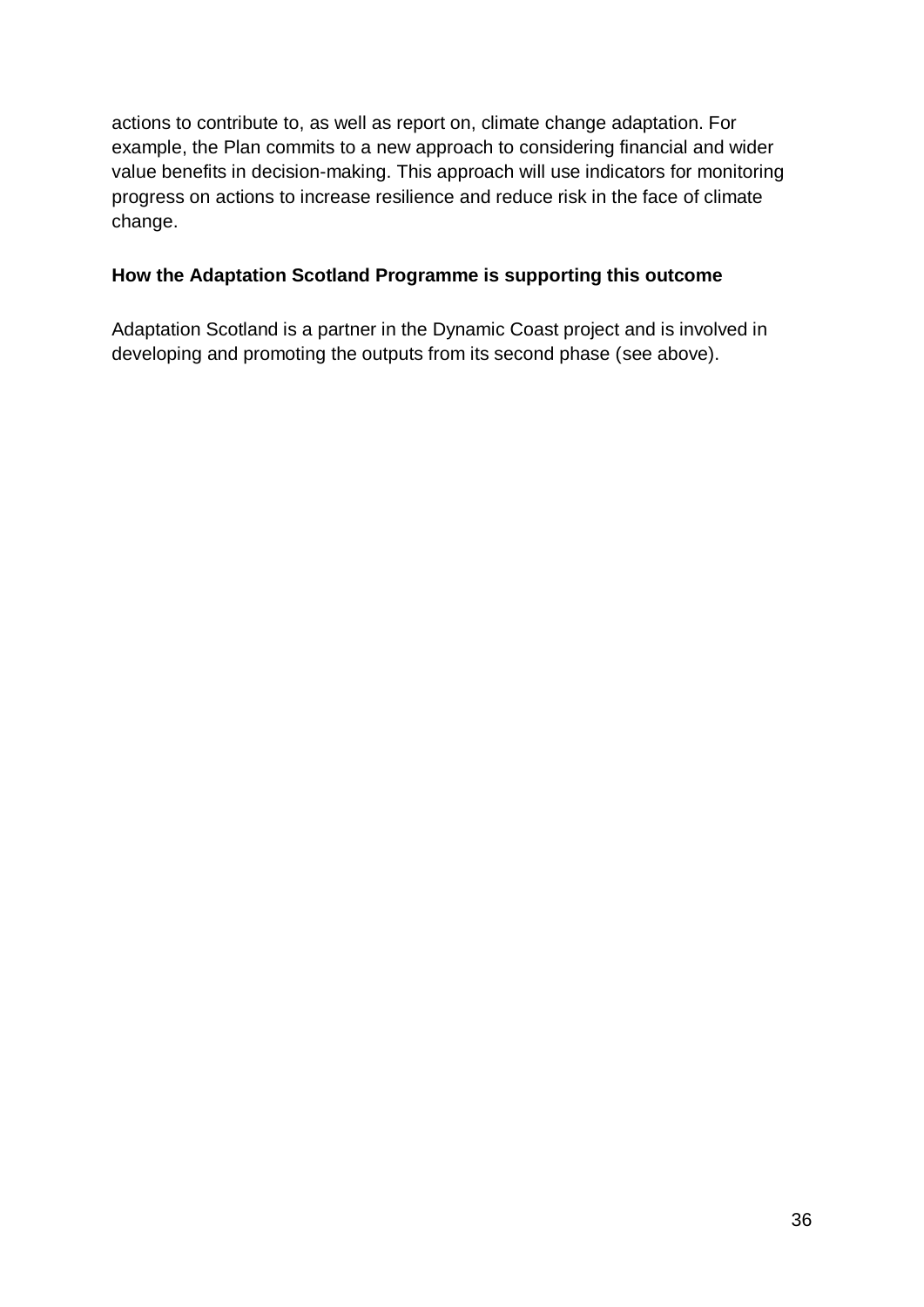# **Chapter 7: Progress towards "our international networks being adaptable to climate change"**

The COVID-19 pandemic has been a stark example of the need for international cooperation on tackling cross-border issues such as climate change. It has also highlighted that while large system stressors such as a pandemic or extreme weather affect everyone they do not affect everyone equally. The Scottish Government champions a climate justice approach to building climate change resilience, recognising that the most vulnerable in society will be impacted more by climate change yet have often done the least to contribute to its cause.

The January 2021 [Climate Adaptation Summit](http://www.cas2021.com/) saw global heads of state come together to support accelerated action on adaptation. The Summit launched a number of initiatives such as the Adaptation Action Agenda. The next major milestone will be COP26 in Glasgow in November 2021, which will be a key opportunity to review progress to the aims of the 2015 Paris Agreement in terms of both emissions reductions and adaptation.

Ahead of COP26, the Scottish Government will publish its indicative nationally determined contribution in the spirit of the Paris Agreement. Nationally Determined Contributions (NDCs) are at the heart of the Paris Agreement, and embody efforts by each country to reduce national emissions and adapt to the impacts of climate change<sup>3</sup>. As part of the Scottish Government's commitment to engaging with and raising global climate ambition ahead of COP26, the indicative nationally determined contribution will set out Scotland's ambitious approach to tackling climate change. The document will include a specific section in the style of an Adaptation Communication which sets out Scotland's innovative programme for climate change adaptation including its people-centric and place-based approaches and the climate justice thread which runs through Scotland's domestic and international adaptation actions. The Scottish Government, along with the other Devolved Administrations, inputted into the UK's NDC which was formally submitted to the UNFCCC in December 2020.

Whilst not covered in detail in this year's report, the Scottish Government also continues to seek to minimise the impacts of the UK's Exit from the European Union on our approaches to collaborative action on global issues such as climate change.

<sup>1</sup> <sup>3</sup> See United Nations Framework Convention on Climate Change (UNFCCC) website for information on NDCs: <https://unfccc.int/>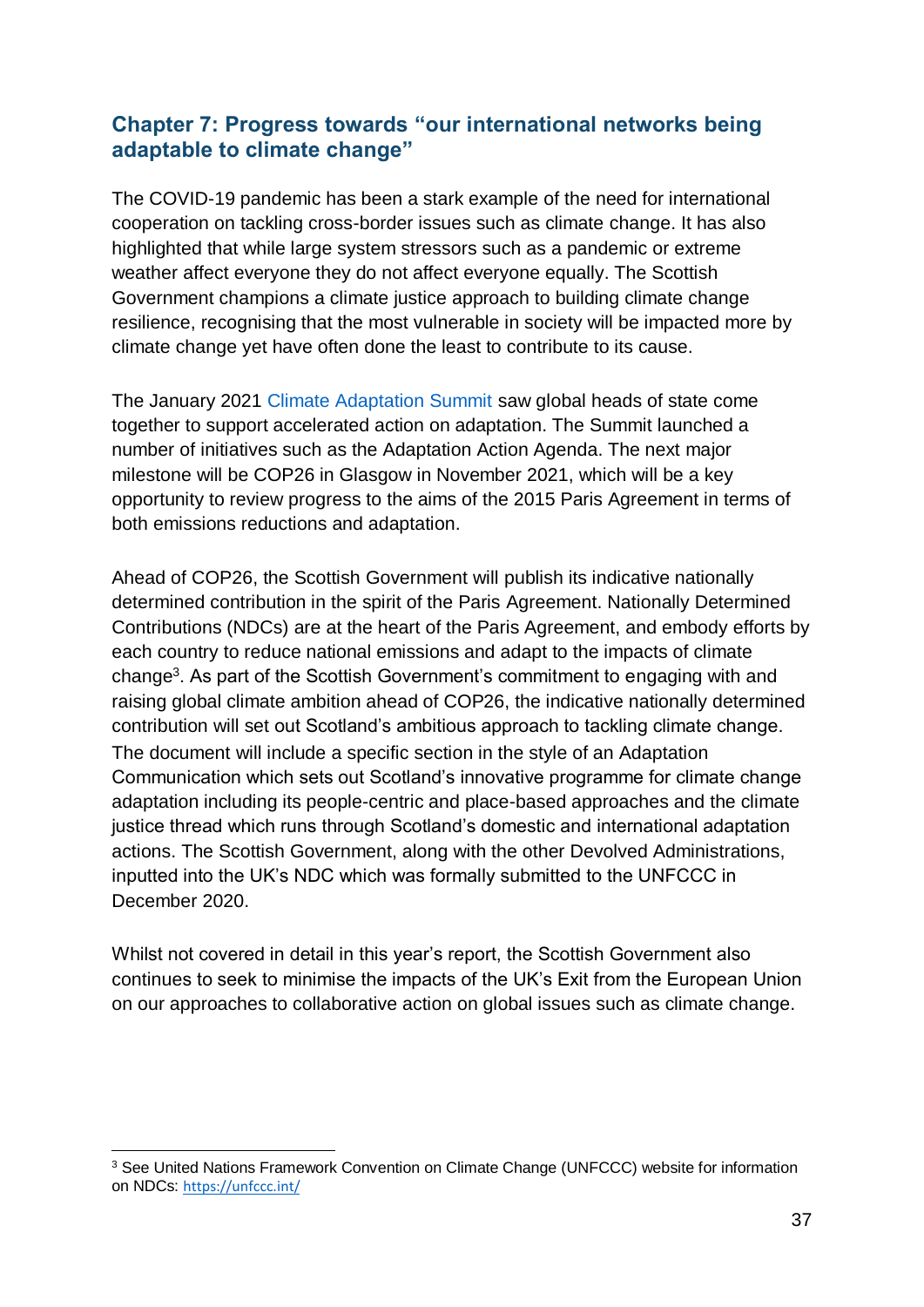**Examples of progress towards achieving the sub-outcome that "Scotland is active in international governance, helping to manage the potential international instability caused by climate change."**

**International Governance:** The Scottish Government plays our part in international governance through our participation in international fora such as:

- **RegionsAdapt**  As a member of the RegionsAdapt initiative, the Scottish Government has submitted information on our most pressing climate risks, and actions being taken to address them, through the Carbon Disclosure Project platform. This information fed into the [RegionsAdapt Brief Report](https://www.regions4.org/wp-content/uploads/2020/12/RegionsAdapt_2020_Brief-Report_.pdf)  [2020,](https://www.regions4.org/wp-content/uploads/2020/12/RegionsAdapt_2020_Brief-Report_.pdf) published in December 2020, which presents the climate adaptation efforts of 28 regional governments for a resilient future. In March 2021, RegionsAdapt was announced as an official partner for the UN Race to Resilience initiative.
- **British-Irish Council** The Scottish Government continues to engage through the adaptation working group of the British Irish Council. The group hosted a major online symposium in October 2020 to review and discuss approaches to climate resilient infrastructure across Britain and Ireland.

The Scottish Government also supports our developing country partners build more resilient and equal societies.

**Climate Justice Fund support for developing countries:** The Scottish Government provides support through its world-leading funds:

- **Climate Justice Fund (CJF)** The Scottish Government has now exceeded its commitment made at COP21 in 2015 to provide an extra £12 Million to support projects in Malawi, Zambia and Rwanda through our world-leading [Climate Justice Fund.](https://www.gov.scot/policies/international-development/climate-justice-fund/) In March 2021, we commissioned an independent evaluation to look at the CJF. This evaluation will assess the effectiveness of the fund in delivering climate justice objectives and appraise the programme's achievements to date. We are also ensuring that, at its centre, the evaluation be built on the experiences of communities in Malawi, Zambia and Rwanda who have implemented or are supported by CJF projects. The findings will help inform the next phase of the Fund so that it is remains influential and at the cutting edge of climate justice work globally.
- **Climate Challenge Programme Malawi (CCPM)** was launched in 2017 as a £3.2m programme running to 2020 to help vulnerable rural communities in Malawi design their own solutions to the problems resulting from climate change. Activities implemented have been centred upon key themes of food security, water access, renewable energy and community advocacy. In August 2020, the Scottish Government confirmed an additional fourth year of the CCPM to now run until September 2021, with an additional spend of £1.5m, which brings total spending on the CCPM throughout its lifetime to £4.7m.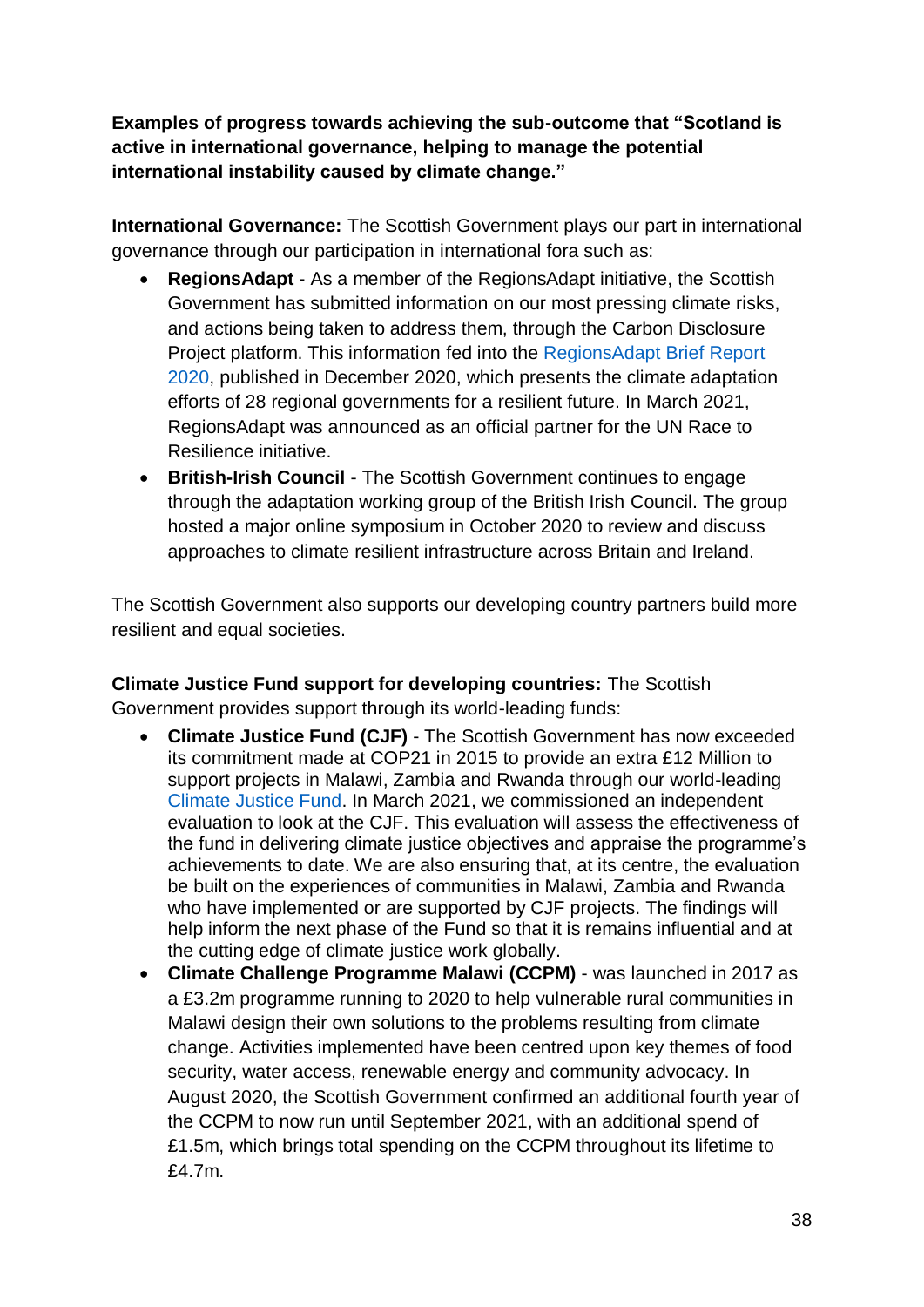• **Climate Justice Innovation Fund** - Between 2017-21 The Climate Justice Innovation Fund (CJIF) has supported 15 projects in Malawi, Rwanda and Zambia develop innovative solutions to the problems caused by climate change. Previous projects have ranged from Voluntary Service Overseas Scotland providing sustainable energy for school meals in Malawi to the Malawi Fruits project which aims to address post-harvest losses in northern Malawi (Mzimba) and generate increased farming profit for women farmers and persons with disabilities through combining training with the establishment of a co-operative-owned and solar-powered cold store. More recently CJIF has supported Scottish Environment Protection Agency in empowering women, youth and other vulnerable groups to hold NGOs and other service providers to account for water provision.

**Other support for developing countries:** The Scottish Government also provides support through a range of other routes, including:

- **Young Malawian Climate Leaders** Beginning in 2018, Malawi's Climate Leaders, a partnership between the 2050 Climate Group and the Malawi Scotland Partnership, has built a network of young people in Malawi who are active in advocating for action on climate change. The Malawi's Climate Leaders project has recruited and trained 50 young people from thousands of applicants, to be climate leaders. As well as working with young people in Malawi, the project establishes knowledge-sharing relationships with young people working in Scotland to help them build international relationships focused on a shared ambition to tackle the global climate emergency. Events involve young people in both countries building their skills and learning from each other, and deepening peer-to-peer relationships. In September 2020 during New York Climate Week, the First Minister announced £103,012 to fund a third year of the project.
- **Support for Kasisi Agricultural Training Centre** This project ran from January 2017 to September 2020. The project worked to change agricultural practices in Zambia across six provinces and has led to [Kasisi Agricultural](https://www.katczm.org/)  [Training Centre](https://www.katczm.org/) becoming a more financially sustainable organisation. Despite the challenges presented by drought and COVID-19, progress was made in areas such as influencing farming practices at government institutions and valuable learning generated for future. A project report is available on the Scottish Government [website.](https://www.gov.scot/binaries/content/documents/govscot/publications/transparency-data/2020/08/capacity-strengthening-projects-2019-2020-reports/documents/cottish-government-international-development-programme-final-report/cottish-government-international-development-programme-final-report/govscot%3Adocument/ZAM%2B-%2BSCIAF%2B-%2BKATC%2BCapacity%2BBuilding%2BProject%2B-%2BFinal%2BReport%2B%2B-%2B16%2BDecember%2B2020.pdf)
- **International Knowledge Sharing through Hydro Nation** Hydro Nation supports the Climate Justice Fund Water Futures Programme in Malawi which continues to provide assistance to the Government of Malawi to achieve Sustainable Development Goal 6 through four main work streams: rural water asset analysis and new urban and peri-urban asset analysis; policy support; capacity building; and, research and knowledge exchange. The project will publish its final report in summer 2021. Through the Malawi Scotland Regulatory Partnership, Hydro Nation also supports SEPA knowledge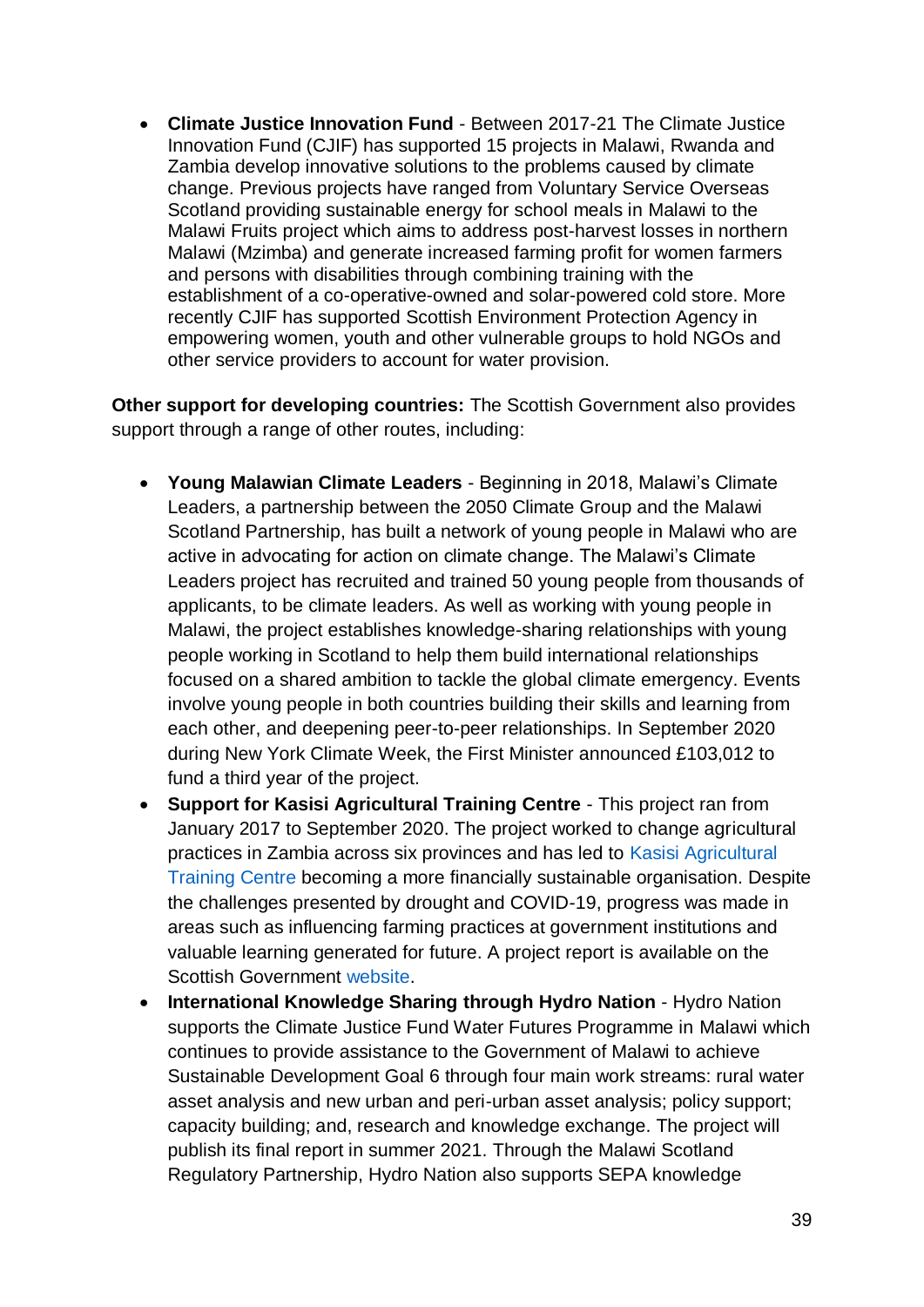exchange on regulatory functions related to the management of water resources. SEPA is also helping to establish Malawi's own Environment Protection Agency.

#### **How the Adaptation Scotland Programme is supporting this outcome**

Adaptation Scotland collaborates with a range of international partners to share learning on adaptation and ensure that Scotland's own approach is informed by international best practice. One forum for such engagement is the Programme's current participation in the KE4CAP – [Knowledge Exchange Between Climate](https://www.weadapt.org/knowledge-base/climate-change-adaptation-knowledge-platforms/the-ke4cap-project)  [Adaptation Platforms](https://www.weadapt.org/knowledge-base/climate-change-adaptation-knowledge-platforms/the-ke4cap-project) – project which brings together platforms from around the world to share learning and develop their resilience expertise. For example, through this project the Programme has recently engaged with Natural Resources Canada to share learning on Scotland's approach to developing risk assessment guidance for built environment and adaptation projects.

The [Adaptation Capability Framework](https://www.adaptationscotland.org.uk/how-adapt/your-sector/public-sector/framework) (see chapter 1) is recognised by international partners as a leading example of a capability maturity approach to adaptation. The Framework is being used as key source material for such frameworks being developed globally, including a recent resource published by the [Canadian](https://adaptationlearningnetwork.com/climate-adaptation-competency-framework)  [Adaptation Learning Network](https://adaptationlearningnetwork.com/climate-adaptation-competency-framework) and a new framework being developed through the Irish and UK Transboundary Adaptation Learning Exchange. It was also included as part of the media library for the global Climate Adaptation Summit in January 2021.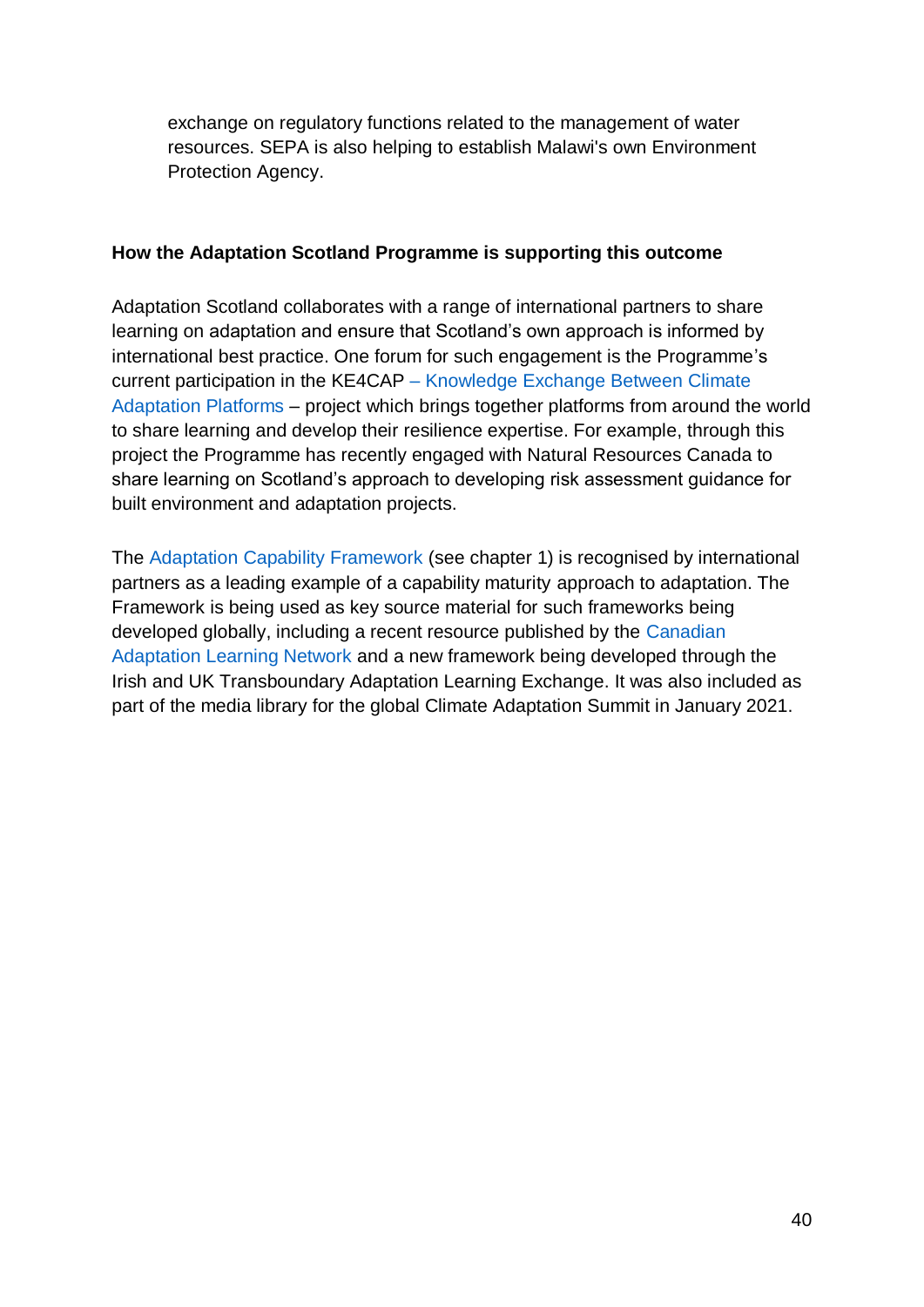# **Chapter 8: Research Outcomes**

Expanding and improving the evidence base around climate change adaptation through research is vital to help support the implementation of adaptation policy and achieve the high-level outcomes set out in SCCAP2. Across the seven outcomes a number of commitments to undertake research projects were included, some of which build on already completed research. As the research programme develops and the climate change risk and resilience research landscape expands, new opportunities for research which were not included in the original programme but which contribute to the high-level SCCAP2 outcomes will be explored. This programme of work is enhancing our knowledge of climate risk and provide proposals for innovative ways in which Scotland can adapt to the changing climate.

This chapter identifies key areas of progress on the SCCAP2 research programme since its publication in September 2019.

The following pieces of research have been completed and published:

- In June 2020, ClimateXChange (CXC), as part of the delivery of Living with Flooding Action Plan (see Chapter 1), published a [baseline study](https://www.climatexchange.org.uk/research/projects/property-flood-resilience-scottish-baseline-study/) of **property flood resilience** (PFR) in Scotland. It provides a best estimate of the potential for PFR measures using SEPA flood mapping data and the uptake of the measures in 2019. The study found that an estimated 1,400-1,500 properties are currently protected by PFR across Scotland but that potentially around 81,000 properties may benefit from the uptake of some kind of PFR measure.
- In September 2020, CXC published a [report](https://www.climatexchange.org.uk/research/projects/measuring-the-vulnerability-of-scottish-soils-to-a-changing-climate/) exploring the **vulnerability of Scottish soils to a changing climate**. The report identified thirteen indicators with potential to measure soil vulnerability to climate change in all soil types. The report found that Scotland has a significant, world-leading soil knowledge base and a broad data resource portfolio but that there were gaps around the dependencies and interactions of the thirteen identified indicators.
- In January 2021, CXC published a [report](https://www.climatexchange.org.uk/research/projects/delivering-social-care-in-a-changing-climate/#:~:text=Delivering%20social%20care%20in%20a%20changing%20climate%20Weather,and%20one%20which%20will%20impact%20vulnerable%20people%20disproportionally.) analysing, on the basis of three case studies, how providers of adult social care support at home in Scotland respond to extreme weather events. The report identified key findings about planning for extreme weather events, the resilience of staff and further learnings which could cut across "system stressor" events.
- In March 2021, CXC published a [report](https://www.climatexchange.org.uk/media/4661/cxc-20-minute-neighbourhoods-in-a-scottish-context-march-2021.pdf) considering the ambition for **20 minute neighbourhoods** in Scotland and highlighting interventions that would support delivery of the concept, supported by findings from the baseline analysis. It found that communities across Scotland have the required services and infrastructure that would allow them to be 20 minute neighbourhoods. A clear plan which is people-centric and owned by local stakeholders is key. This research helps improve the evidence base around placemaking and place-based initiatives.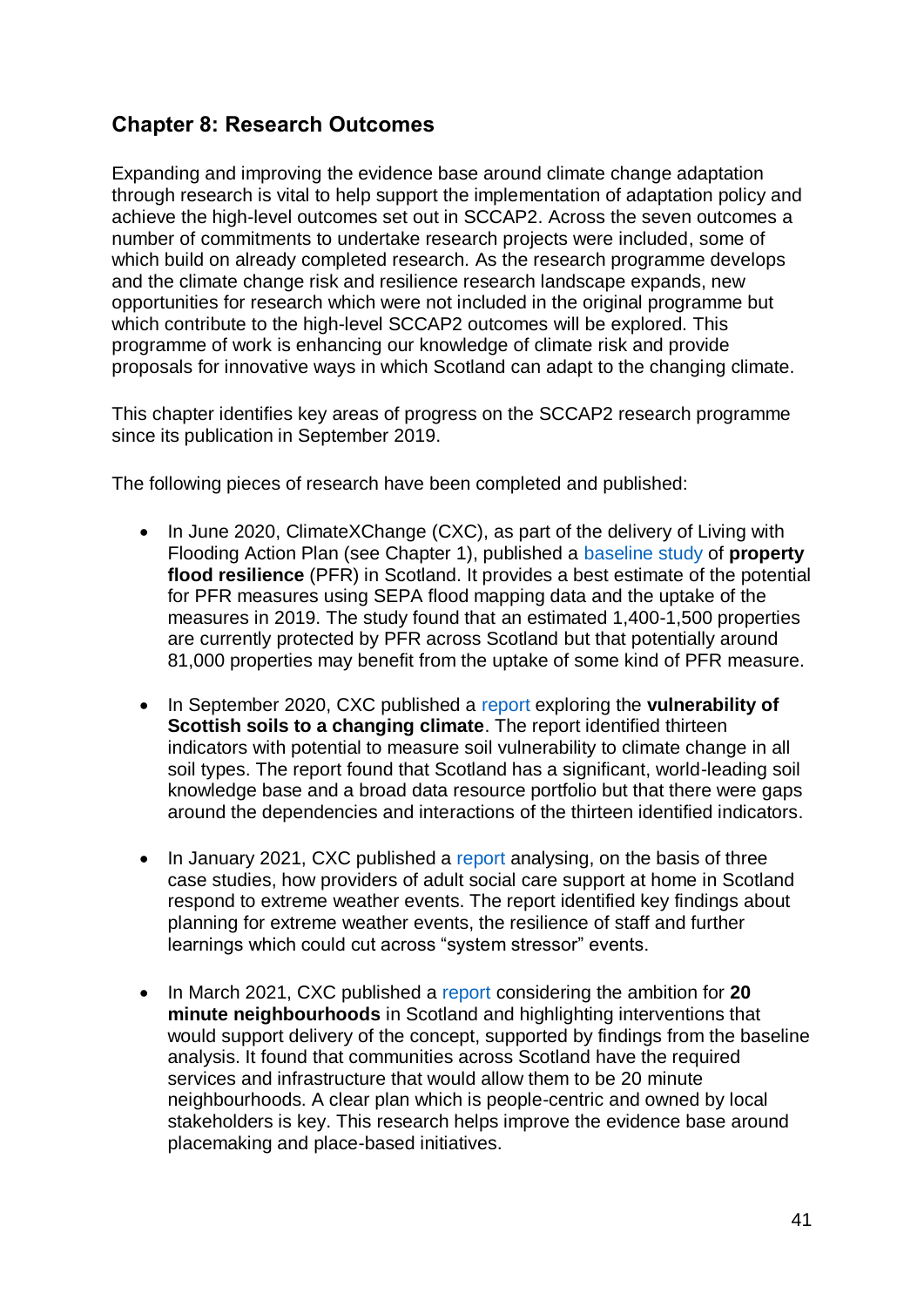In terms of next steps on the SCCAP2 research programme, a second phase of the report exploring indicators of soil health vulnerability is currently underway. This phase will looks at filling some of the evidence gaps identified in the first report and look at the applicability of the indicators in a practical context. Furthermore, a report exploring indicators for measuring recovery from extreme events is also due to be published this year, having being delayed due to staffing pressures around the COVID-19 response.

The remaining commitments for future research projects highlighted in SCCAP2 will be progressed during the remainder of the five-year implementation period for the programme. In addition, new research priorities will continue to be identified and the findings arising from ongoing and completed projects will be disseminated and incorporated into adaptation policy where appropriate.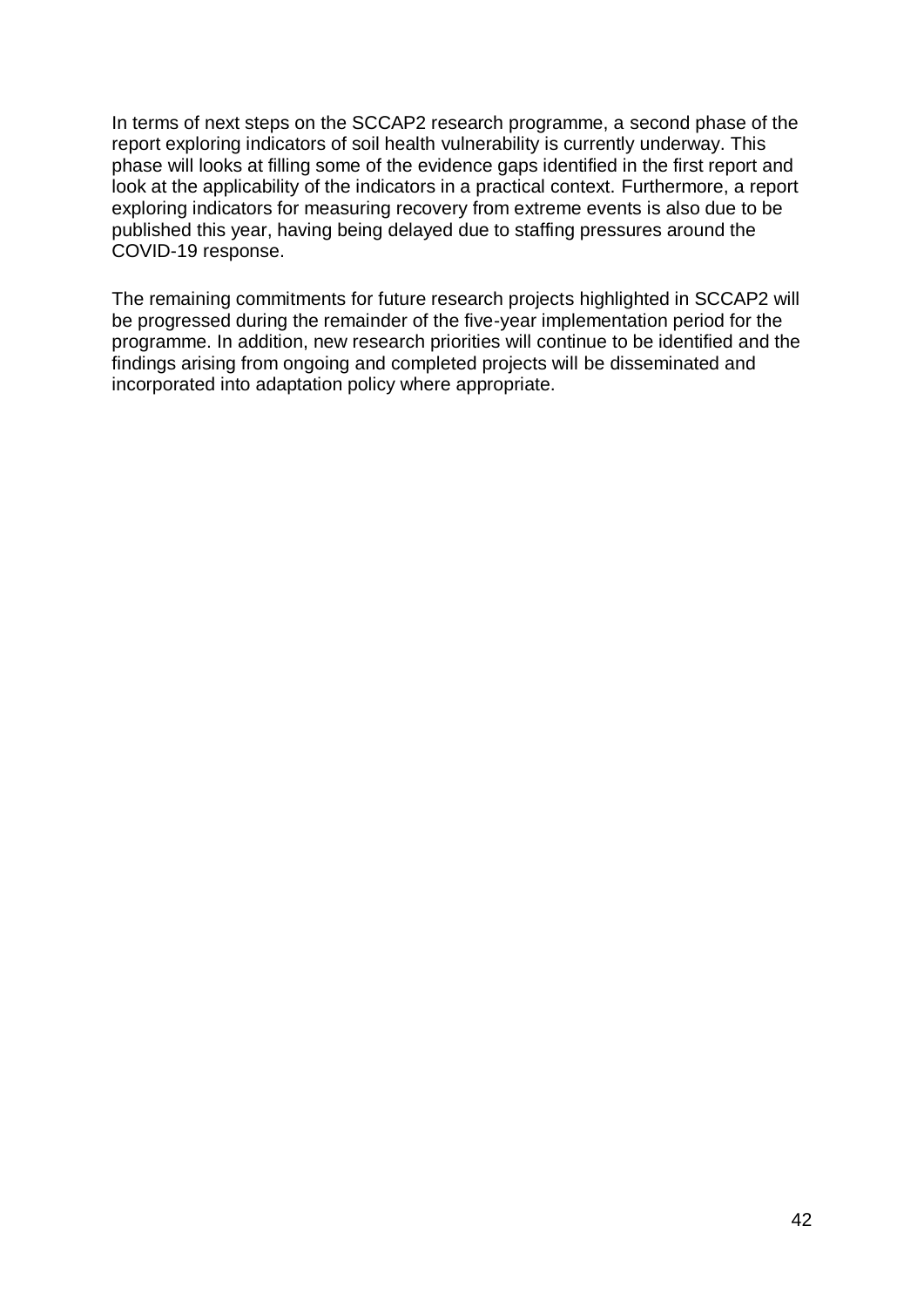### **Annex: Summary of risk assessment for Scotland from UKCCRA2**

The UK Government is required under the 2008 UK Climate Change Act to publish a UK wide Climate Change Risk Assessment (UKCCRA) every five years, assessing the 'risks for the UK from the current and predicted impacts of climate change'. The second UKCCRA was published in 2017.

Prior to this, in 2016, the independent UK Climate Change Committee published its [Evidence](https://www.theccc.org.uk/uk-climate-change-risk-assessment-2017/) Report and Synthesis Report, including a [National Summary for Scotland,](https://www.adaptationscotland.org.uk/how-adapt/tools-and-resources/uk-climate-risk-assessment-2017-scotland-summary#:~:text=This%20national%20summary%20presents%20the%20Scotland-specific%20evidence%20included,environment%2C%20business%20and%20industry%2C%20and%20various%20cross-cutting%20issues.) which provides the underpinning for the UKCCRA. Some actions identified as priorities for other parts of the UK have been shown to have a different urgency category for Scotland.

The Evidence Report used the concept of urgency to summarise the findings of the analysis, variously identifying 'more action needed', 'research priority', 'sustain current action' and 'watching brief' categories. For Scotland, it highlighted:

- The need for more action to address flood risks:
- The potential for water scarcity;
- Heat related impacts on health and wellbeing;
- Risks to the natural environment:
- Risks of food price volatility; and
- New and emerging pest and disease risks, especially for Scotland's forestry.

Table: UK Climate Change Risk Assessment: risks summary Source - Adaptation Committee (of the Climate Change Committee)

The SCCAP2 programme responds to these priority risks within its outcomes-based framework. A list of the specific identified risks being addressed by the policies in each chapter can be found at the end of each chapter of SCCAP2.

As noted in the introduction to this report, the next statutory cycle of risk assessment and adaptation planning is now imminent. The Climate Change Committee will publish the Evidence Reports to underpin the next (third) UKCCRA in summer 2021, in advance of the UKCCRA in early 2022. That risk assessment will then in turn inform the development of the third Scottish Climate Change Adaptation Programme for publication in 2024.